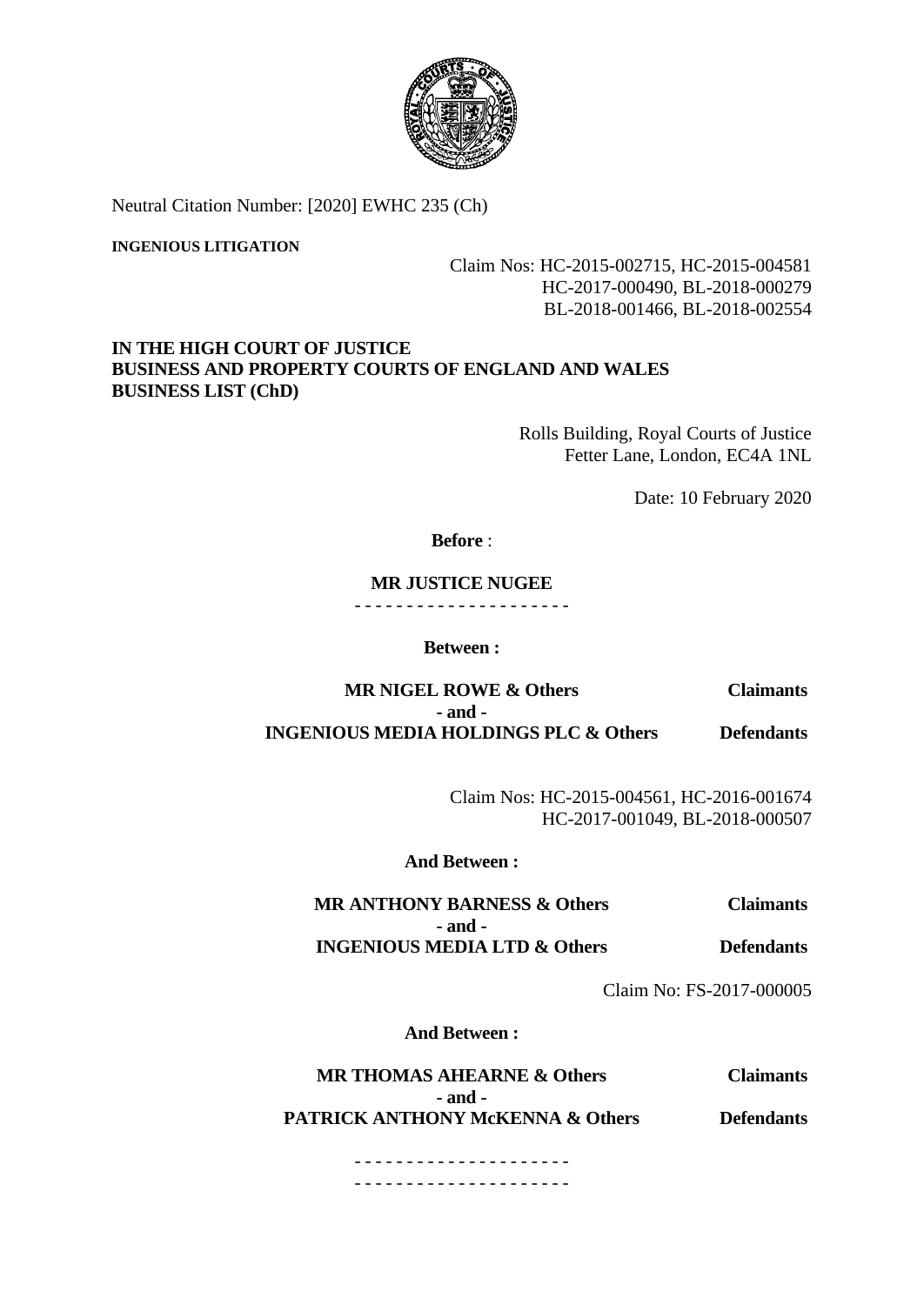**Nicholas Bacon QC** (instructed by **Stewarts Law LLP** and **Peters & Peters Solicitors LLP**) for the **Stewarts Claimants** and the **Peters & Peters Claimants** 

**P J Kirby QC** (instructed by **Stewarts Law LLP**, **Peters & Peters Solicitors LLP and Therium**) for the **Stewarts Claimants**, the **Peters & Peters Claimants** and **Therium** 

**Tom Mountford** (instructed by **Mishcon de Reya LLP**) for the **Mishcon de Reya Claimants**

**Simon Birt QC**, **Craig Morrison** and **Geoffrey Kuehne** (instructed by **RPC**) for the **Ingenious Defendants**

**Ben Quiney QC** and **Carlo Taczalski** (instructed by **Kennedys Law LLP**) for **SRLV (a firm)**

**James Duffy** and **Nick Daly** (instructed by **Herbert Smith Freehills LLP**) for **UBS AG**

**Andrew Green QC**, **Simon Pritchard** and **Harry Adamson** (instructed by **Eversheds Sutherland (International) LLP**) for **HSBC Private Bank (UK) Ltd**

**David Yates QC** (instructed by **TLT LLP**) for **Coutts & Co**, **The Royal Bank of Scotland plc** and **National Westminster Bank plc**

Hearing dates: 19, 20 and 21 November 2019

- - - - - - - - - - - - - - - - - - - - -

# **Approved Judgment**

I direct that pursuant to CPR PD 39A para 6.1 no official shorthand note shall be taken of this Judgment and that copies of this version as handed down may be treated as authentic.

.............................

MR JUSTICE NUGEE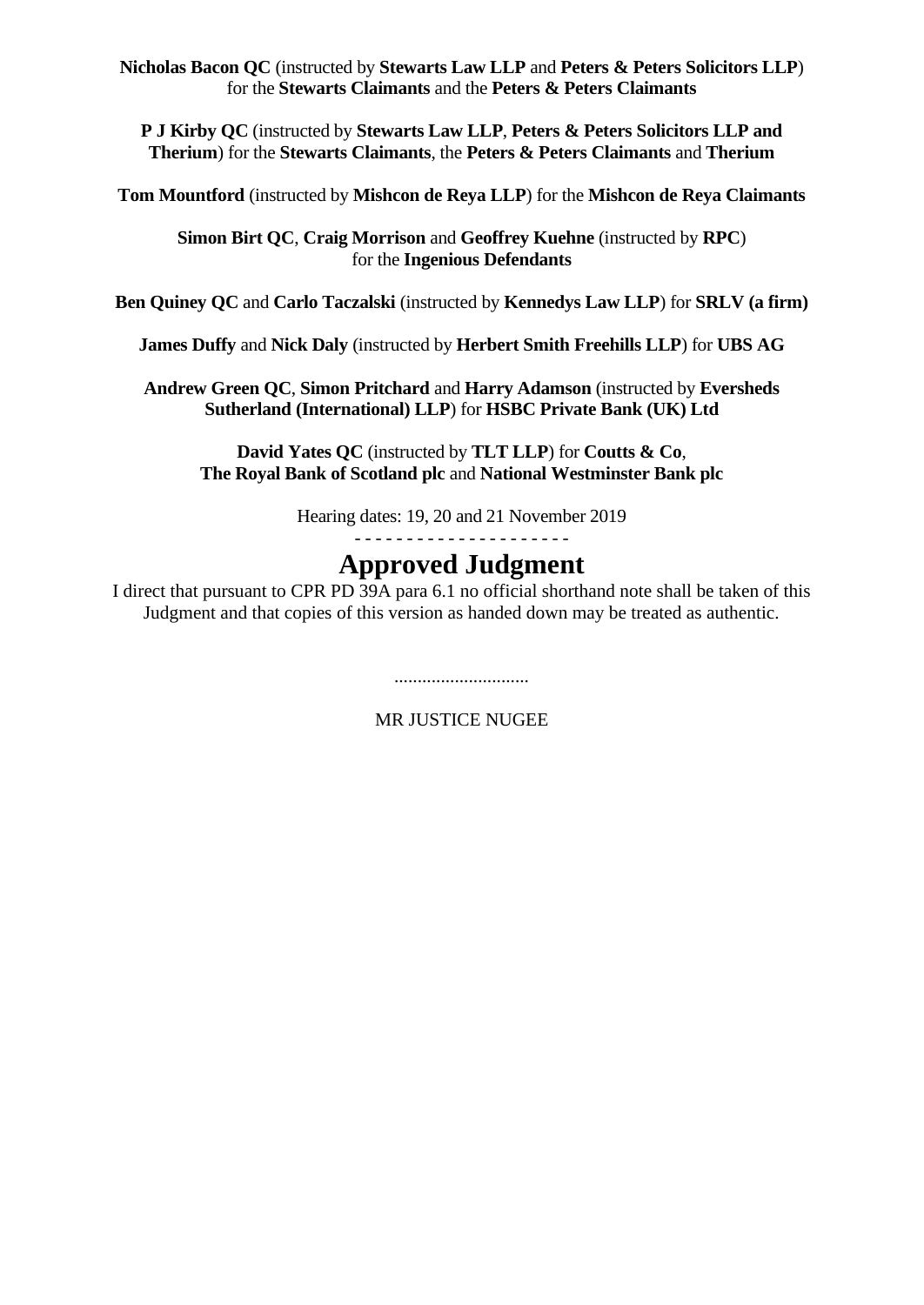# **Mr Justice Nugee:**

## *Introduction*

- 1. On 19 to 21 November 2019 I heard a number of applications in relation to the funding of this litigation. These consisted of an application by the Claimants for a costs-sharing order; and a number of applications by Defendants for security for costs.
- 2. The costs-sharing order put forward by the Claimants sought to deal with a number of aspects of costs-sharing, but the focus of the argument was whether the Claimants' liability for any adverse costs should be several and not joint, and this aspect of it was referred to in argument as a *"several liability order"*. The terminology is not of course overly important but I will use this term where appropriate as it makes clear that what is sought is an order that seeks to limit the Claimants' potential liability to the Defendants, rather than simply regulating the position of the Claimants as between themselves. As was pointed out at the hearing, the latter does not necessarily need an order at all, as the Claimants can always agree amongst themselves how the costs incurred by them should be borne. In what follows I will try and distinguish between (i) what each Claimant is liable to contribute to an adverse costs order made in favour of one or more Defendants (ie the question whether a several liability order should be made); (ii) what each Claimant is able to recover from a Defendant under a costs order made in favour of (some or all of) the Claimants; and (iii) what each Claimant is liable to contribute to their own solicitors' costs. There was in some of the submissions a tendency to run these together under the rubric of costs-sharing, but it is helpful to keep them distinct.
- 3. I asked counsel to agree a numbered list of the questions that required decisions from me, and such a list was very helpfully provided. At the conclusion of the argument on 21 November 2019, I was able to give the parties answers to a number of those questions in the form of a brief oral judgment (the neutral citation number of which is [2019] EWHC 3234 (Ch)), but there were various questions which I was not able to give a decision on there and then, either because I wished to consider them further or (on one point) because I invited further submissions in writing. In addition I asked the parties to indicate whether they wished me to set out my reasoning in more detail, and Mr Nicholas Bacon QC, who appeared for the Stewarts and Peters & Peters Claimants, subsequently sent my clerk an e-mail indicating that those instructing him needed a further short judgment on two points which I had decided, described by him as *"the several / quid pro quo point"* and *"the pro-rata point"*; Mr P J Kirby QC, who appeared for a litigation funder called Therium Litigation Finance AF IC (**"Therium"**), also asked for expanded reasoning on certain points. This judgment therefore contains my reasons for my decisions on those points in more detail, as well as my decisions on the points I reserved.
- 4. By way of background I can conveniently repeat what I said in my judgment in *Barness v Ingenious Media Ltd* [2019] EWHC 3299 (Ch) at [2]-[4]:
	- "2. This is part of the Ingenious litigation. It is not necessary for the purposes of this judgment to give the background to this litigation, of which I am now the Managing Judge, in any detail, but I should give a brief account. From 2002 to 2007 a number of schemes (8 in all) were promoted under the name "Ingenious". The schemes were promoted as tax-efficient vehicles through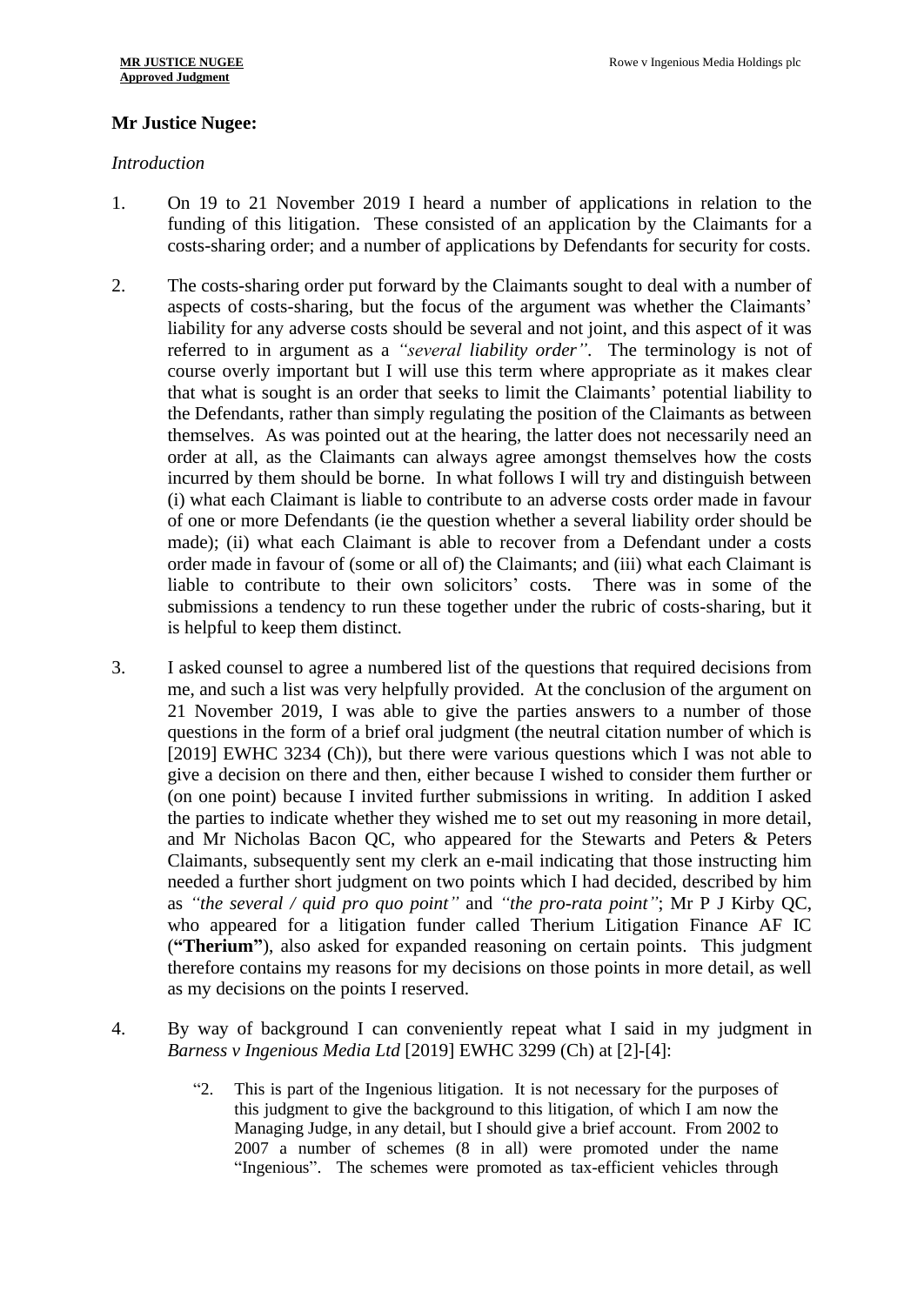which individual taxpayers could contribute funds to a limited liability partnership (or **"LLP"**) for investing in films (or in one case video games), and set off their share of the LLP's losses against other taxable income. For the schemes to work as intended it was necessary that the LLPs should be trading with a view to profit, and that the losses should be of an income nature so that what is called 'sideways loss relief' would be available to the individual investors as members of the relevant LLP.

- 5. But HMRC did not accept that the schemes worked as intended, and disallowed the losses claimed by the LLPs, with the effect that the members could not maintain their claims to sideways loss relief. The LLPs appealed to the First-tier Tribunal, which heard the appeals of three of the LLPs as lead cases, and held that most of the claims to allowable losses failed (largely because the claimed losses were for the most part of a capital nature); on a further appeal to the Upper Tribunal by both the LLPs and HMRC, the Upper Tribunal held that the LLPs were not trading at all. Subject to any further appeal, that means that no loss relief is available to the investors. The outcome for the individual participants in the schemes is that they have not only lost the sums which they invested, but have not obtained the anticipated tax relief either, and have been, or may be, exposed to claims by HMRC for arrears of tax with interest and penalties; there may be other losses as well.
- 6. A very large number of them (over 500) have issued claims to seek to recover their losses. There are three firms of solicitors acting for them, Stewarts Law LLP, Peters & Peters Solicitors LLP and Mishcon de Reya LLP, and between them they have issued a number of claim forms. These variously seek to recover the investors' losses from a range of defendants, including not only a number of Ingenious entities (and associated individuals) but also intermediaries such as financial advisers. Under an Order made by Morgan J in March 2018 these actions are being managed together, and only a selection of the claimants and defendants have in the first instance been directed to plead their cases. In the event 28 such 'Pleading Claimants' have been identified and have served a single pleading (subsequently amended). The main body of these Amended Particulars of Claim consists of generic allegations relied on by one or more of the Pleading Claimants, with individual schedules annexed for each Pleading Claimant in which allegations particular to him (or in one case her) are made."

That I think serves as an adequate introduction, with the addition of the fact that many of the Stewarts Claimants, and all the Peters & Peters Claimants, have the benefit of funding from Therium, against whom various Defendants seek security for costs. Some of the Stewarts Claimants however are self-funded and are paying their own costs.

## *The several / quid pro quo point*

- 7. What I understand Mr Bacon to be referring to as *"the several / quid pro quo point"* is a point that was not actually on counsel's list of questions but was argued and that I thought I ought to answer. What I said in my oral judgment was as follows:
	- "1. …Taking the very helpful list of issues however, there is before we get to issue 1, in fact a prior question, which is: are the two applications necessarily linked in the quid pro quo sense?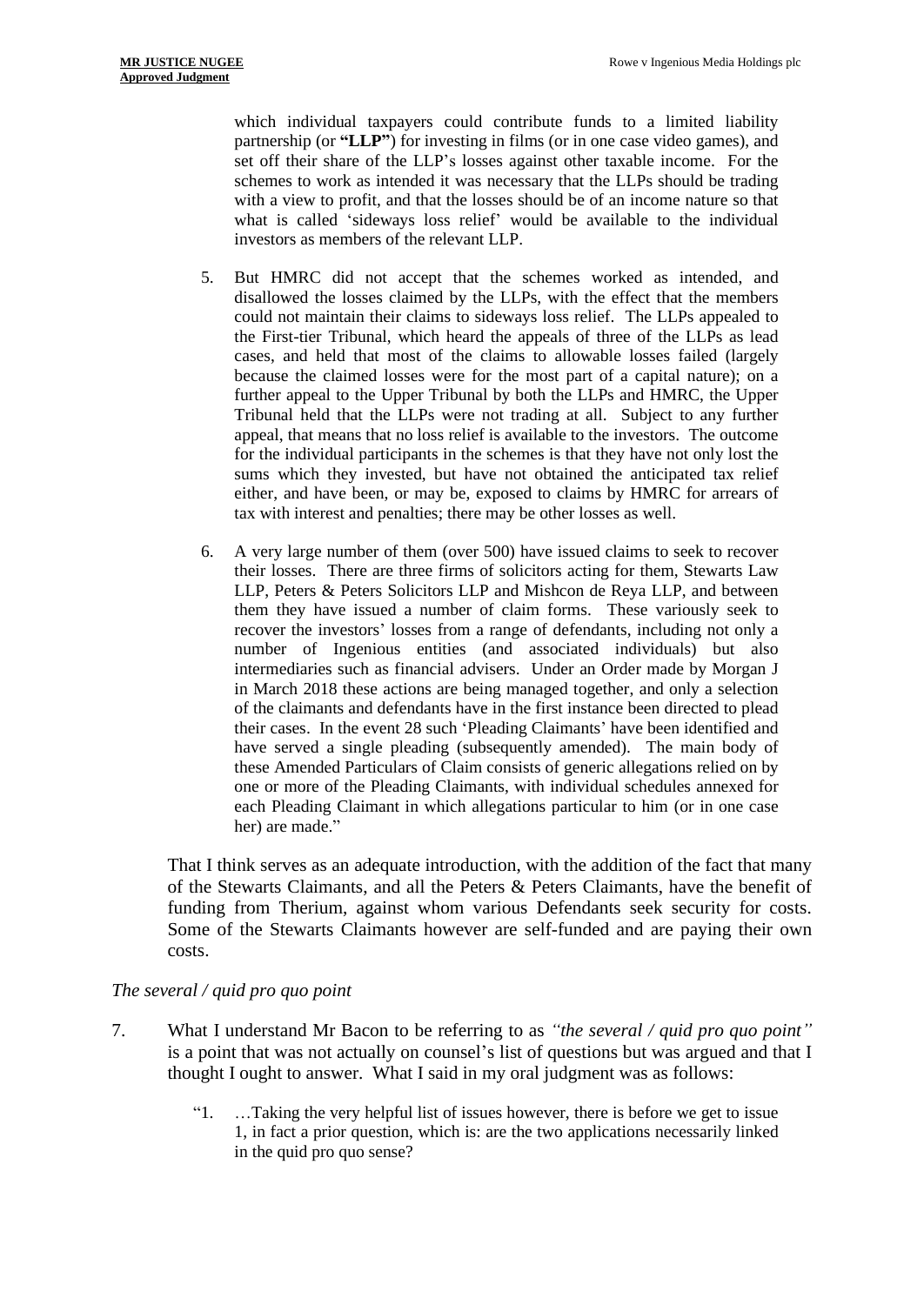- 2. My answer to that is: no, I think they are separate applications and that there is nothing wrong with the claimants bringing their application for several liability and the question of security does not need to be resolved at the same time and they do not form parts of the same coin.
- 3. On the other hand, as I think both Mr Bacon and Mr Kirby accepted, if I accede to the claimants' application it will have a knock-on impact on the question of security."
- 8. The point arose because the Defendants said that the two applications were linked in that it was impossible to address the Claimants' application for a several liability order fairly without at the same time dealing with the application for security. Mr Simon Birt QC, who appeared for the Ingenious Defendants, said for example that they saw the two applications as *"very clearly linked"*, and that *"there needs to be a quid pro quo and the only basis on which the defendants ought to bear that risk* [the risk of having to pursue individual Claimants] *is that there is adequate security for costs on appropriate terms to safeguard the position."* The Claimants' submission on the other hand was that the two applications were in principle separate, and that the Court should consider whether a several liability order should be made without consideration of the security for costs application.
- 9. As appears above, I preferred the Claimants' submissions on this point. The application for a several liability order is not I think logically dependent on there being adequate security for the Defendants' costs, and can be addressed on its own merits. That is not to say that the question of whether the Defendants have adequate security may not be relevant to the question whether a several liability order ought to be made; equally, if a several liability order is made, that may be relevant to the question whether security should be ordered. But as appears from the authorities to which I was referred, the Courts started making orders of this type long before there was any question of defendants obtaining security for costs from claimants who were individuals, and it still remains the case that in general security cannot be obtained by defendants from such claimants. It is now possible – and this forms the basis of the Defendants' application for security – for defendants sued by individual claimants to obtain security in appropriate circumstances against third party funders, but the question of whether claimants should have the benefit of a several liability order does not appear from the authorities to have been linked to the provision of security, nor in my view is it logically dependent on it.
- 10. Some of the Defendants' submissions were advanced on the premise that the default position or starting point was that the Claimants would all be jointly and severally liable for the Defendants' costs, and hence that if the Claimants wished to limit their exposure they ought to pay a price in terms of providing security. Despite the fact that Mr Bacon was inclined to accept this at least to some extent, I do not myself accept that the starting point or default position is as starkly straightforward as that. Costs are always in the discretion of the Court, and cases vary infinitely.
- 11. Of course in a simple case where A and B have a true joint claim (for example where they claim as the joint owners of property, or joint parties to a contract), one would expect them to be jointly liable for the defendants' costs. And I also have no difficulty with the proposition that the same applies as a general rule to many cases where the claimants technically have several claims, but, as very commonly happens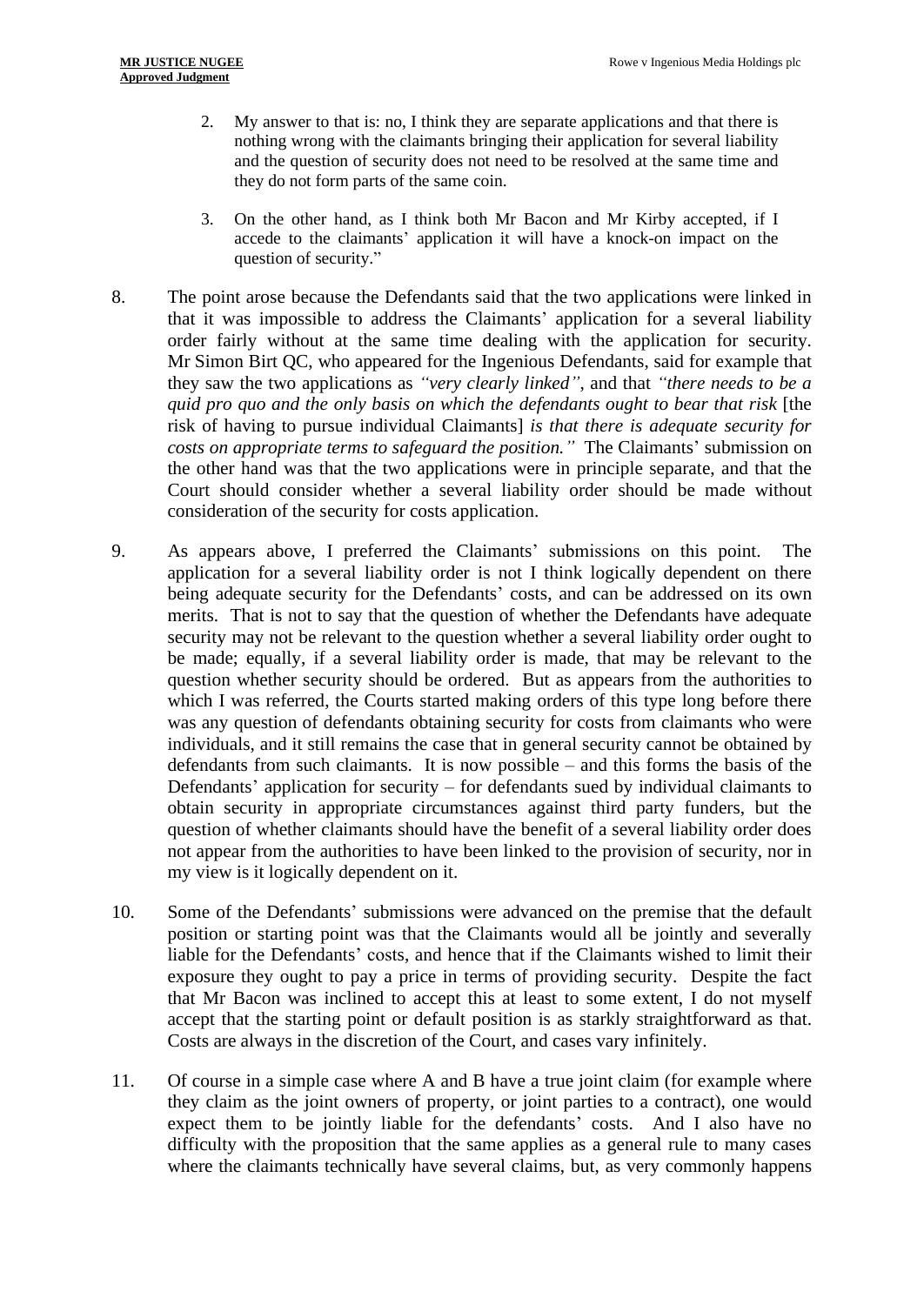– probably in the majority of claims in this Division – a number of claimants join forces to bring what is in effect a single claim, or to be more precise a single group of claims. Very often in such cases the claimants will be connected parties (for example companies in the same group; members of the same family; individuals, their trustees and their corporate vehicles; and the like), and there will in effect be only one case being made, even if, due to the complexity of the facts, technically different claimants have different causes of action and claim different relief. Mr Ben Quiney QC, who appeared for SRLV, referred me by way of example to the decision of Warby J in *Ontulmus v Collett* [2014] EWHC 4117 (QB) at [64] where he said (citing appropriate authority which I need not repeat):

"As I understand the law, the general rule where several parties combine to advance an unsuccessful case is that each is liable for the common costs incurred by the successful party in resisting that case."

In that case there were three claimants suing on the same alleged libel, and a number of specific matters were relied on in support of the submission that the claimants had made common cause, some of which Warby J found to represent strong arguments in favour of joint liability (see at [62]-[63]).

- 12. But it does not follow that the same applies to litigation with hundreds of individual claimants, none of whom is connected with each other and each of whom has their own genuinely independent claim, varying enormously in value. Such claims could in theory have been brought in separate claim forms, and when brought in a single claim form, are joined together not so much because the claimants are making common cause by combining to advance a single case, but because there are issues which arise which are common to many of the claimants' claims and it is convenient for all parties (the claimants, the defendants and the Court itself) that such issues be tried once rather than hundreds of times. In fact, as here, there are often a number of claim forms but the actions are all managed together for the same reason – it is in the interests of all parties. It is far from obvious, at any rate to me, that if such actions are unsuccessful at trial the default position, or starting point, is, or should be, that every single claimant, however small their personal stake in the outcome of the proceedings, should be jointly liable for what are bound to be very heavy costs running into many millions of pounds. Even without a several liability order having been made in advance of the trial, there are to my mind significant arguments for regarding it as fairer that unsuccessful claimants in such a case should be severally, not jointly, liable for the defendants' costs. Counsel were agreed that I was not being asked at this hearing to decide what the default position would be, and I will therefore not do so, but for the reasons I have given I am certainly not persuaded at this stage that the default position is one of joint and several liability.
- 13. So I think it is wrong to approach the present application for a several liability order on the basis that it is a departure from what would otherwise be the position, thereby depriving the Defendants of a *prima facie* right to hold the Claimants all jointly liable, and hence to be characterised as an indulgence to the Claimants which needs to be balanced by a *quid pro quo*. Rather as I see it the appropriate approach is that the Court should simply consider, as an exercise of its wide discretion over the costs of the proceedings, whether it is an appropriate case for a several liability order to be made or not. That does not mean starting from any particular starting point, or requiring the claimants to justify departing from any particular default position. It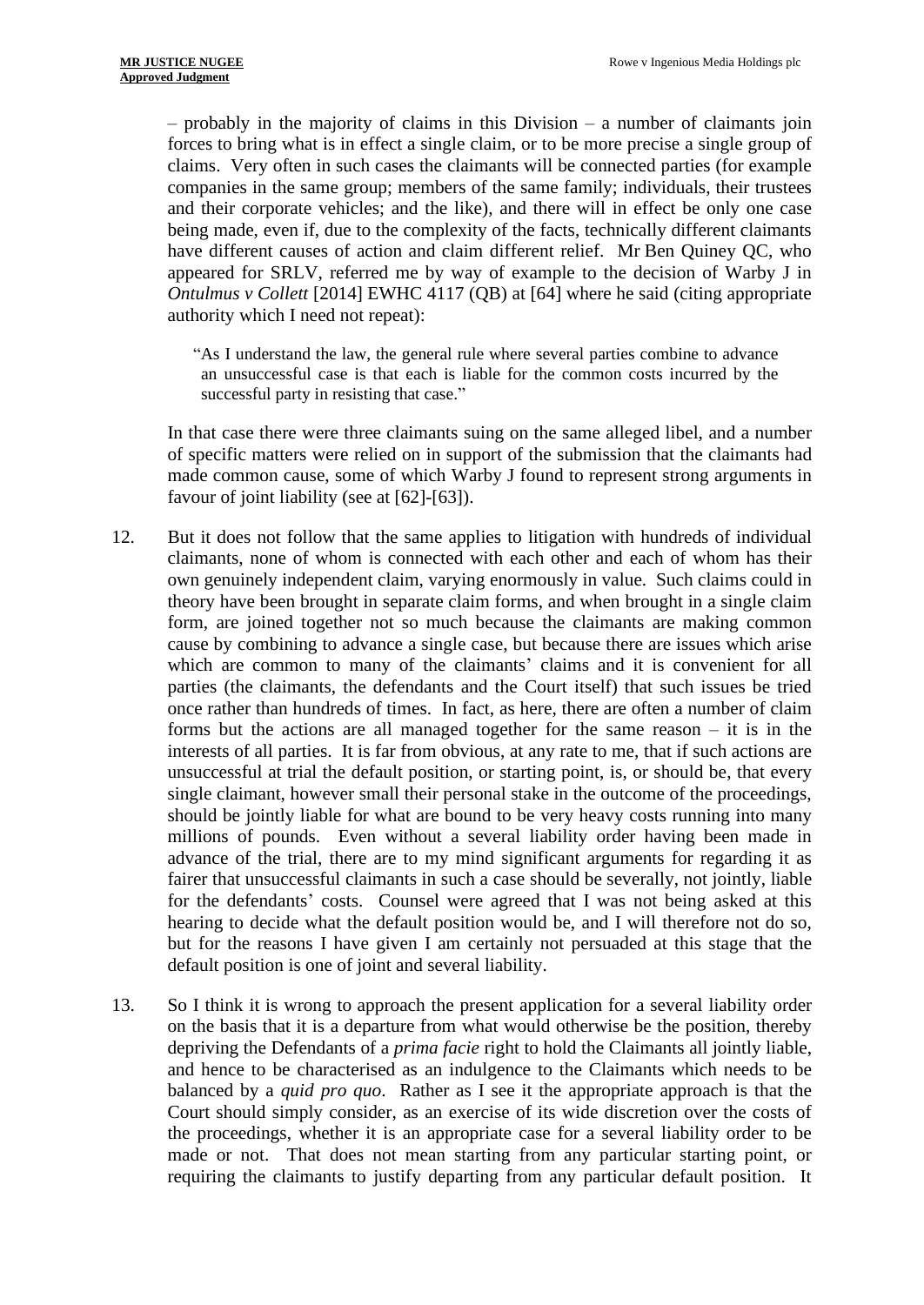simply turns on what is just in all the circumstances. This indeed appears to have been the approach that has been adopted in the authorities, which I refer to below.

*Should a several liability order be made?*

14. It is possible, although not perhaps as clear as it might be, that Mr Bacon intended by referring to *"the several / quid pro quo"* point also to encompass my answer to Question 1, which was as follows:

> "Should the Stewarts and Peters & Peters Claimants' liability for adverse costs be several?"

The answer I gave in my oral judgment was Yes. In case that was one of the points on which he wanted expanded reasons, I will deal with it as well.

- 15. What I said in my oral judgment was as follows:
	- "4. The answer to question 1 is: Yes. The *Ward v Guinness Mahon* case, as Mr Birt points out, actually encapsulates the issue which is: where does the risk of collection from the claimants lie? Does it lie with the other claimants or does it lie with the defendants? *Ward v Guinness Mahon*, which is a Court of Appeal decision, clearly establishes that it was then thought by the Court of Appeal to be demonstrably fairer that the risk should lie with the defendants, and I have not been persuaded that the change in the legal landscape and the introduction of ATE policies, the rise of the commercial funding market, the introduction of formal GLO processes in the rules and the like, changes the fundamental equation as to where the risk ought principally to lie.
	- 5. It is noticeable that not a single case has been put before me, whether under a formal GLO or where cases have been managed without a formal GLO, in which any order has been made for joint and several liability among the claimants for potential adverse costs to defendants. Every single case that I have been shown, and the orders which Mr Bacon showed me, have been on the basis of several liability. That is also, of course, now the regime which is the default regime for the purposes of CPR 46.6. I accept that this is not a GLO. I accept that an application that there should be a GLO was not pressed, but I do not see that that changes the fundamental question. This case, although not yet and maybe never the subject of a formal GLO, shares very many characteristics with the sort of cases which are suitable for a GLO, and in particular, the characteristic that a very large number of claimants are bringing claims. In those circumstances, I do not see why the principles applicable under CPR 46.6 do not apply equally in this case."
- 16. I should note the authorities that I was referred to on this point. The earliest in time was *Davies v Eli Lilly & Co* [1987] 1 WLR 1136. This concerned the Opren litigation. 1500 plaintiffs had brought proceedings. It would seem from the report that these were all separate actions: see the reference at 1142E to *"1,500 sets of proceedings"*, and also the remarks of Sir John Donaldson MR at 1139D from which it is clear that the procedures available in some jurisdictions, notably the United States, for related claims to be disposed of in a single action, were (or at any rate were assumed to be) not then available in England. Hirst J, the nominated judge, nevertheless made a series of orders for managing the actions, including directing master pleadings and the selection of lead actions, and giving a direction that issues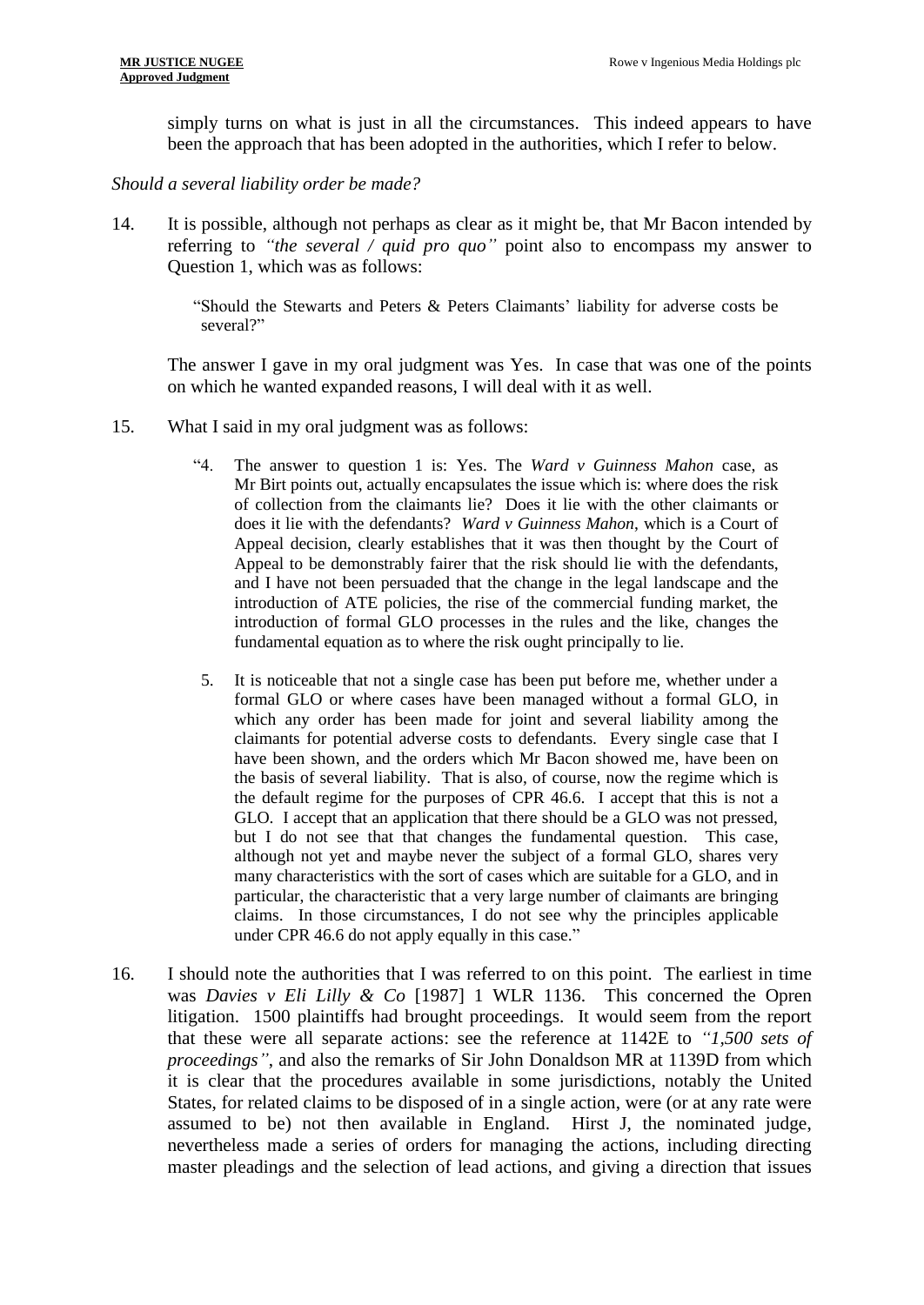decided in the lead actions should be treated as preliminary issues in all the actions (see at 1139F per Sir John Donaldson MR, and at 1143H per Lloyd LJ who described the arrangement as *"eminently sensible"*).

- 17. Hirst J also made an order in relation to costs. This was that where particular plaintiffs incurred costs in pursuing lead actions, or became liable to pay costs to the defendants, every other plaintiff should contribute rateably on a per capita basis: see at 1141D per Sir John Donaldson MR. He there described the order as *"wholly novel"*, and explained at 1141H to 1142E that such an order would have been impossible before the House of Lords decision in *Aiden Shipping Co Ltd v Interbulk Ltd* [1986] AC 965 (*"Aiden Shipping"*) to the effect that s. 51 of the Supreme Court Act 1981 (now the Senior Courts Act 1981 (**"SCA 1981"**)) was wide enough to enable the Court to order a person to pay the costs of proceedings even if they were not a party to them. This order was appealed by Mr Davies, one of the plaintiffs – it is not clear to me from the report why he wanted to appeal – but the only point argued on the appeal was that the Court had no jurisdiction to make an order dealing in advance with the apportionment of costs, an argument based on the wording of the then rules (Ord 62 of the RSC) which referred to costs *"following the event"*. This argument was rejected by the Court of Appeal, being described by Sir John Donaldson MR at 1143A as *"if I may say so, as ingenious as it is wholly unsound"*.
- 18. The actual *ratio* of the case is therefore of no relevance to the question I am asked. The case is nevertheless of interest as being the earliest example that has been identified of an order providing for costs to be shared between large numbers of plaintiffs with similar claims. And although the Court of Appeal did not in the event hear a challenge to the way Hirst J had exercised his discretion (this had been one of the grounds of appeal but was not pursued at the hearing: see at 1143H-1144B) the members of the Court all supported the order, Sir John Donaldson MR saying at 1143C that Hirst J was to be congratulated in producing *"a very fair and workable order"*, Lloyd LJ at 1144B that it was *"the fairest that could be devised: fair not only to the defendants, who support the order, but fair also to the plaintiffs"*, and Balcombe LJ at 1146F that he agreed that it *"cannot be faulted"*.
- 19. As appears however from *Ward v Guinness Mahon plc* [1996] 1 WLR 894 (*"Ward"*), there was later a dispute as to precisely what the effect of the order in *Davies v Eli Lilly* was. In *Ward* there had been a great deal of argument before Alliott J whether the order in *Davies v Eli Lilly* was merely directed at the position of the plaintiffs as between themselves, or was also directed at the position of the plaintiffs vis-à-vis the defendants, or in other words a several liability order: see at 897F. Sir Thomas Bingham MR, who gave the only reasoned judgment, said that the issue was no longer fundamental, but that his opinion, having read not only the Court of Appeal's decision but a draft of Hirst J's judgment, was that the order in *Davies v Eli Lilly* was only directed at the position as between the plaintiffs themselves. To that extent therefore it is not of direct assistance on whether an order should be made that does limit the Claimants' potential exposure to the Defendants.
- 20. The decision in *Ward* however squarely addresses this question. In that case a number of investors had been persuaded to invest in a company which later failed. 99 of them brought actions against Guinness Mahon which had sponsored the prospectus and provided loan finance, and was also said to have been the promoter of the scheme, and to have advised at least some of the plaintiffs. Again it appears that these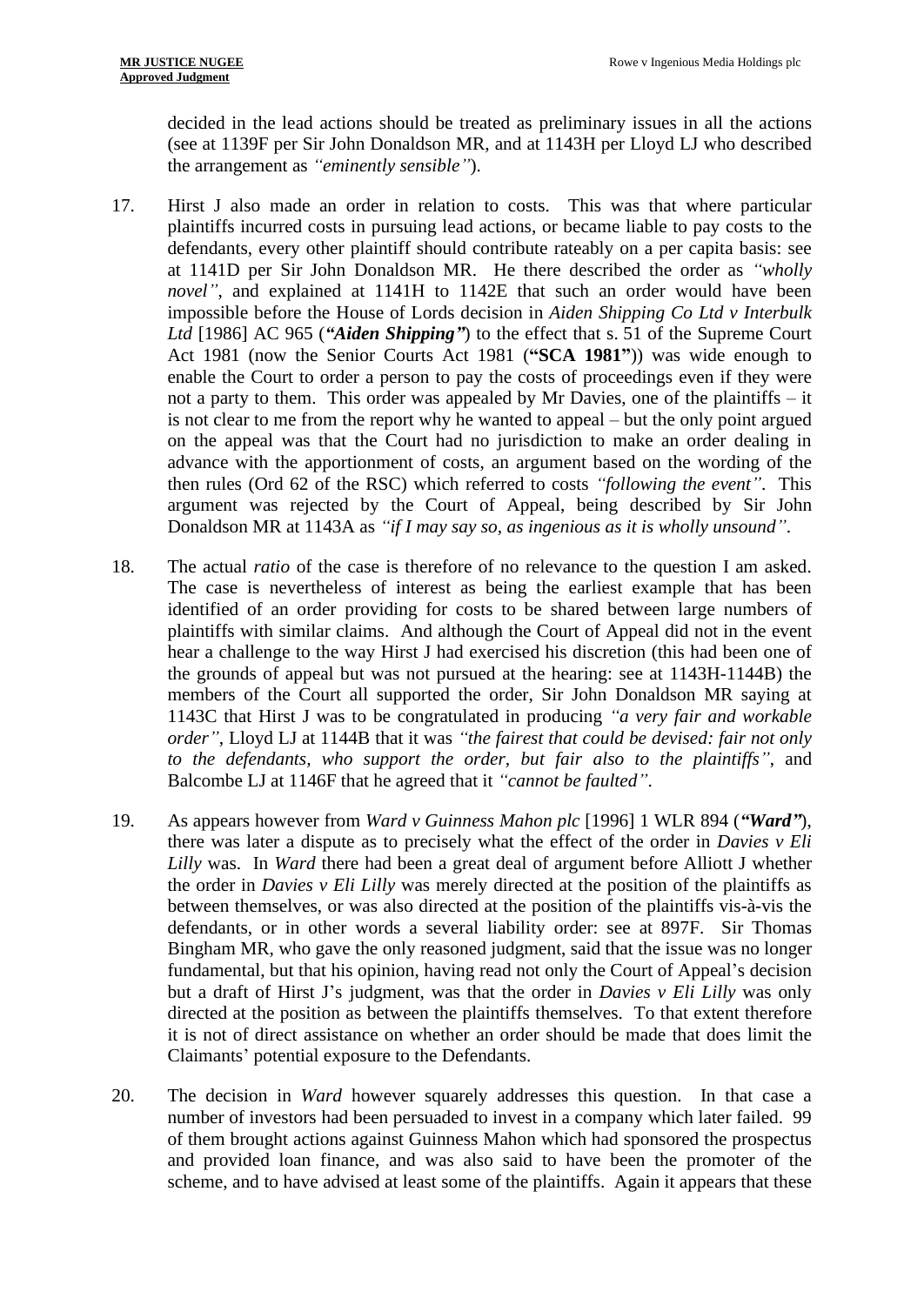were all separate actions. 6 of them were to be tried as lead actions. The plaintiffs sought an order that each plaintiff should be severally liable for Guinness Mahon's costs, each being liable for no more than 1/99<sup>th</sup> of the total. Alliott J dismissed the application, largely it would seem on the basis that he thought there was no jurisdiction to make such an order. On appeal, it was accepted that there was jurisdiction to make the order, and the Court of Appeal considered the exercise of discretion for itself. Sir Thomas Bingham MR, with whom Rose and Roch LJJ agreed, made the order as requested.

21. One of the matters which he took into account was that since Alliott J's judgment a Law Society working party had published a report which had considered the incidence of inter partes costs in group actions, and had recorded that there was general agreement that the liability of plaintiffs for common issues should be several and not joint, as any other arrangement:

> "would make the risk inherent in group actions so great as to limit access to justice solely to those plaintiffs with nothing at all to lose" (at 900C-D).

Sir Thomas Bingham, having referred to this, said (at 900F):

"It is, I think, plain that whichever decision one makes imposes a risk of nonrecovery of costs on someone. If we make the order that Mr Guthrie asks for [ie a several liability order], then there is a risk that Guinness Mahon (if successful) may fail to enforce all its orders against individual plaintiffs. If, on the other hand, we make the order that Mr Leaver seeks for Guinness Mahon [ie that the lead plaintiffs be jointly and severally liable for Guinness Mahon's costs], then there is a risk that certain of the lead plaintiffs may fail to be reimbursed by some of the other plaintiffs.

The broad question, as it seems to me, is: what, in this situation, does fairness demand?"

He then rejected the suggestion that to make any order was premature, on the basis of following Sir John Donaldson's commendation, in *Davies v Eli Lilly*, of the practice of giving an indication which would enable plaintiffs to know where they stood before they started (subject always to the discretion of the trial judge to modify that order at the end of the trial); and continued (at 900H):

"Speaking for myself, I am persuaded by Mr Guthrie that it is, in all the circumstances, appropriate to make an order that the liability of the individual plaintiffs be limited to the proportionate share of the overall costs, whether incurred by the plaintiffs or payable by the plaintiffs to the defendant, and that such liability should be several not joint. It appears to me that the defendant is no worse off under such an order than if it had been sued to judgment by 99 plaintiffs; although it is fair to add, given the sums involved (many of which are quite small) that such an event would appear extremely unlikely. I am, however, persuaded by Mr Guthrie's argument that the role of lead plaintiff would be one which, on the defendant's order, no well-advised plaintiff would be wise to accept; and furthermore, that the purpose of selecting lead cases would be vitiated if regard had to be paid not to the issues in particular actions but to the means or willingness of the particular plaintiffs to accept a high degree of risk. It is, in my judgment, significant that the Law Society working party has come out strongly in favour of what Mr Guthrie urges as the appropriate rule in this case."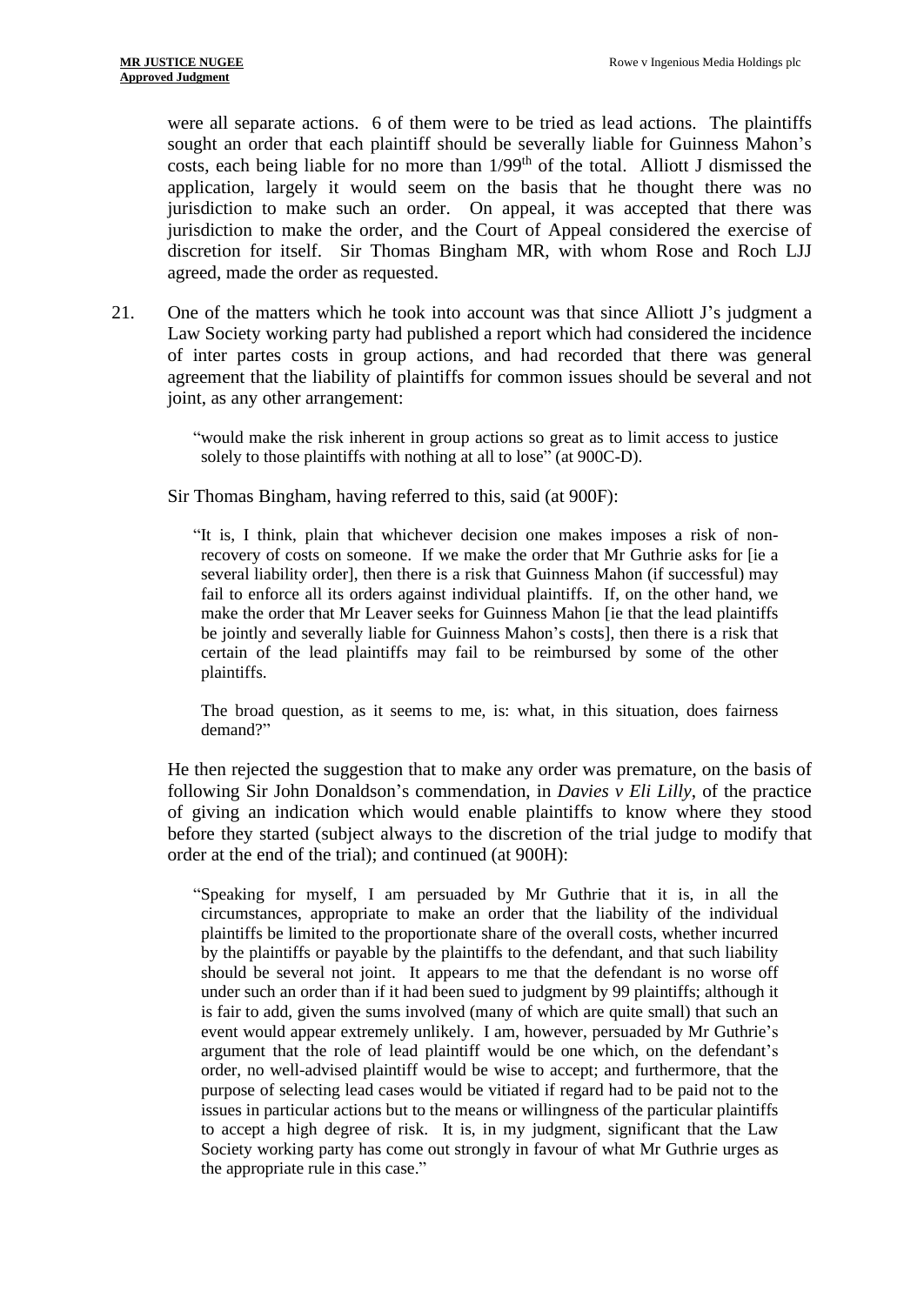- 22. I have cited extensively from this judgment because it seems to me that the question dealt with by the Court of Appeal (on whom should the risk of non-recovery fall?) is essentially the same as the question facing me, as Mr Birt pointed out. Given the very clear indication given by Sir Thomas Bingham as to what in his view fairness demanded, I think that I should approach that question on the basis that unless subsequent cases have suggested a different answer, or there has been some material change in the legal landscape, or there is some other material difference in the facts, I should be guided by what he said and do the same. Costs as I have said are always discretionary, but on a question like this there is much to be said for uniformity of practice where possible, not only because like cases should as a matter of principle be treated alike but also because it helps the parties if costs are relatively predictable.
- 23. None of the other cases cited to me indicates that the guidance given by Sir Thomas Bingham has been subsequently modified, or has become overtaken by developments. Indeed Mr Birt himself said that none of those cases was actually grappling with the issue that I have to grapple with. Nor was I shown any case in which in litigation of this type (which, without seeking to define it exhaustively, I take to be litigation where a large number of claims are brought that raise common issues, and which are managed by the Court, very often by selecting some claims to come to trial before others) an order has been made for the claimants (where there are multiple claimants) or defendants (where there are multiple defendants) to be jointly and severally liable for the other side's costs rather than severally liable. I can refer to them relatively briefly.
- 24. In *Nationwide Building Society v Various solicitors* [1999] All ER (D) 850 the Society had brought some 500 claims against various solicitors of which 25 proceeded to judgment, largely in the Society's favour. Blackburne J made an order that what he called the Society's *"generic costs"* (as opposed to *"case specific costs"*) should be borne by all the defendants, whether parties to the 25 cases tried or not, who had either been found liable or settled claims on terms they would pay the Society's costs, the defendants' liability being several rather than joint and several. At p 10 of the report he said:

"Although the Nationwide managed litigation is not a group action of the kind considered in *Ward v Guinness Mahon & Co* it is not relevantly different. The task is to define the defendants who can fairly be said to have benefited from the litigation among whom the burden of any order apportioning the generic costs should be shared."

The case is therefore an illustration of the fact that orders of this type can be made in managed litigation whether or not the litigation is a group action, something that Mr Birt did not dispute.

25. In *Sayers v Merck SmithKline Beecham plc* [2001] EWCA Civ 2017 the Court of Appeal considered the details of costs orders in three multi-claimant actions (relating respectively to MMR, oral contraceptives and exposure of employees to asbestos). Each was the subject of a group litigation order or GLO, provision for which had by then been made in the CPR as a result of the Woolf Report, and was therefore subject to what was then CPR r 48.6A (now replaced by CPR r 46.6) which made provision for costs where a GLO had been made. The costs orders provided for the liability of each party for costs to be several and not joint, and also for definitions as to what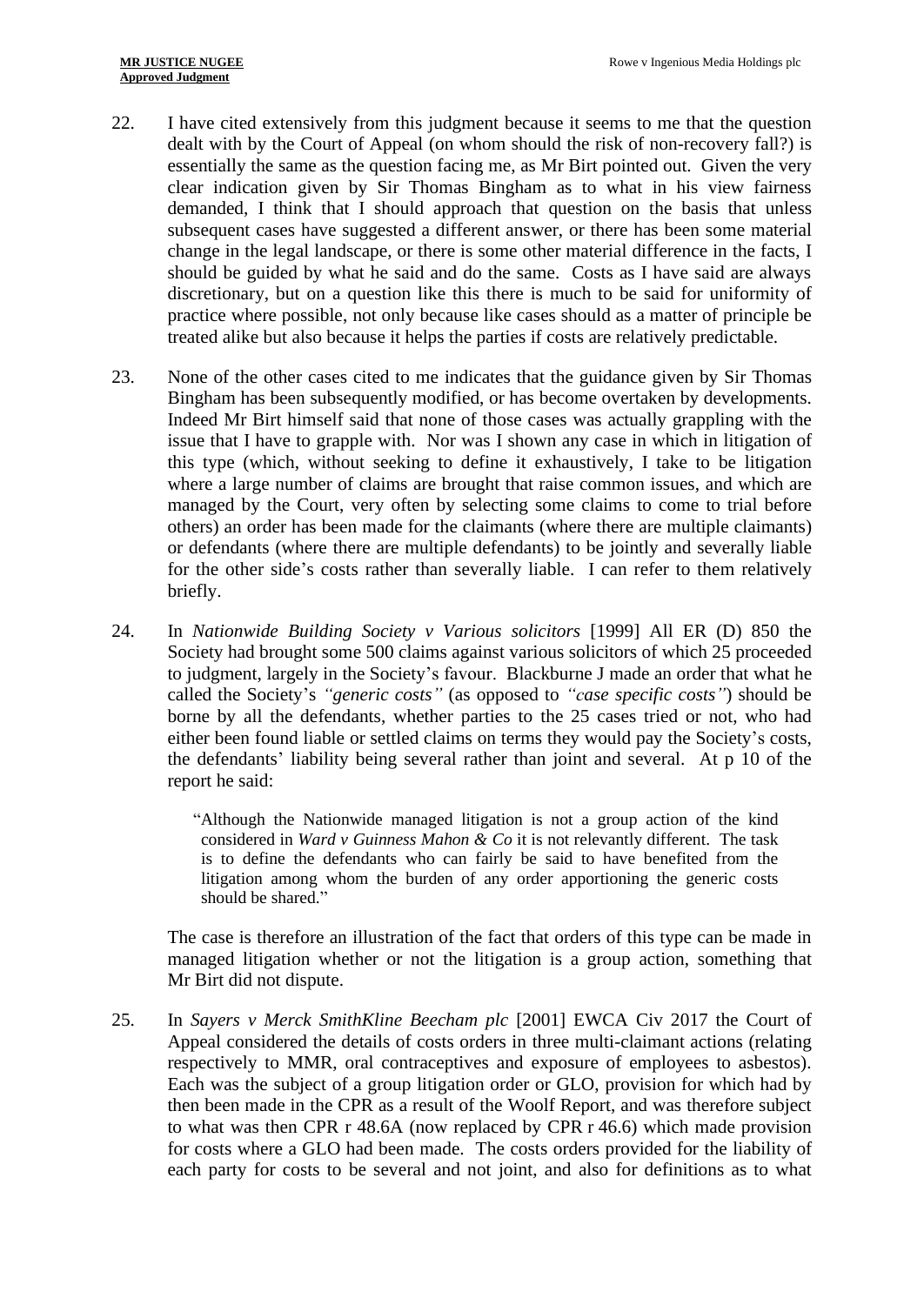were individual costs and what common costs, and made other detailed provisions, for example as to the position of claimants discontinuing and settling. There was no challenge in the Court of Appeal to the provision for several liability, and no discussion of it, no doubt because it was the default position under the rules. In those circumstances I do not think the decision, interesting though it is, is of much if any direct assistance to the main question, which is whether a several liability order should be made. Mr Bacon relied on it primarily for the propositions that claimants and defendants needed to know the basis on which costs should be spread if an order for costs were made; and that the purpose of making the order now was not to preempt the trial judge's discretion over the costs of trial – it was not about what order should be made, but how any order that was made should be borne. Neither proposition seemed to me to be significantly in dispute.

- 26. *Brown v Russell Young* [2006] EWHC 90055 (Costs) is a decision of Master Hurst in the Senior Courts Costs Office concerning the detailed assessment of costs where large numbers of claimants had asserted claims against the defendant solicitors for advising them to settle vibration white finger claims at too low a value. The claims had been settled before proceedings were brought and Master Hurst held that even in the absence of a GLO or costs-sharing order a claimant was entitled to recover common or generic costs. Mr Bacon relied on that as an example of a case where common costs could be shared even without a GLO. It is to be noted however that it did not concern the several liability of unsuccessful claimants, but the ability of successful claimants to recover common costs. As already referred to there was a tendency in some of the submissions to run the two together under the rubric of costssharing orders but they are in principle distinct.
- 27. Mr Bacon however did show me a number of orders that had been made in managed litigation which was not the subject of formal GLOs and which provided for several liability. They were (i) an Order made by Sales J on 17 March 2014 in relation to what were called "Right to Buy" claims; (ii) an Order made by Vos J on 20 April 2012 in relation to voicemail intercept litigation; and (iii) an Order made by Aikens J on 14 October 2005 in relation to litigation known as the Winterthur Swiss litigation. Each provided for the parties' costs liabilities to be several and not joint, the first two in similar terms as follows:

"The liability of each Party for, and each Party's entitlement to recover Costs shall be several and not joint"

In the third the provisions were more elaborate but to the same effect.

28. The other case which Mr Bacon showed me was *Greenwood v Goodwin* [2014] EWHC 227 (Ch) (*"RBS* **[2014]***"*) a decision of Hildyard J in the RBS rights issue litigation. A number of actions had been started and were the subject of a GLO. At [20(5)] Hildyard J referred to one of the consequences of a GLO being that it opened the way to costs sharing:

> "without which many smaller investors would in all probability be prevented from pursuing a claim (since the exposure would so enormously outweigh any potential recovery)."

At [24] he referred to the default position under CPR r 46.6(3) which provides as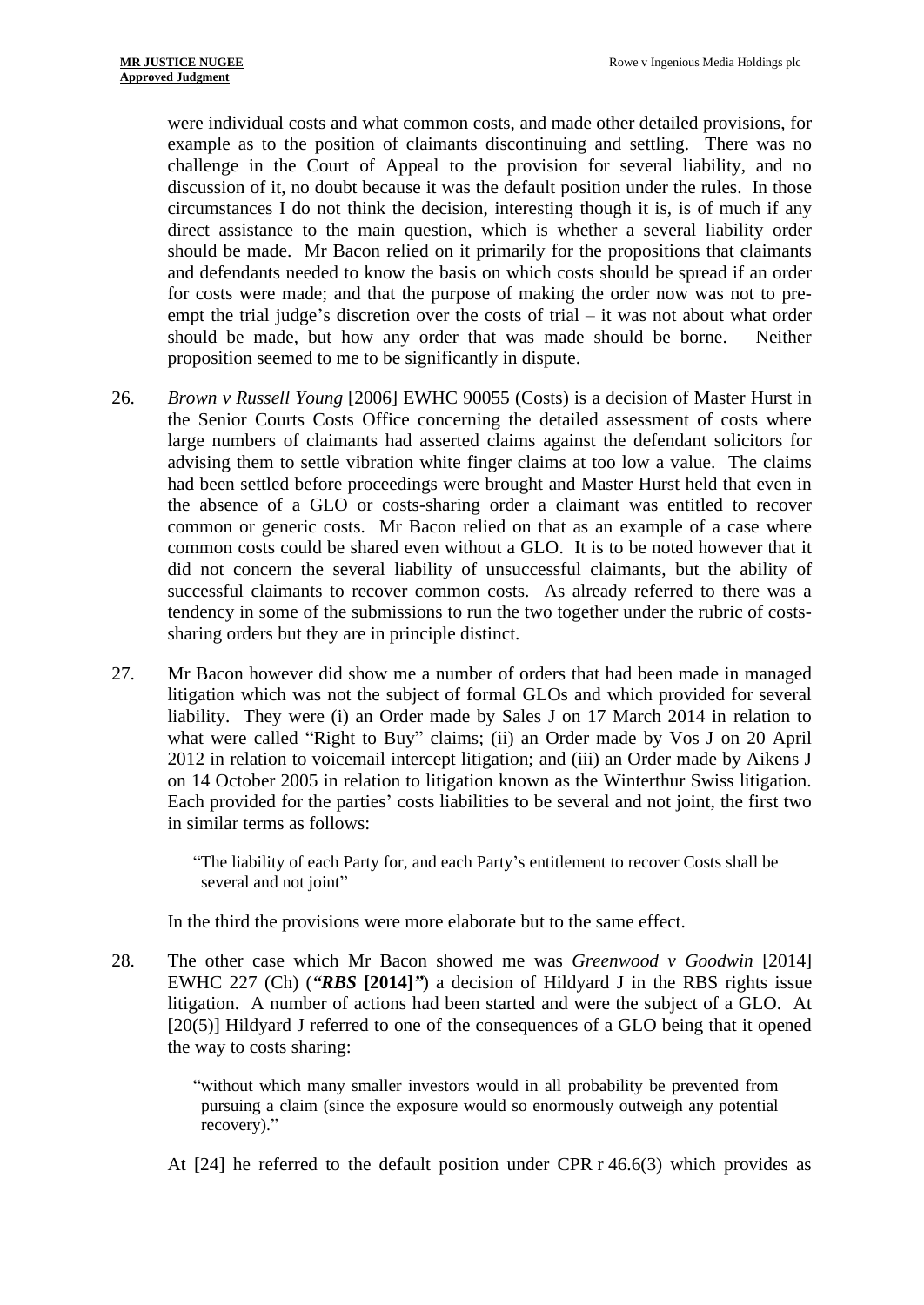follows:

"Unless the court orders otherwise, any order for common costs against group litigants imposes on each group litigant several liability for an equal proportion of those common costs."

At [29] he referred to the fact that none of the parties represented before him actively contended for the default rule, but all accepted that there should be several liability, the dispute being as to the basis of apportionment, an issue I refer to below.

- 29. Those were the authorities which I was shown. As can be seen, several liability was ordered in each of them, although it is fair to say that there appears to have been little if any argument on the point. But they certainly bear out the points I made earlier that I have not been shown anything (at any level) which suggests that the guidance given by *Ward* has been overtaken by developments; nor have I been shown any example of joint liability being imposed on parties in litigation of this type.
- 30. Mr Birt said that the litigation context had changed immeasurably since *Ward* was decided in 1996, which was before the CPR, before GLOs, before commercial funding, and before the developed market in ATE insurance. That is of course true, but I do not see in any of these developments any particular reason why the way in which the balance was struck in *Ward* has become outdated. Certainly the introduction of the CPR and GLOs does not seem to me to suggest this, as the CPR contained, and contain, provisions under which the default position in a GLO is several liability. Nor do I think that the rise of ATE insurance should make a difference: ATE insurance is about insuring oneself against the risk of an adverse costs order, and as a matter of principle it seems to me that if a group of claimants lose an action, the question what costs order should be made against the claimants in favour of the defendant(s) should be decided first as between the parties to the litigation, without regard to the question whether the claimants are insured in relation to that liability.
- 31. So far as commercial funding is concerned, it is true that this can provide a solution to some extent to the question of access to justice. But it comes at a heavy price, and as the present case illustrates, not every claimant wishes to take advantage of it. And in any event the availability of commercial funding is about being able to afford one's own costs; it is not about the adverse costs risk. I see no reason to think that the risk of joint liability has ceased to have a deterrent effect. Those of relatively modest means whose claims are small are likely to consider any substantial costs risk as outweighing the potential recovery; and those who are wealthier and have larger claims are likely to fear that a defendant with the benefit of a costs order enforceable against all claimants jointly will seek to recover first from those with the most assets, or at any rate those which are most easy to enforce against, including their homes.
- 32. In those circumstances, as I said in my short oral judgment, I have not been persuaded that the change in the legal landscape changes the fundamental equation as to where the risk ought principally to lie; nor does the fact that in this case no GLO has (yet) been made, and may never be (the Claimants are reserving their position on the point), since the case shares very many characteristics with the sort of cases which are suitable for a GLO, and in particular, the characteristic that a very large number of claimants are bringing claims together.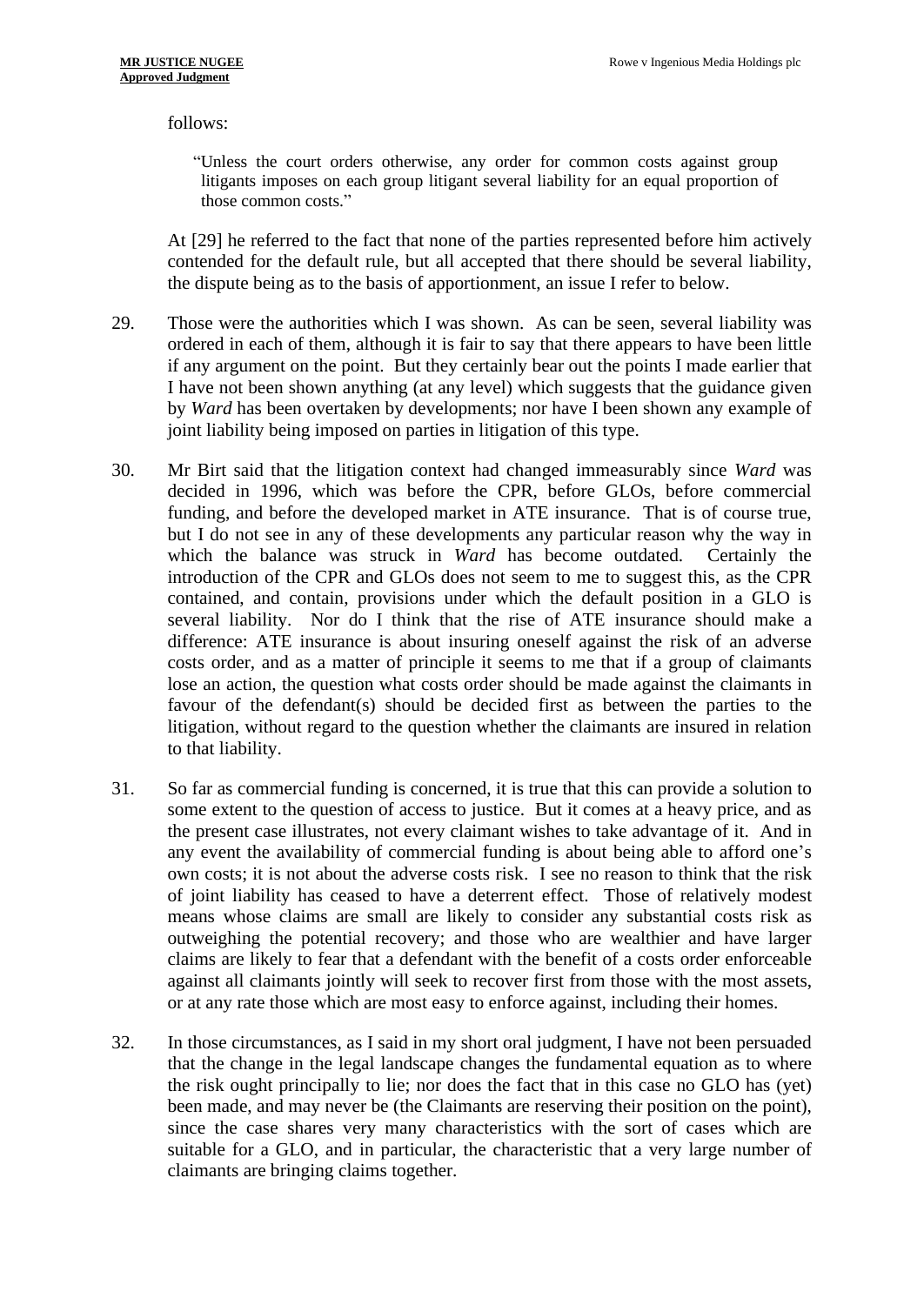33. That was the basis on which I decided that in principle an order for several liability rather than joint liability should be made.

## *The pro rata point*

34. The other issue that Mr Bacon asked me to expand upon was the pro rata point. This was Question 2(a) on the agreed list of issues, which was as follows:

> "What is the basis on which the Claimants' liability for adverse costs is to be apportioned, ie should it be pro rata to the size of their cash investments or per capita?"

- 35. The answer that I gave in my oral judgment was that it should be pro rata rather than per capita. What I said was as follows:
	- "6. Question 2(a): I have not the slightest doubt that it should be apportioned pro rata to the size of their cash investments, rather than per capita. I am sorry, Mr Duffy, but you were not only facing opposition from all the other counsel, but I am afraid you were facing an instinctive opposition from the bench. It does seem to me, as a matter of fundamental equitable principles, that if a number of people band together in a venture, whether that be litigation or anything else, and they stand to get out of it very disproportionate rewards, then if they are going to share the risks, the starting point as to what is fair is that they should share the risks proportionate to the possible rewards. That was what was done in RBS.
	- 7. The notion that in a case like this, where some people have invested £35,000 or £50,000 and other people have invested millions, that they should be equally liable on a per capita share for the downsides of the litigation when the upsides of the litigation are so disproportionately spread is one that I do not find attractive in the least. I will provide for liability to be apportioned pro rata to the size of their cash investments."
- 36. Although Mr Bacon asked for expanded reasons, there is not much to add to this reasoning which speaks for itself, but I will do what I can. As there appears, the only counsel who positively argued for a per capita sharing of the liability was Mr James Duffy, who appeared for UBS, all other parties being content with a pro rata apportionment based on the Claimants' cash investments.
- 37. As also there appears, the amount of each Claimant's investment varied quite significantly. There was in evidence a schedule of the Stewarts Claimants who are bringing claims against the Ingenious Defendants showing the total cash contribution of each. At the top end the single largest contributor invested £10.5m, the second largest £5m, and four others £3m or more. Between them those six investors contributed nearly £29m, which amounts to over 20% of the total contributions (of the Stewarts Claimants) of some £143.5m. At the other end of the spectrum, there are 12 Claimants who contributed £36,000 each (and hence between them about 0.3% of the total contributions).
- 38. Although the default position under CPR r 46.6 is that liability for common costs will be shared by litigants equally (that is per capita), the Court plainly has a jurisdiction to order that the liability be shared in some other way, and this was done in *RBS* [2014]. There indeed it was not suggested that there should be a per capita order, and the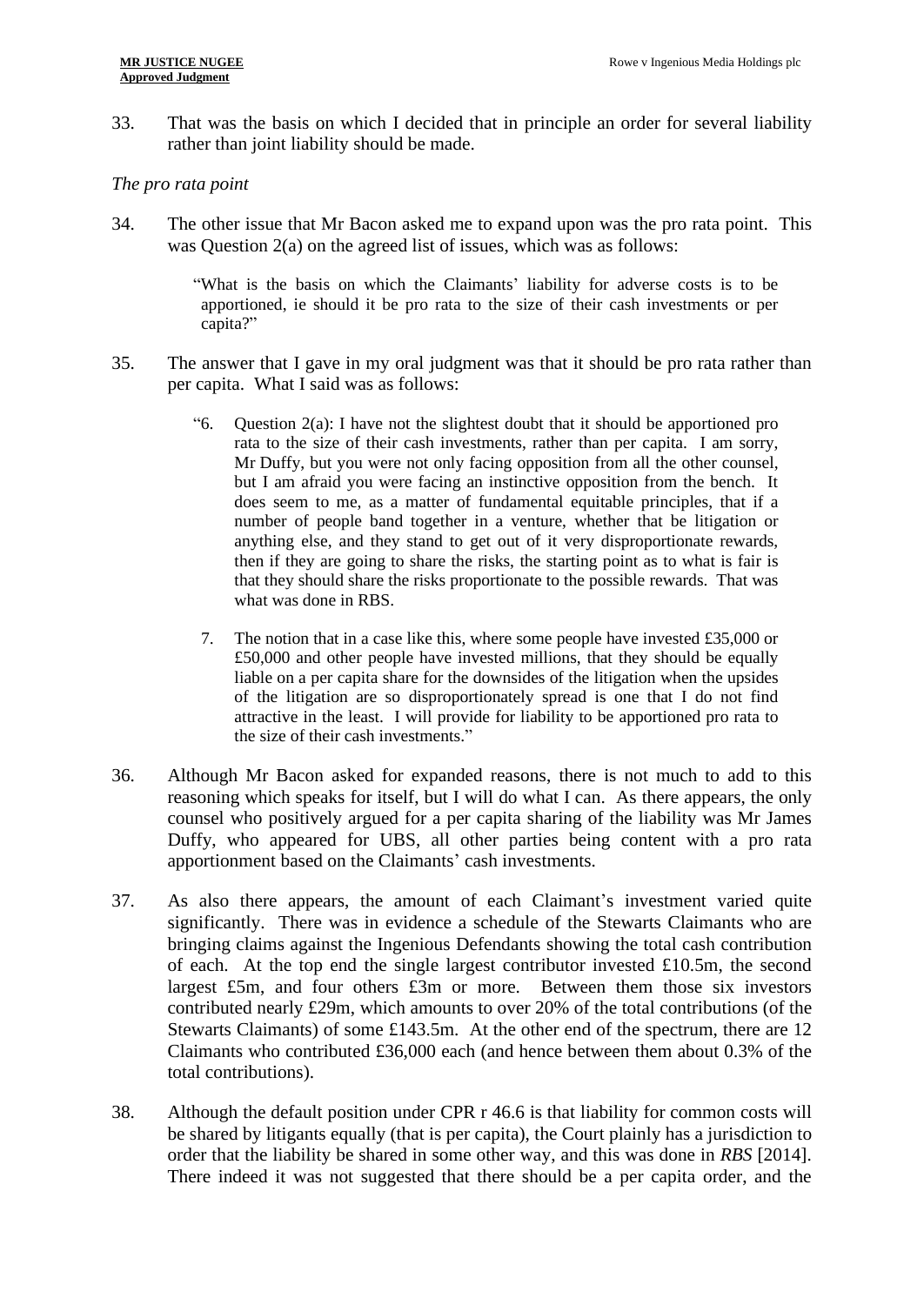argument was what sort of pro rata order should be made, namely one which divided the costs between all claimants in proportion to acquisition cost, or one which divided the costs equally between the different claimant groups, and then split between the members of that group: see per Hildyard J at [29]. He decided on the former: see at [33].

39. At [28] he said this:

"Where there is, as there is in this case, a very considerable disparity between the values of the claims of different parties, if they are all unsuccessful the default rule is unlikely to meet the requirement of fairness. It is not fair or equitable that an institutional investor with millions, in some cases hundreds of millions, at stake should pay an equal contribution as an individual claimant with claims in the hundreds, or even hundreds of thousands. Adoption of the default rule would tend to negate a primary purpose of GLOs."

- 40. At [33] he gave further reasons for his order, saying, among other things:
	- "(3) whilst for the reasons I have already adumbrated, the starting point of equality of risk for every litigant must, where there is such a disparity in the value of claims, yield to some fairer relationship between risk and reward, the objective should be a fair alignment of risk and reward by reference to the position of each claimant, the group they have chosen to join being of little, if any, legal or logical relevance; …
	- (5) I have taken account, and indeed when the matter of costs sharing was first ventilated in July 2013 was much swayed by, the dangers of any allocation which in effect enables persons to litigate at minimal risk individually (which is the mathematical result in the case of persons with small claims, however measured): I have concluded that the advantages outweigh the risk, and it is after all to enable claims where the reward hugely outweighs the risk that the rules have provided for several liability in the context of GLOs. Further, and as Mr Lazarus on behalf of the LK Group stressed, the effect of cost sharing is that even those with large claims face a comparatively small costs exposure: the risk is very much diluted for all."
- 41. My own view is very much aligned with these. Given that I have already decided that the liability of the Claimants for the Defendants' costs should be several rather than joint, it seems to me fairer that the risks to a Claimant of participating in the litigation should be proportionate to the reward that he or she might obtain from the litigation. The notion that someone who invested  $£36,000$  (and who, if successful, might recover compensation, whether for loss of investment, penalties or interest, commensurate with that) should contribute to the common venture exactly the same as someone who invested £10.5m (and whose compensation if successful would be very much larger accordingly) seems to me plainly unfair on the most basic principles of equity.
- 42. It is noticeable that in *Davies v Eli Lilly* Sir John Donaldson MR said of Hirst J's order at 1141D:

"Those who practise in the Commercial Court, of which Hirst J is one of the judges, will recognise the age old respectability of such an order, based as it clearly is upon the Rhodian Law, the Rolls of Oleron and the maritime law of general average."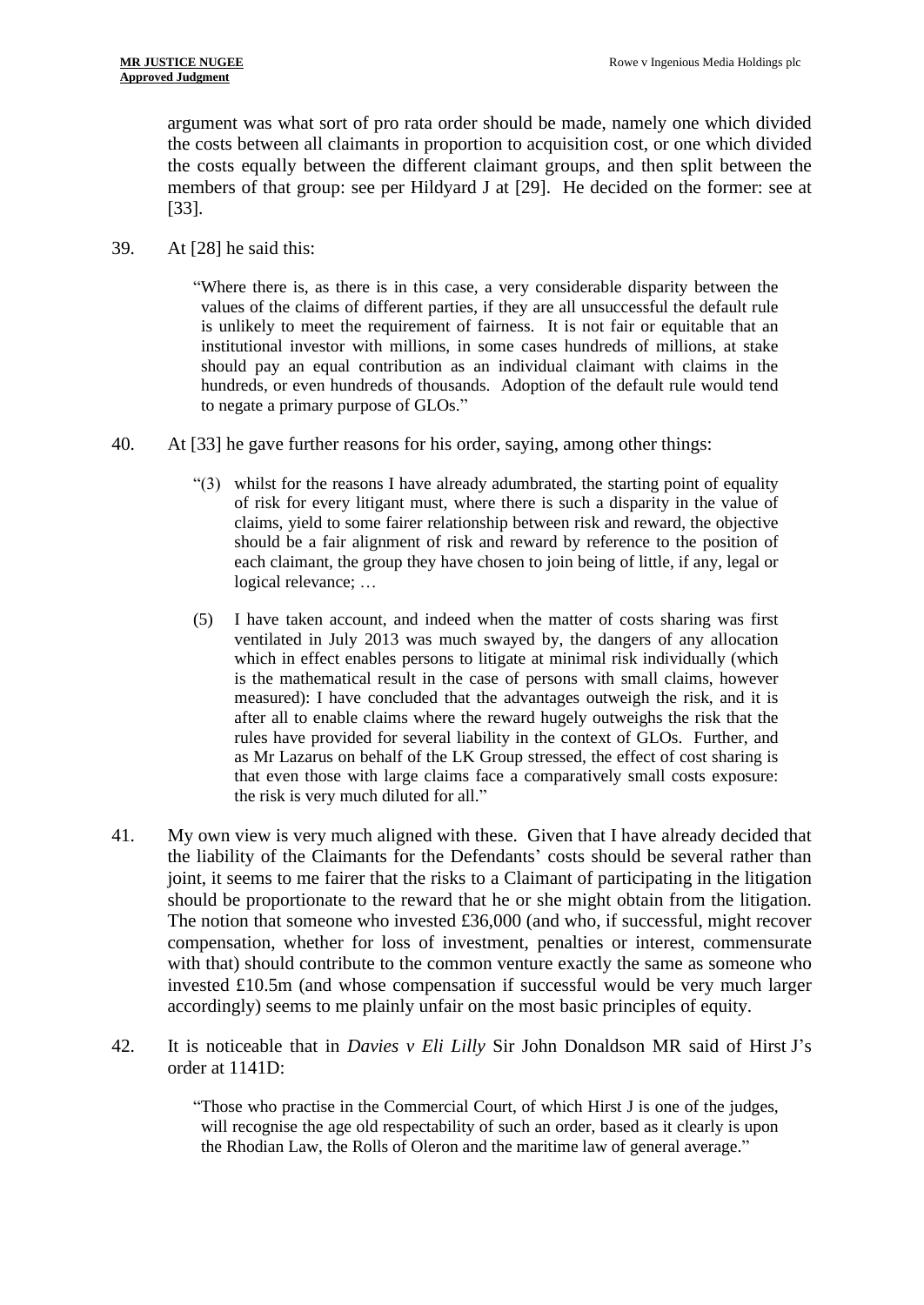Those who do not practise in the Commercial Court might like to be reminded of the maritime law of general average, set out in *Halsbury's Laws* (vol 7 (2015), Carriage and Carriers) at §606 as follows:

#### "**606. Principle of general average.**

General average is part of the law of the sea founded on equity. It formed part of the Rhodian la[w,](https://www.lexisnexis.com/uk/legal/#ref1_68616C735F63617272696167655F69755F373430_ID0E5G) was based in earlier custom and existed many centuries before the existence of marine insurance. Rhodian law provided that, when cargo was thrown overboard to lighten a vessel, that which had been given for all had to be replaced by the contribution of all. The most often cited legal definition of 'general average' is 'all loss which arises in consequence of extraordinary sacrifices made or expenses incurred for the preservation of the ship and cargo losses within general average, and must be borne proportionately by all who are interested'."

The relevant word here is "proportionately". Those interested in the preservation of the vessel (generally ship, freight and cargo interests) have to make a general average contribution calculated according to the value of their interest (see *op cit* §608 referring to a *"rateable contribution"*), and there are rules as to how such interests fall to be valued for this purpose.

- 43. That principle of maritime law (incidentally said to be founded on equity) seems to me to be very similar to the principle I tried to express in my oral judgment that those who embark on a venture together should bear the risks involved in the venture proportionately to their interests in its success. Although the order made by Hirst J in *Davies v Eli Lilly* was in fact on a per capita basis, it suggests to me that Sir John Donaldson would have been sympathetic to an order providing for a pro rata contribution to the costs had the plaintiffs' claims differed widely in value. In fact the plaintiffs, who were mostly elderly, did not have very large claims (see at 1138E-H). It is perhaps unlikely therefore that their claims showed the same disparity between the values of claims as in the present case.
- 44. Mr Duffy made a number of points. He said that there was no logical link between the amount invested by a particular Claimant and the costs that would be required to fight that claim. As a general principle I accept that is likely to be so: it would probably cost much the same to litigate an individual claim whether the amount invested were £100,000 or £1m. But I do not see where this logically leads. The claims are not going to be separately litigated as 500 separate claims. They are (one hopes) going to be managed so that the issues can be resolved by the trial of a selection of claims. That means that a Defendant such as UBS will not face the costs of defending every claim brought against it, large or small, but only such of the claims brought against it (whether large or small) as end up being tried. It is not disputed that if it is wholly successful it can expect to have an order for costs made in its favour, and that will be an order against all the relevant Claimants, albeit on a several basis. In that way it should in principle recover the costs of defending the claims that are actually tried, regardless of whether those are the larger claims or the smaller ones or a mix of the two. The present issue is not about how much costs it can recover but how that liability is to be split between the Claimants. I do not see that the fact that a small claim might, had it been tried separately, have cost as much to defend as a large claim has any relevance to that question.
- 45. Second he said that the usual or standard order was for the liability to be apportioned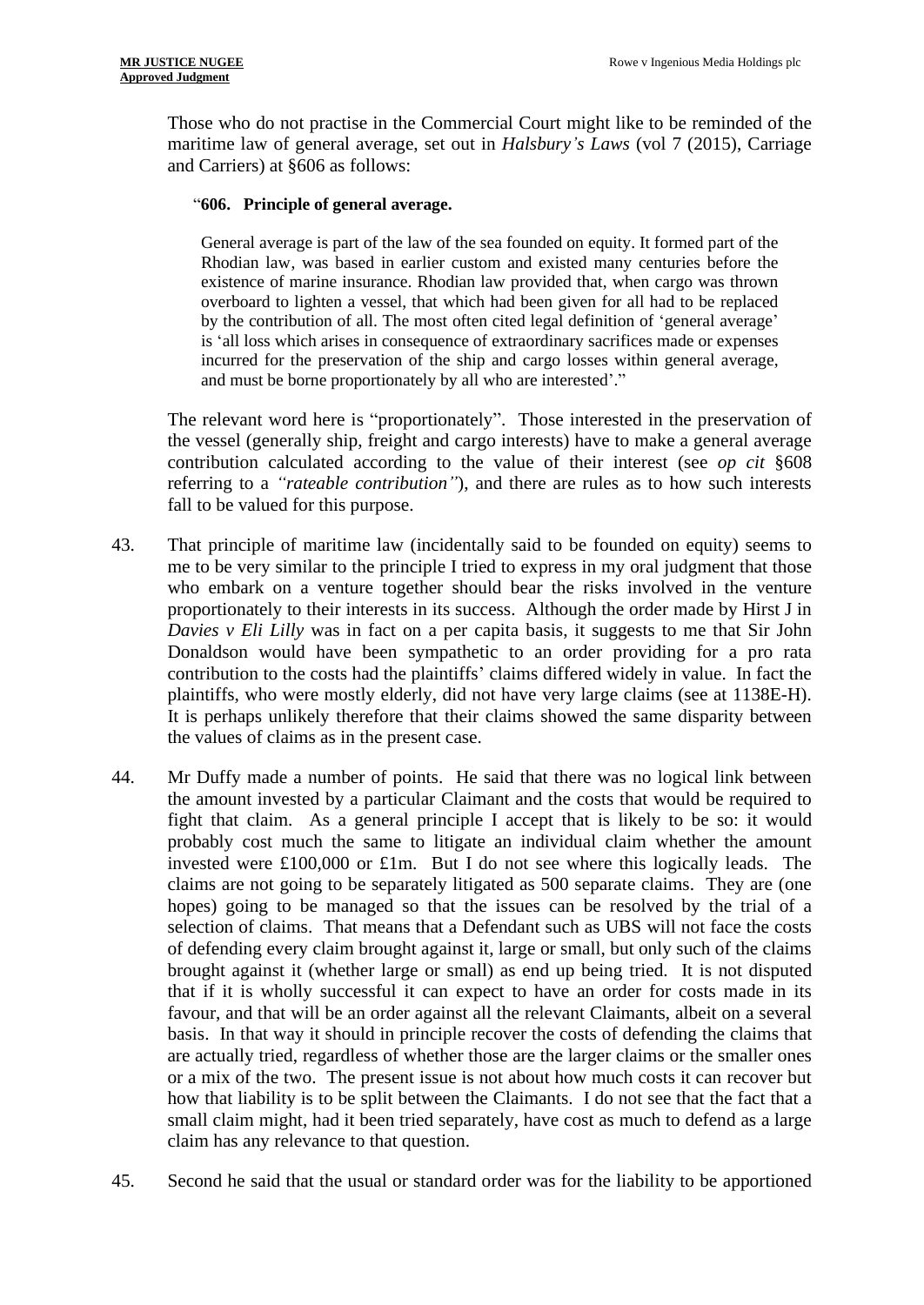per capita. That is so, but in many cases, such as the right to buy litigation, one might expect the claims to show nothing like the degree of variation in the present case. In any event in none of the other cases I was shown does the point appear to have been argued until *RBS* [2014]*.* 

- 46. Then he said that *RBS* [2014] was a very extreme case with some small investors investing mere hundreds, and some large institutional investors hundreds of millions of pounds. That may be so, but the principles do not seem to me to apply only in extreme cases. In the present case, even though not as extreme as *RBS* [2014], it can still be said that there is a *"very considerable disparity between the values of the claims of different parties"*; in the case of the Stewarts Claimants, the largest investment of £10.5m is nearly 300 times that of the smallest investment of £36,000.
- 47. Mr Duffy then referred to information that had been provided about the current net wealth of some of the Claimants, from which it appeared that although the largest investors were generally, as one would expect, said to be the wealthiest (the amount of their original investment being likely to be proportionate to their then income), that was not always the case and UBS could find itself chasing large investors where they either now had few assets, or no information was available. That may be so, but a division of the costs per capita would mean that UBS would have to pursue a large number of investors for equal amounts despite the fact that they are likely to have very unequal assets. It is not at all clear to me in those circumstances that UBS would be better off with a per capita order.
- 48. Finally Mr Duffy said that the position was exacerbated by the fact that some of the larger investors were self-funded. He said it was unfair that there should be a push away from those Claimants who had the benefit of being funded and where the Defendants had the benefit of being able to go after the funder, on to self-funders who could end up bearing a disproportionate amount of the costs liability. I understand why UBS would prefer it if a larger share of the overall costs liability fell on the funded rather than self-funded Claimants, which may explain why Mr Duffy made the submissions he did, the self-funders tending to be (although by no means always) among the larger investors. But the risk of being sued by an individual who is funding himself and hence where there is neither a funder for a defendant to look to, nor usually any prospect of obtaining security, seems to me to be one of the risks that a defendant simply has to bear. I do not see that the apportionment as between the Claimants should be distorted from what seems to me obviously fair so as to mitigate that risk.
- 49. In those circumstances I remain of the view that the appropriate order is one under which the Claimants' liability for costs is apportioned pro rata rather than per capita. No party suggested that if this was to be done it should be done other than by reference to the amount of cash contribution invested by each Claimant, as proposed by Mr Bacon. There might in strict theory be an argument for proposing that it be apportioned by reference to the amount of compensation claimed by each Claimant instead, but in practice this would cause significant practical difficulties as it would require an assessment to be made of each Claimant's claim, and the likelihood in any event is that the amount of cash contributions (readily ascertainable, and indeed already ascertained) is a good proxy for the respective values of the Claimants' claims.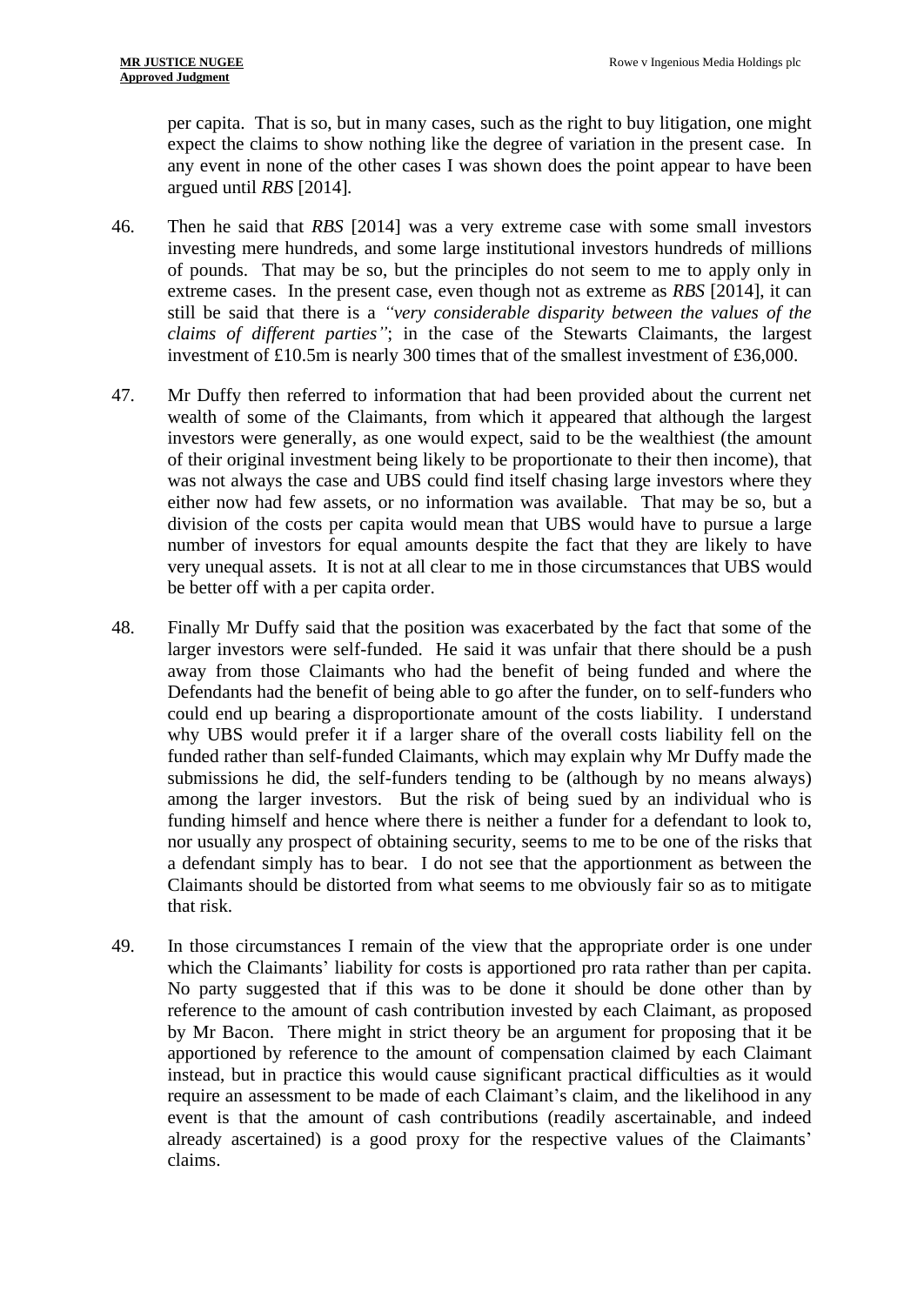50. That concludes the issues on the Claimants' application on which I was asked to expand my oral judgment.

## *Question 2(b)*

51. The next question (and the only other question which I need to address on the Claimants' application) is Question 2(b) on the list of issues, which was as follows:

> "Should the order which the Court makes now be one which, in general terms, resembles that proposed by (a) the Stewarts and Peters & Peters Claimants of 28 October 2019, or (b) the Application Defendants as attached to the Ingenious Skeleton Argument."

I will refer to those as **"the Claimants' order"** and **"the Defendants' order"** respectively.

- 52. In my oral judgment I did not reach a conclusion on this question. What I said was as follows:
	- 8. I am going to park, I am afraid, 2(b). I do not find that a question which is capable of short or easy answer. In general, I agree that it is sensible to put in place now a structure which is capable of being adapted later. The general principles do not seem to me to be difficult in concept. There will be certain costs of this litigation which it is appropriate should be shared, as I have just explained, on a pro rata basis. There will be certain costs which it is appropriate should be borne by claimants individually.
	- 9. Given the very complex nature of the way in which the claims have been brought, it is entirely possible, indeed very likely, that there will be costs that should be shared by some groups of claimants and not other groups of claimants. For example, the liability of the claimants to UBS in the event that UBS is successful and has a costs order in its favour is one which, prima facie, one would expect to be shared, save insofar as any of those costs related to individual claims, by the claimants (all the claimants and only the claimants) who brought claims against UBS.
	- 10. But I do not think that it is necessary at this stage to try and draw up lists of issues and try and allocate particular issues to particular sharing regimes. All that it needs -- and, in my judgment, all that can really be done at this stage - is to enunciate the principle that where costs ought to be shared because they are common, either among all the claimants, which will apply to the administrative costs and may apply to other costs but it is far too early for me to form a view on that, or among particular groups of claimants, then they should be shared pro rata in the way indicated.
	- 11. Quite what that means in terms of what the form of order looks like, I would like to give further consideration to."

And then later on:

"20. That deals with the issues I was asked to deal with in relation to several liability, the claimants' application, apart from one other point which I can make on 2(b), which is whether the order should at this stage provide for the claimants' recoverability of costs, whether the claimants should be able to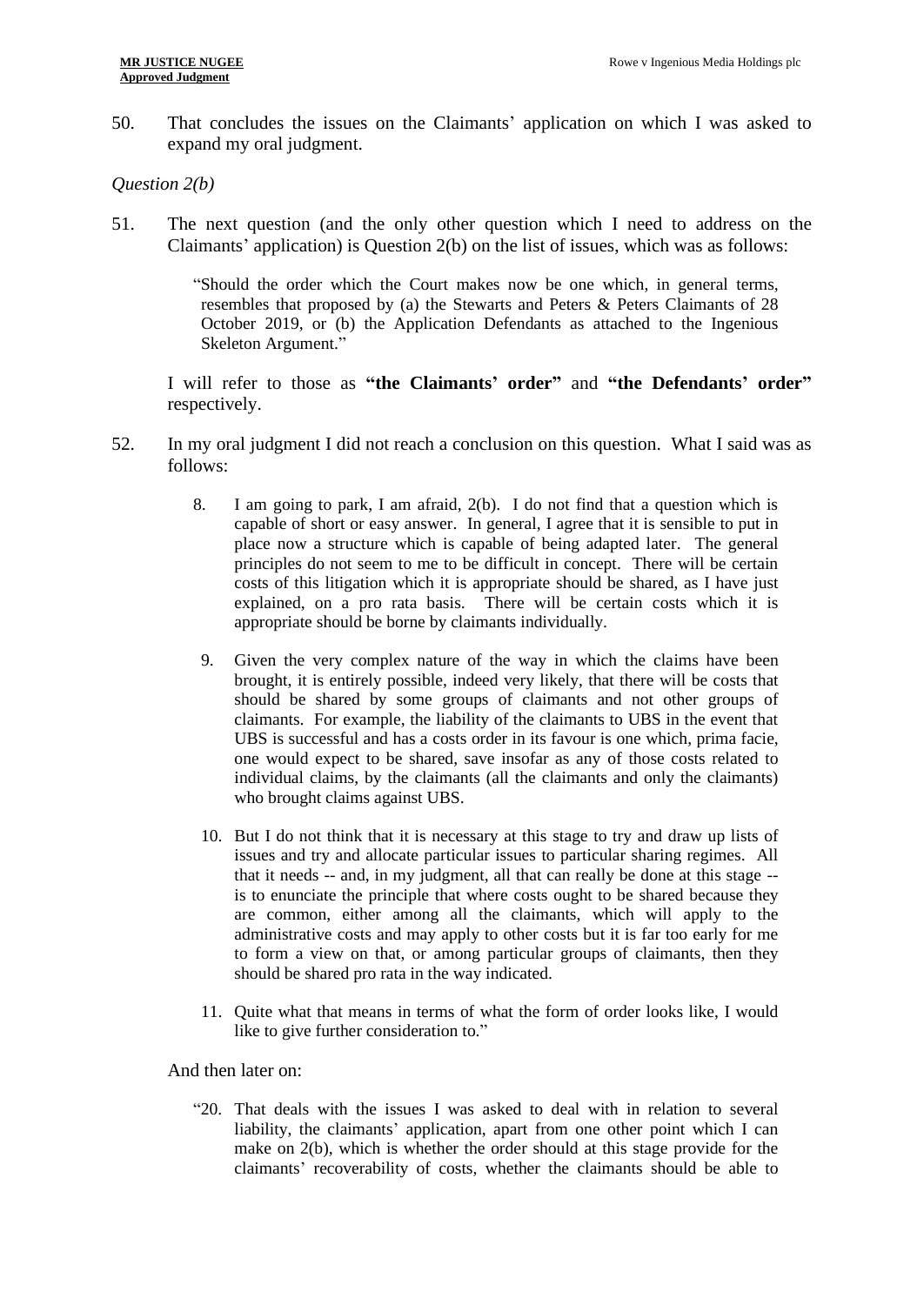recover both their individual costs and their share of common costs and the architecture in Mr Bacon's draft for that.

- 21. I see entirely why he says that logically follows and is a sensible provision to put in place, and I think at this stage, it is almost inevitable that some such architecture will need to be put in place, because just as the claimants' liability to meet the defendants' costs will be driven by which issues are common and which are individual, the claimants' ability to recover costs will necessarily also be driven by which of their costs they have incurred are individual and which are common.
- 22. But in the light of Mr Birt's complaint that this was not really dealt with in the evidence, and in the light of the very scanty argument that I have heard on that aspect, I am content not to make any order in relation to that aspect at this stage, but I would anticipate that such an order or an order along those lines will in due course be necessary, and one would hope that the parties would be able to agree some suitable structure for that purpose. That is all I want to say at this stage on the claimants' application."
- 53. As I say there, the general principles do not seem to me conceptually difficult, but the detailed working out of the principles in a case such as this where there are three groups of Claimants suing a variety of different Defendants requires considerable care. I was not really addressed on the detail and certainly not taken through the drafting of the rival orders in minute detail. Mr Bacon made a general submission that as soon as you tried to work out what needed to be done you would inevitably end up with an architecture such as that put forward in the Claimants' order, and had some specific criticisms of the Defendants' order, but otherwise did not address me on the detailed mechanics. Counsel for the various Defendants similarly addressed me to some extent on what they submitted were shortcomings in the Claimants' order.
- 54. In those circumstances I propose to start by setting out what I understand the general principles to be. In the simple case such as *Ward*, there are a number of claimants (there 99) bringing actions against a single defendant (there Guinness Mahon) which raise some common issues, and where certain claims are to be tried first. The idea behind the costs sharing order is that all the claimants should contribute to the costs that benefit them all, that is the common costs. That has two facets. One is the claimants' potential liability for the costs of the defendant. The second facet which the costs order may (but so far as I can see need not) deal with is the claimants' liability to contribute to their own solicitors' costs, both if they lose and if they win (as they will be unlikely to recover all their costs from the defendant even if entirely successful), and the recoverability of such costs from the defendant.
- 55. I propose at the moment to focus only on the first facet, that is the claimants' liability for costs orders in favour of the defendant. If the defendant succeeds at trial it will expect to obtain a costs order in its favour; and it may also obtain any number of costs orders at interlocutory hearings. The general principle does not seem to me to be difficult to state, which is that all the claimants who were potentially interested in the part of the case on which the costs were incurred should bear an apportioned part of the liability for the defendant's costs insofar as they were common costs.
- 56. That gives rise potentially to three supplementary questions: (i) which claimants were interested in that part of the case? (ii) which costs incurred by the defendant were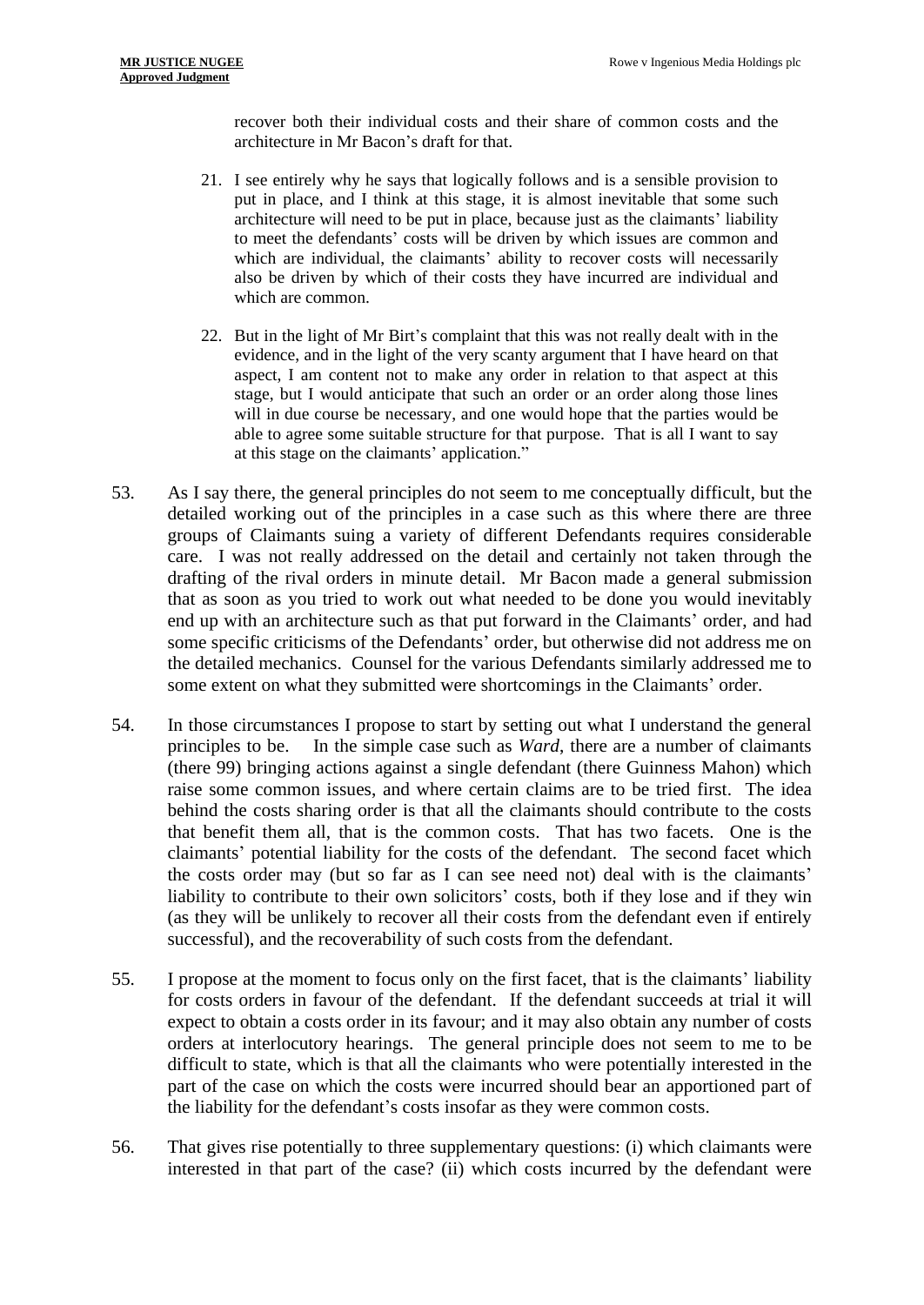common costs? and (iii) how should they be apportioned?

- 57. The present case is factually much more complex, but I do not see that this affects the principles. A table included in Mr Bacon's written submissions shows that while all the Claimants bring claims against one or more Ingenious Defendants (but not necessarily the same ones), the numbers claiming against other Defendants varies widely. Thus there are 113 Mishcon de Reya Claimants, none of whom brings claims against non-Ingenious Defendants; and of the 125 Peters & Peters Claimants, only a comparatively small number do (1 against UBS, 15 against Coutts, 25 against Natwest, and 9 against others – this is subject to the impact of the judgment I gave disposing of certain claims against Coutts and Natwest); whereas of the 278 Stewarts Claimants, 249 bring claims against HSBC, 50 against UBS (which would suggest that at least some of these 50 also have claims against HSBC), 11 against SRLV, 19 against Coutts and 25 against others.
- 58. But as I say I do not think that affects the principles. Of the 3 supplementary questions I have identified above, the answers I have already given effectively deal with (iii), the answer being that the apportionment should be on the basis of several liability apportioned pro rata to the relevant Claimants' cash contributions; but I cannot deal in the abstract with the other two. That depends on the circumstances in which each costs order in favour of a Defendant is made. Suppose for example there is an interlocutory hearing at which an application is unsuccessfully made against UBS, and UBS is awarded its costs. Which of the Claimants should contribute to this? The answer is all those interested in the matter that was argued. That is very unlikely (although it is not completely inconceivable) to include any Claimant who does not bring a claim against UBS. But it does not necessarily include all those who do (the 50 Stewarts Claimants and the 1 Peters & Peters Claimant). It might include only the Stewarts Claimants, arising out of a point that they took but that the Peters & Peters Claimant did not. It might not include all of the Stewarts Claimants – it might have concerned only a subset of them, or conceivably only one. None of this can be prescribed for in advance.
- 59. Nor do I think that it is easy to prescribe in advance what costs are common costs. Instinctively one might think that costs incurred on an individual claim would be individual costs, and costs incurred on common issues would be common costs, but it is not as simple as that. The whole point of selecting certain claims to be tried first as lead claims is that the outcome of those claims should benefit everyone. Thus one finds in CPR r 46.6(2) a definition of "common costs" for the purposes of a GLO as follows:
	- "(i) costs incurred in relation to the GLO issues
	- (ii) individual costs incurred in a claim while it is proceeding as a test claim
	- (iii) costs incurred by the lead legal representative in administering the group litigation."

That illustrates that if a claim is tried as a test claim, the costs incurred on that claim, although costs incurred in relation to a particular claim, should be treated as common costs not individual costs. That seems right: the whole problem that *Davies v Eli Lilly* was trying to solve was that if the costs of the lead actions were treated as incurred for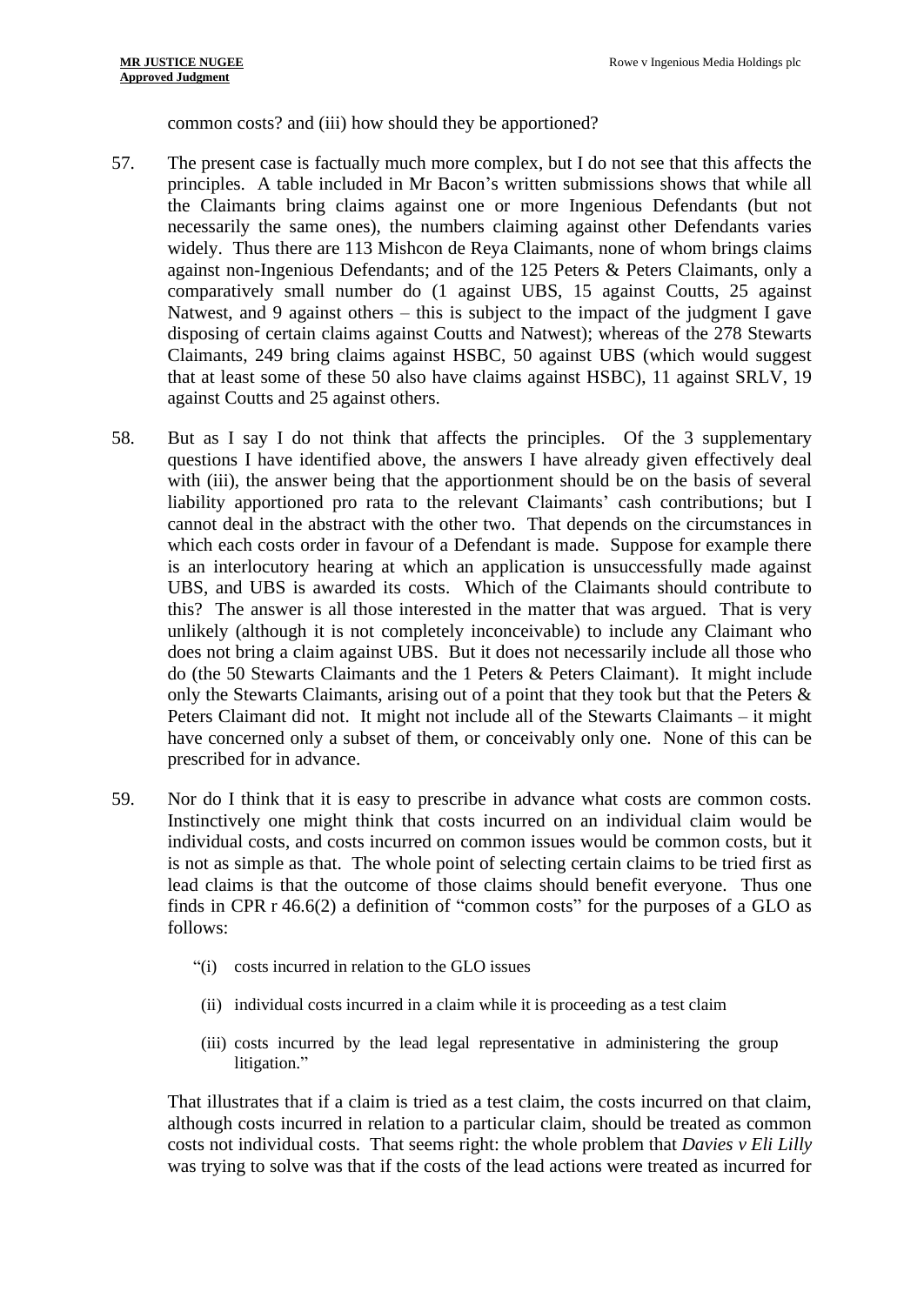the sole benefit of the individual plaintiffs in those actions, no-one well advised would put their name forward for that role, and hence that all the plaintiffs should contribute to those costs, whether they were lead plaintiffs or not; the same should follow where, as in *Ward*, an order is made the effect of which is to make all the plaintiffs liable for the defendant's costs. But I think it is very difficult to prescribe in advance which costs are to be treated as common costs and which not, and in any event because of the complexity of the claims in the present case, it would not fully answer the question, as it would still beg the question "common to whom?". No decision has yet been made even as to the impact that the trial of the claims of the Pleading Claimants will have on those of the non-pleading Claimants, this being something that as I understand it is due to be argued at CMC 2.

- 60. Nor do the difficulties stop there. One of the features of the present case is that there were 8 different Ingenious schemes, with different Ingenious entities involved in each scheme. Some Claimants may have participated in a single scheme, but others undoubtedly participated in more than one year and hence in more than one scheme. Some issues as between the Claimants and the Ingenious Defendants may be common to all 8 schemes; some may be common to the film schemes but not the one games scheme; some (for example claims based on representations made in a particular year in relation to a particular scheme) may only relate to individual schemes. It is not therefore simply a case of identifying whether costs are common or not; they may be common to all the claims against Ingenious Defendants, or they may be common to only some of them.
- 61. I am therefore wary at this stage of seeking to do any more than articulate the general principle that I have already set out, that where a costs order is made in favour of any of the Defendants, the relevant Claimants should be severally liable on a pro rata basis for such part of those costs as are common costs. In any particular instance that needs filling out by identifying both who the relevant Claimants are (namely those who are interested in the particular question which gave rise to the costs), and which costs are to be treated as common costs, or to put it more simply: which costs are common? and common to whom?
- 62. I am conscious that that does not really answer Question 2(b) in the terms in which it is asked. I do not intend to set out the full detail of each of the rival orders, but only to identify the main points, and those specifically argued. Taking first the Claimants' order, it has the following main features:
	- (1) It seeks to deal with both the calculation of costs recoverable by a Claimant, and the calculation of costs recoverable by a Defendant from a Claimant.
	- (2) It contains provisions for a Claimant Register, identifying the membership of each Claimant Group. A Claimant Group does not appear to be defined as such, but by reference to the definition of Claimant Group Costs, it appears to consist of those Claimants represented by the same solicitors who are pursuing claims against the same Defendant, for example the Stewarts Claimants who are pursuing claims against UBS. There is a drafting point on this (below) but the general intent is clear enough.
	- (3) It contains provisions for additional Claimants to come onto the Register, and for Claimants to come off the Register if their claims are discontinued or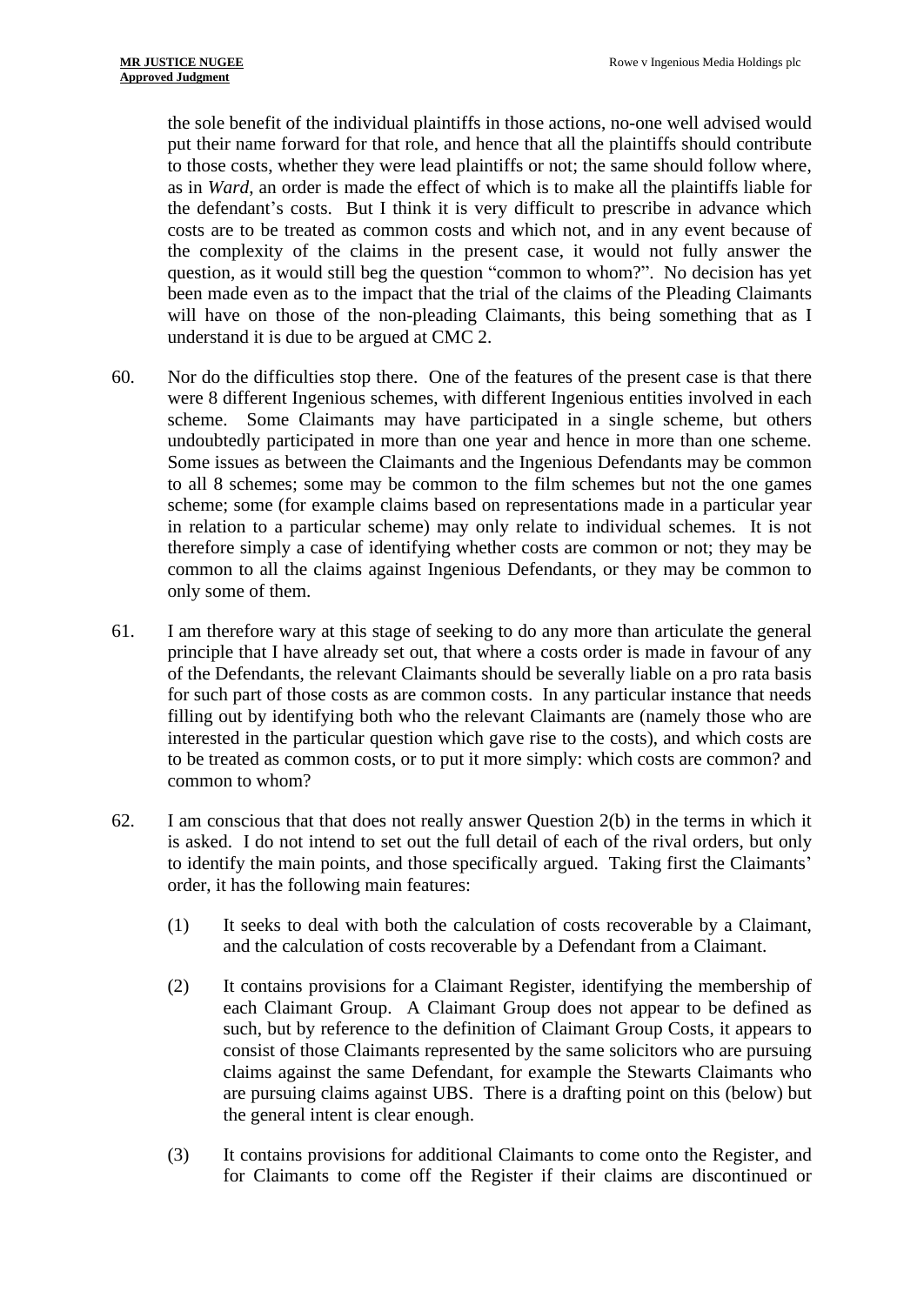settled.

- (4) It provides for accounting periods, on a quarterly basis going forward.
- (5) It identifies three levels or baskets of costs on each side. First there are Claimant Common Costs. These comprise (a) Administrative Solicitors' costs (already defined by an Order of Morgan J dated 20 March 2018 by reference to certain administrative tasks to be performed by Stewarts on behalf of all 3 Claimant groups) and (b) any other costs that the parties agree (or the Court orders) to be Claimant Common Costs. The intention is to identify those costs incurred by the Claimants which benefit all Claimants, whichever group they are in, and whichever Defendants they bring claims against. I was not I think given much in the way of specific examples of that.
- (6) Then there are the Claimant Group Costs. I have already explained what a Claimant Group appears to be, and these are costs common to Claimants in the same Claimant Group, for example the Stewarts Claimants pursuing claims against UBS, or the Peters & Peters Claimants pursuing claims against Coutts.
- (7) Then there are Claimant Individual Costs which are costs incurred by a Claimant which are not either Claimant Common Costs or Claimant Group Costs; it is said that they will normally concern matters which are personal and specific to an individual Claimant.
- (8) Largely mirroring these are Defendant Group Common Costs, Defendant Group Costs and Defendant Individual Costs. These are not drafted by reference to whether the costs are incurred on issues common to the Defendants, but by reference to whether the costs are (i) incurred on issues common to more than one Claimant Group; (ii) on issues common to a Claimant Group; and (iii) on a specific Claimant's claim.
- (9) These definitions are then used to provide for the calculation of costs recoverable by Claimants and Defendants respectively. The general principle is that a Claimant is entitled to recover, under an order for costs in their favour, a pro rata share of Claimant Common Costs and of Claimant Group Costs (and I assume the intention is their Claimant Individual Costs although it does not actually say so); and is liable to pay, under an order for costs in favour of a Defendant, their pro-rata share of that Defendant's Defendant Common Group Costs and of Defendant Group Costs (and again I assume the Defendant Individual Costs attributable to their claim).
- 63. I said that there was one drafting point on what a Claimant Group is (by reference to the definition of Claimant Group Costs). This refers to claims against "the same Defendant". It is not clear how this is intended to work in the case of the Ingenious Defendants. Are all the Ingenious Defendants to be treated together so, for example those Stewarts Claimants who bring claims against Ingenious Defendants (that is, all 278 of them) are to be regarded as a single group? Or are there separate groups depending on which scheme(s) individual Claimants participated in, and hence which Ingenious entities a Claimant claims against? At one point in his submissions, when considering the Defendants' liability for the Claimants' costs, Mr Bacon said that they would dispute any attempt to divide up costs within the Ingenious cohort as it would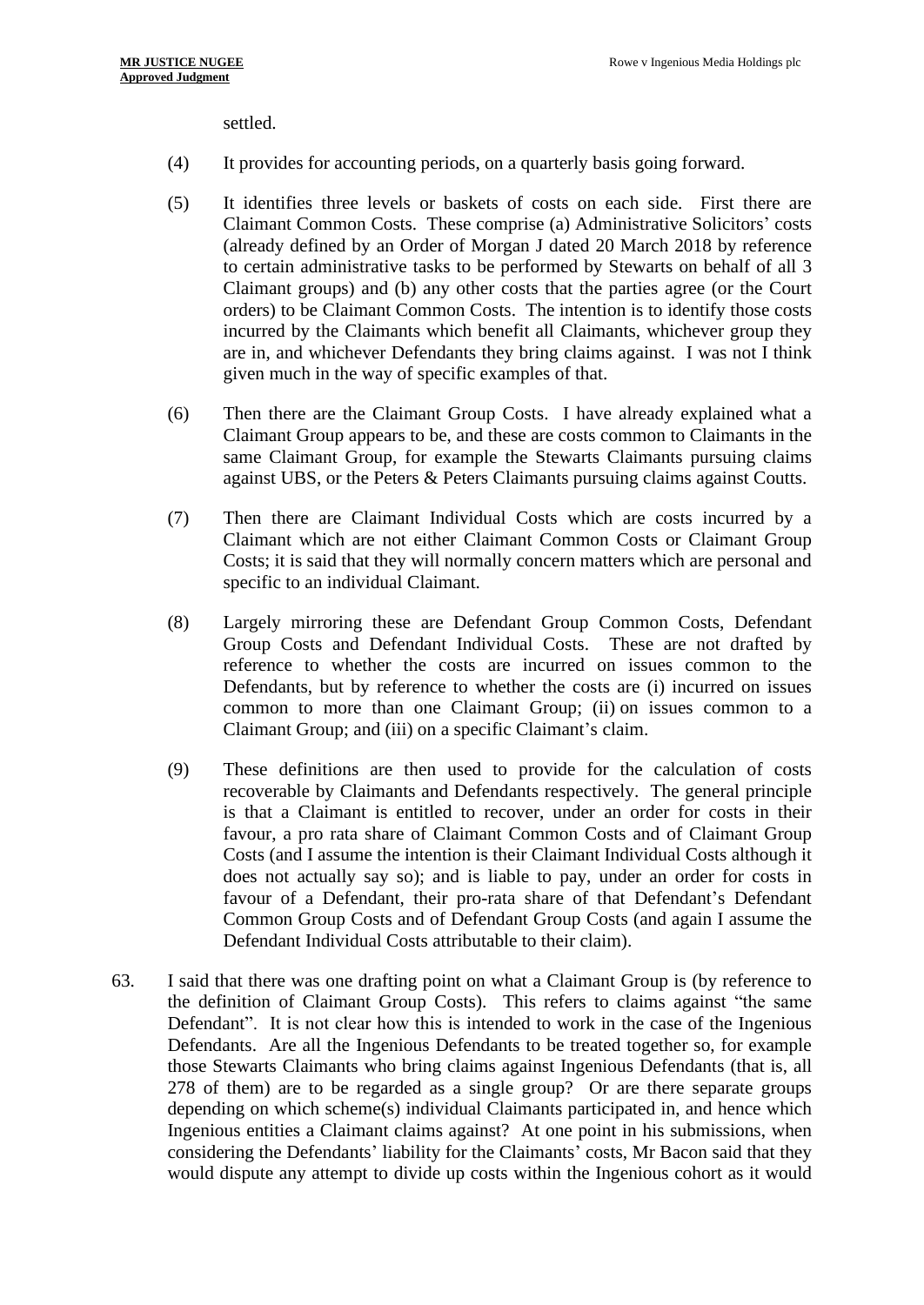be enormously difficult (and Mr Tom Mountford, who appeared for the Mishcon de Reya Claimants, said something similar, describing it as an absolutely monstrous task); but at another point in his submissions, when considering the potential liability of the Claimants to the Defendants, Mr Bacon said that one could not have a situation in which a Claimant who invested in only one scheme (such as Mr Rushton-Turner, who invested in a scheme called ITP) should be liable for the costs of any of the other Claimants who invested in other schemes. I am not sure these positions are mutually consistent, but I do not propose to consider this any further, as I was not asked to resolve the point and did not hear extended argument on it; indeed Mr Birt said that that was a debate for another day. It is however to my mind an illustration of the danger of trying to draft a structure in the abstract, as it were, without thinking about how it will actually work in practice with real specific examples.

- 64. The Defendants' order has the following features:
	- (1) It only provides for the Claimants' liability for adverse costs. It does not seek to deal with the calculation of costs recoverable by the Claimants.
	- (2) As drafted it contained provision for the Stewarts and Peters & Peters Claimants' liability to be several up to the level of security or indemnity provided by Therium, but joint and several for amounts in excess of that.
	- (3) It provides for a process under which the parties are to seek to agree a "Costs List of Issues", with the Court resolving any disputes on this, and deciding the basis on which liability for adverse costs should be allocated between the Claimants, at CMC 3.
	- (4) It sets out various principles which the Court shall have regard to, including in particular the identification of separate categories of costs, including (i) costs incurred by a Defendant in responding to all of the Claims; (ii) costs incurred by a Defendant in responding to a subset of the Claimants (the definition of such subsets to be the subject of further consideration by the Court); and (iii) costs incurred by a Defendant in relation to claims pursued by an individual Claimant.
- 65. I propose first to consider the Claimants' criticisms of the Defendants' order and then vice-versa. Mr Bacon put forward three points:
	- (1) The first was that the Defendants' order provided for several liability for that part of the costs covered by security or an indemnity from Therium and joint and several liability for the excess. In the light of the decisions I have already come to, that provision obviously cannot stand.
	- (2) The second was that it provided:

"the Stewarts and Peters & Peters Claimants to pay the recoverable costs of the Original Defendants"

which Mr Bacon read as providing for *all* the Stewarts and Peters & Peters Claimants to pay the recoverable costs of *all* the Defendants. That is a simple misreading of the Defendants' order. What it actually provides is: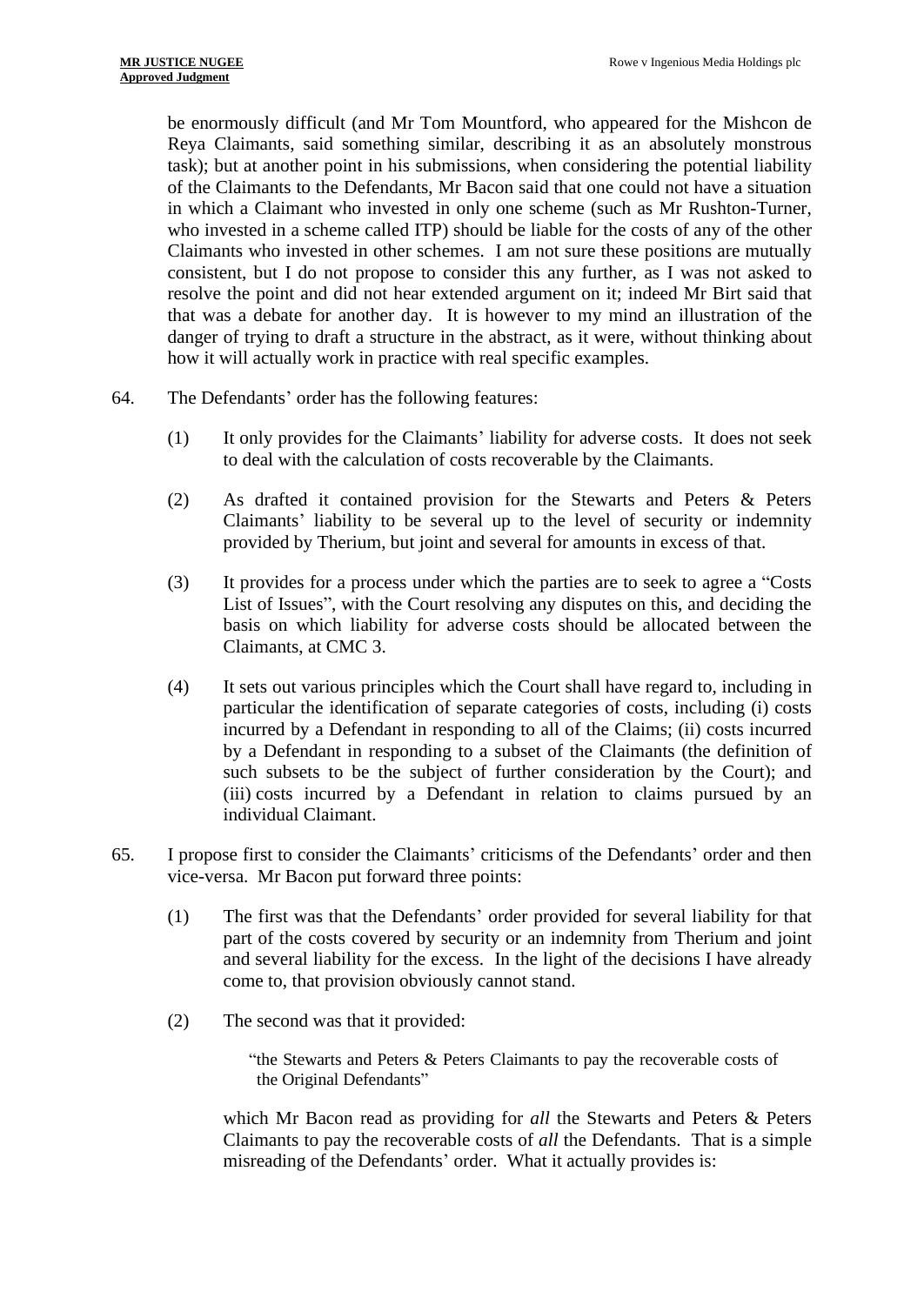"the liability of  $\ldots$  the Stewarts and Peters  $\&$  Peters Claimants to pay the recoverable costs of the Original Defendants (i) shall be several up to the amount of [etc]"

As Mr Birt explained (and I agree this is the natural interpretation of these words), this does not purport to make all the Stewarts and Peters & Peters Claimants liable for all the Defendants' costs. It is only dealing with the question whether, if a costs order is made in favour of a Defendant, the liability of the Claimants who are liable to pay is a joint and several liability or a several liability. It is not purporting to decide which Claimants are so liable. There is nothing in this point.

(3) Third, Mr Bacon complained that the effect (and he would suggest intent) of the Defendants' order is to put off the question as long as possible, what he referred to as *"kicking the can down the road"*. That I do not think is right. The essential question which needs to be decided on this application is whether the Claimants' liability should be several or not. That was what Mr Bacon described as the nut that needed to be cracked. I have already answered that question. Having done so, I am not sure that I see the Defendants' order as putting things off any more than the Claimants' order. Neither seeks at this stage to identify which costs are common, and common to whom. What the Claimants' order seeks to do is set up an architecture or structure, which can later be populated. The Defendants' order seeks to set up a mechanism for deciding which costs are common or not, and for the Court to resolve how such common costs are to be allocated. But the identification of what are common costs has to be done under either order. So the only real difference is whether you build the architecture first and then identify the common costs; or first identify the common costs and then decide on the structure. I do not see one process as inherently designed to put things off more than the other. Nor did I detect any real dispute by the Defendants that in principle liability for common costs should be shared by those interested in the issue which gave rise to those costs. The argument was primarily about whether such liability should be several or not.

In those circumstances I do not think Mr Bacon's specific criticisms of the Defendants' order are well-founded.

- 66. Mr Mountford had another point which is that the proposed Costs List of Issues might prove to be an impractical and disproportionate exercise if it involved seeking to characterise every pleaded issue as falling within a particular costs category. There is I think some truth in that, in that in my experience long lists of issues in complex litigation can take a very long time to agree, even as between two parties, let alone where there are multiple parties, as each party tends to divide up the issues in a different way, sometimes for tactical reasons and sometimes simply because they see the case from a different perspective. But ultimately either the parties are going to have to agree, or the Court is going to have to decide, whatever the form of order that is adopted, which costs are common and to whom they are common.
- 67. I can consider next the Defendants' specific criticisms of the Claimants' order. Mr Birt referred to the following;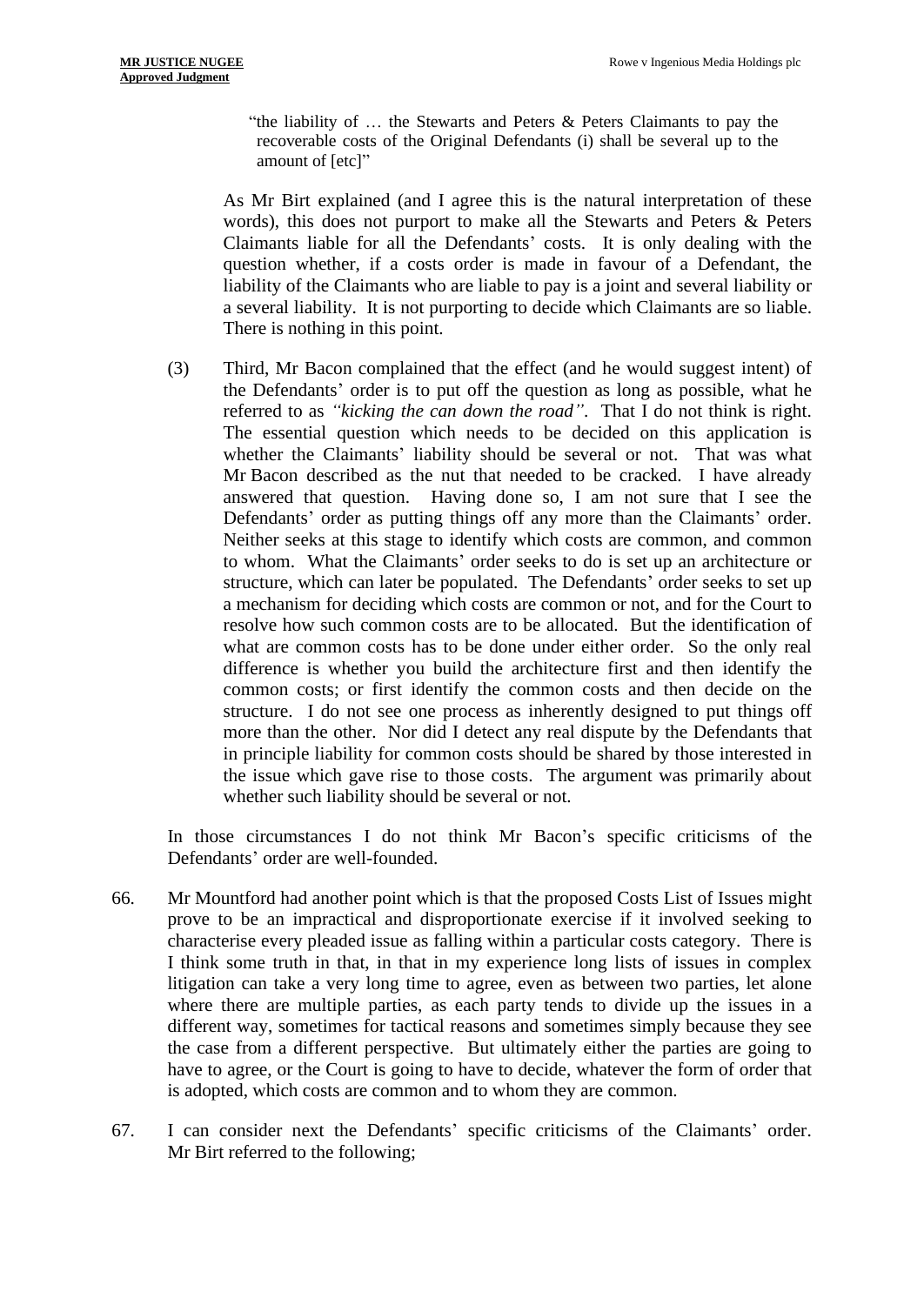- (1) It deals not only with the Claimants' liability for the Defendants' costs but also what the Claimants can recover, but no explanation had been given for this. I think Mr Birt was protesting a bit too much here: it does not seem very difficult to understand that just as a Claimant if unsuccessful should be liable for the costs incurred by the Defendants on their individual claim and an apportioned share of the common costs incurred by the Defendants, so they would expect if successful to recover the costs they had incurred on their individual claim and an apportioned share of common costs. As Mr Bacon said they naturally go hand in hand. Nevertheless it is the case that I heard very little argument on this aspect of the Claimants' order and Mr Bacon accepted that his clients were most concerned about what their liabilities would be.
- (2) The main point however that Mr Birt made was that the architecture of the Claimants' order was very complicated but it might not end up being appropriate. The way he put it was that it was far from clear that dividing up the costs by group in the way that had been done was ultimately going to be the best way to do it.
- 68. I tend to agree with the latter point. I see entirely what Mr Bacon is trying to do, and I accept that at the end of the day many of the costs which will fall to be dealt with will fall into one of the baskets that he has identified. But I feel very far from confident that this will be true of all the costs. I have already suggested that it is not obvious how his group structure is intended to deal with the fact that some Claimants claim against one Ingenious Defendant and some against others. Let me give another example. How does the order apply to costs incurred on the present application? Mr Bacon's fees are not Claimant Common Costs as defined, as they are not costs incurred by Stewarts in their capacity as Administrative Solicitors, nor have they been agreed as Common Costs, nor, since they only affect the Stewarts and Peters & Peters Claimants and not the Mishcon de Reya Claimants, would it be appropriate for them to be borne by all the Claimants. It is self-evident that they should be borne by the Stewarts and Peters & Peters Claimants alone. But they would not appear to be Claimant Group Costs either as they are not costs common to Claimants represented by the same solicitor pursuing claims against the same Defendant: they are common to Claimants represented by two different solicitors who are pursuing claims against numerous different Defendants. But they are also plainly not intended to be Claimant Individual Costs.
- 69. Mr Bacon I think suggested that in cases like this the costs could be apportioned between the various Claimant Groups. But I do not think that necessarily works either. Suppose two Stewarts Claimants who have invested the same amount (say £100,000), one of whom (A) only brings a claim against Ingenious Defendants, and the other of whom (B) also brings a claim against an intermediary, say UBS. Should B bear (and be able to recover) the same proportion of the costs incurred in briefing Mr Bacon as A? Since they invested the same amount, and both stand to benefit equally from Mr Bacon's advocacy, one might expect this to be the case. But if the costs are apportioned between the various Claimant Groups, B will end up paying more than A, as he will bear the same share of the costs apportioned to the Claimant Group consisting of "Stewarts Claimants claiming against Ingenious Defendants", but in addition bear a share of the costs apportioned to the Claimant Group consisting of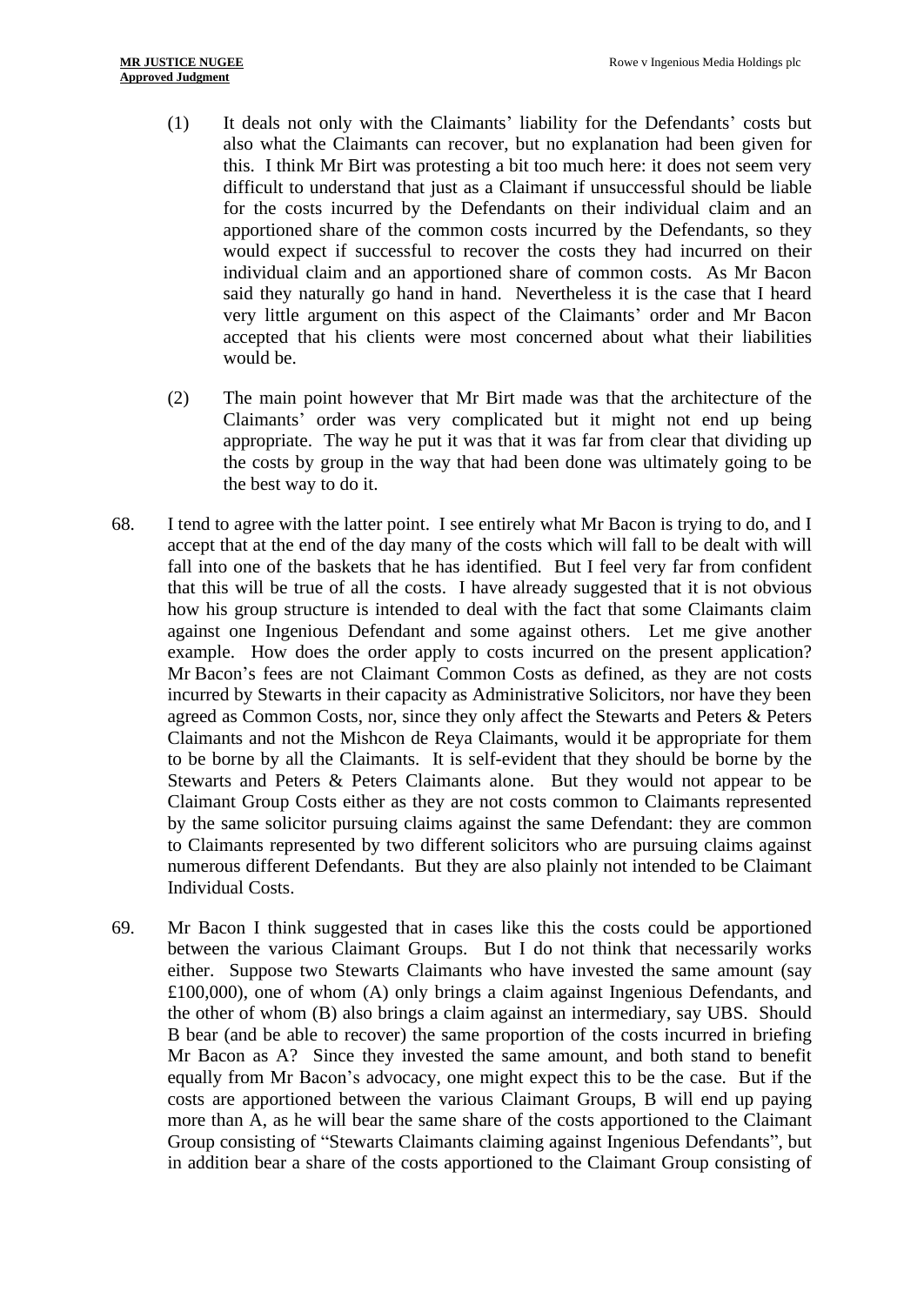"Stewarts Claimants claiming against UBS". (It is no answer to say that all the Stewarts Claimants are suing one or more intermediaries, partly because I have no idea if this is the case, but also because Mr Bacon is also appearing for Peters & Peters Claimants many of whom are not suing anyone except Ingenious Defendants). This sort of question (should a Claimant suing two separate Defendants be liable for, and able to recover, the same costs, or more costs, than a Claimant suing one Defendant?) should be raised and answered on its own merits, not answered as a byproduct of the way in which the architecture is drafted without this point in mind.

- 70. I am therefore inclined to agree with Mr Birt's submission that the Claimants' order contains all sorts of tripwires that might cause problems in the future.
- 71. There were a few other specific points. Mr Andrew Green QC, who appeared for HSBC, had concerns that the Claimants' order could make HSBC liable for costs, such as Administrative Solicitors' Costs, incurred before the claims against HSBC were ever brought; or for Claimant Common Costs incurred by Claimants who had not brought claims against HSBC. I am not sure that the latter point is really wellfounded but I can see the former might be on the way the Order is drafted.
- 72. I also received written submissions from Mr Christopher Greenwood on behalf of Pannells Financial Planning Ltd (**"Pannells"**), an IFA that is alleged to have given negligent advice to a single Claimant (Mr Beswick, represented by Peters & Peters) who is not one of the Pleading Claimants. That was to the effect that the Claimants' order could work very unfairly against such a Defendant as it could find itself liable for an apportioned part of (very large) common costs that had very little connection with the issues in the claim against Pannells.
- 73. This particular submission illustrates how one cannot understand how the costssharing order will work in practice until one has a better idea of what costs are common, and common to whom. On the face of the Claimant's order, the relevant Claimant Group Costs are those costs common to Claimants represented by Peters & Peters who are pursuing claims against Pannells. But there is no such Claimant Group as the only such person is Mr Beswick himself, and so there are no common costs. That would appear to mean that the only costs for which Pannells would be liable would be Mr Beswick's apportioned share of Claimant Common Costs (Administrative Solicitors' Costs and others agreed to be common to all Claimants) which are likely to be relatively small, and Mr Beswick's Individual Costs. On that basis, I think Pannells' fears, as articulated by Mr Greenwood, are probably overstated. But it does illustrate that attempting to draft the architecture now, before applying it to particular cases, may produce unexpected results. Whether Pannells should have any wider potential liability for costs incurred on the lead actions should not depend on the accidents of drafting, but on whether anything decided in the lead cases is of any relevance to the claim against it. Mr Greenwood says that the claim against it is unique: it depends on the terms of the retainer given by Mr Beswick, the advice given to him, his level of sophistication, and, for limitation purposes, what he knew or should have known when; and that none of that will be affected by other cases by other Claimants against other advisers. That may be right, but I am in no position at this stage to assess that, or to decide if the lead cases will have any material consequences for the claim against Pannells.
- 74. Having surveyed the various points made on all sides, I can give my conclusions: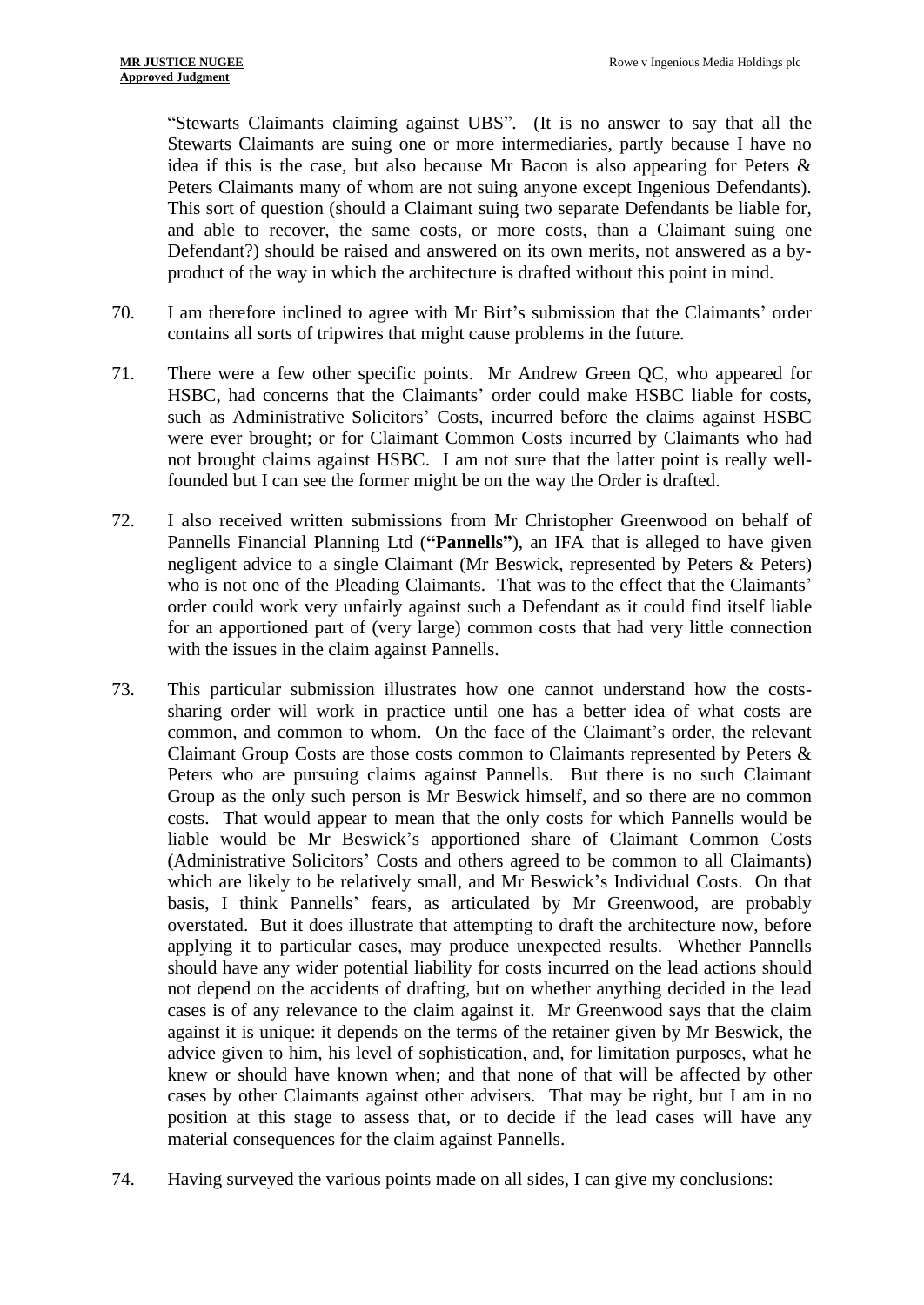- (1) The most important thing is to decide the question I have already decided, that the Claimants' liability should be several rather than joint.
- (2) I have also decided that the Claimants' liability should be apportioned on a pro rata rather than a per capita basis.
- (3) I have also stated what I believe to be the general principle that where a Defendant incurs costs that are common to more than one claim, the Claimants who should be potentially liable for those costs are the Claimants who are potentially interested in the part of the case on which those costs were incurred.
- (4) The working out of that principle requires in any particular case identification of which costs are common, and common to whom.
- (5) It is too early to do that, and until some clarity is obtained as to which claims are going to be tried and what effect they will have on the other claims it will probably not be possible to do it.
- (6) So far as the Claimants' order is concerned, no objection was made to the parts concerning the keeping of the register and quarterly accounting periods, and it probably makes sense to put those in place now. But I am not convinced that what is required is to put into place the detailed structure found in the order now, and there are dangers in trying to do so, as it may be found too prescriptive and have unexpected and unwelcome side-effects. To that extent I accept Mr Birt's criticism of it. On the other hand I suspect that something along those lines will ultimately be required. I also do not think that it is necessary now to deal with the recoverability of the Claimants' costs and given that it was objected to, and I heard very little argument on it, I think that should not be provided for now; but I doubt it will in the end prove to be very controversial.
- (7) On the other hand so far as the Defendants' order is concerned, I am not attracted by the idea of a formal process of drawing up lists of costs issues, which is likely to prove contentious and drawn out. Matters may be rather clearer after a decision has been made as to which claims are to be tried and what effect they will have on other claims.
- 75. It can be seen that I am not entirely supportive of either draft order. To my mind the most important thing, once the questions of several liability and the basis of apportionment have been decided, is the principle that liability for common costs should be shared between those interested. That principle having been established, how one puts flesh on the bones is to my mind much less important. The parties should give further thought to how to take that forward, although as I say it may be easier after CMC 2.

# *Other questions on the Claimants' application*

76. I do not need to say anything about the other questions raised on the Claimants' application (Questions  $2(c)$  to (f)) as I dealt with those in my oral judgment and no party has asked for expanded reasons.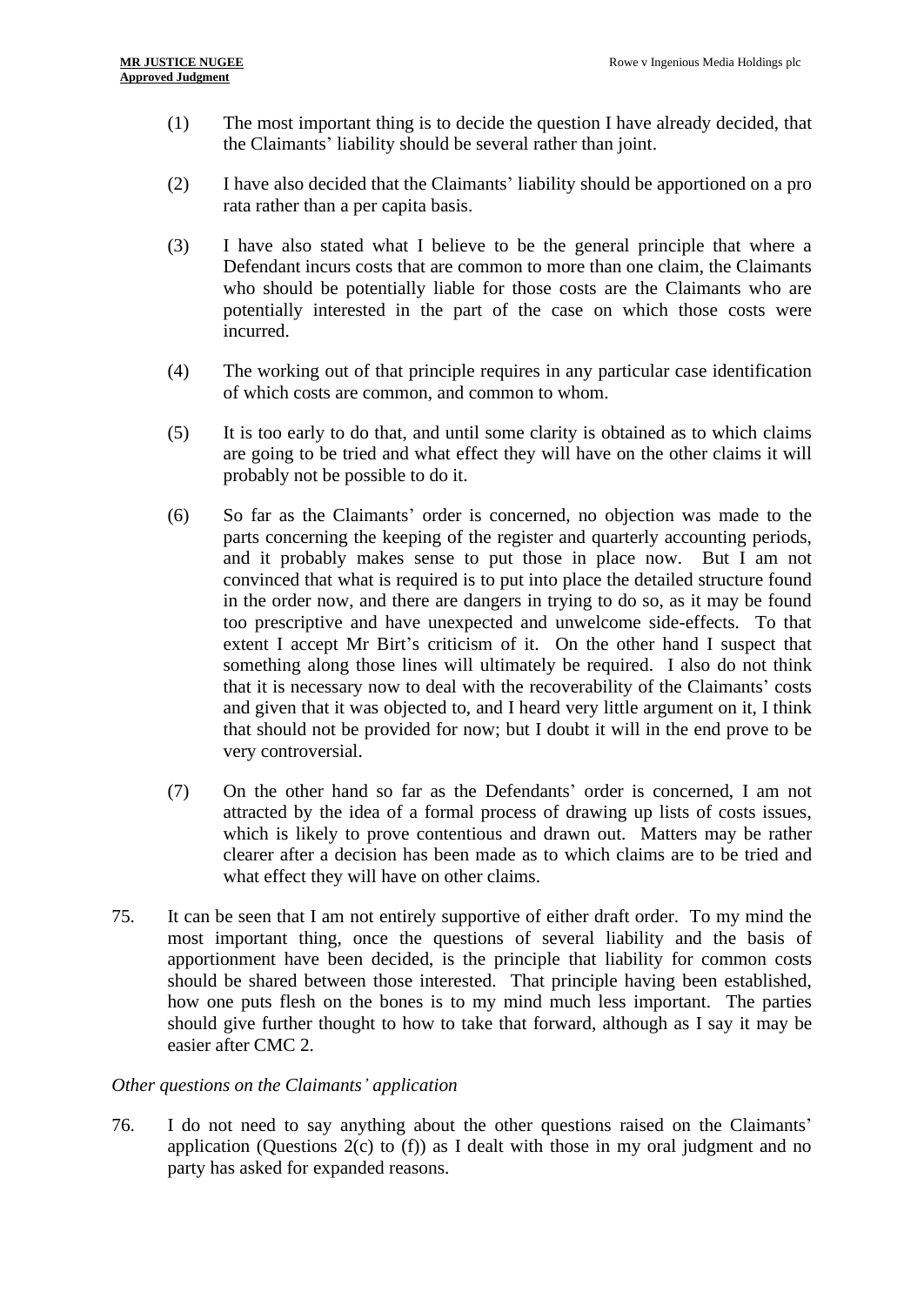#### *Security for costs*

77. Question 3 on the list of issues was:

"If the Stewarts and Peters & Peters Claimants' liability for adverse costs should be several, should Therium give security for the costs of the Application Defendants?"

- 78. That reflects the facts (i) that a number of the Defendants (the Ingenious Defendants, HSBC, UBS and SRLV, but not Coutts, RBS and Natwest) have applied for security for costs; (ii) that Mr Birt, who took the lead on this, made it clear that he would only press the application for security if the several liability order were made; and (iii) that the application is only against Therium, which is providing funding to the Stewarts Claimants (and as already explained not all of those, as some of them are funding themselves) and the Peters & Peters Claimants. The Mishcon de Reya Claimants have their own funder, but arrangements satisfactory to the Defendants have been entered into with them and I am not concerned with their position.
- 79. There is no dispute that the Court has power to order security for costs against a funder such as Therium. CPR r 25.14 provides as follows:

#### "**25.14 Security for costs other than from the claimant**

- (1) The defendant may seek an order against someone other than the claimant, and the court may make an order for security for costs against that person if—
	- (a) it is satisfied, having regard to all the circumstances of the case, that it is just to make such an order; and
	- (b) one or more of the conditions in paragraph (2) applies.
- (2) The conditions are that the person—
	- (a) has assigned the right to the claim to the claimant with a view to avoiding the possibility of a costs order being made against him; or
	- (b) has contributed or agreed to contribute to the claimant's costs in return for a share of any money or property which the claimant may recover in the proceedings; and

is a person against whom a costs order may be made."

It is common ground that in the case of Therium the condition in CPR r 25.14(2)(b) is satisfied, as Therium is a funder that has contributed to the Claimants' costs in return for a share of any recovery. Mr Birt pointed out that Therium is in the business of commercial funding of litigation, and is acting in its own commercial interest (as it is of course entitled to), not out of a pure desire to see justice done.

#### *Can security be ordered against Therium in respect of self-funded Claimants?*

80. Subject to one point it is also common ground that if the claims fail, the Court can make an order for costs against Therium under s. 51 SCA 1981. Mr Kirby however said that the Court could only do so in respect of the funded Claimants, and not in respect of the self-funded Claimants. Strictly speaking the decision in *Aiden Shipping*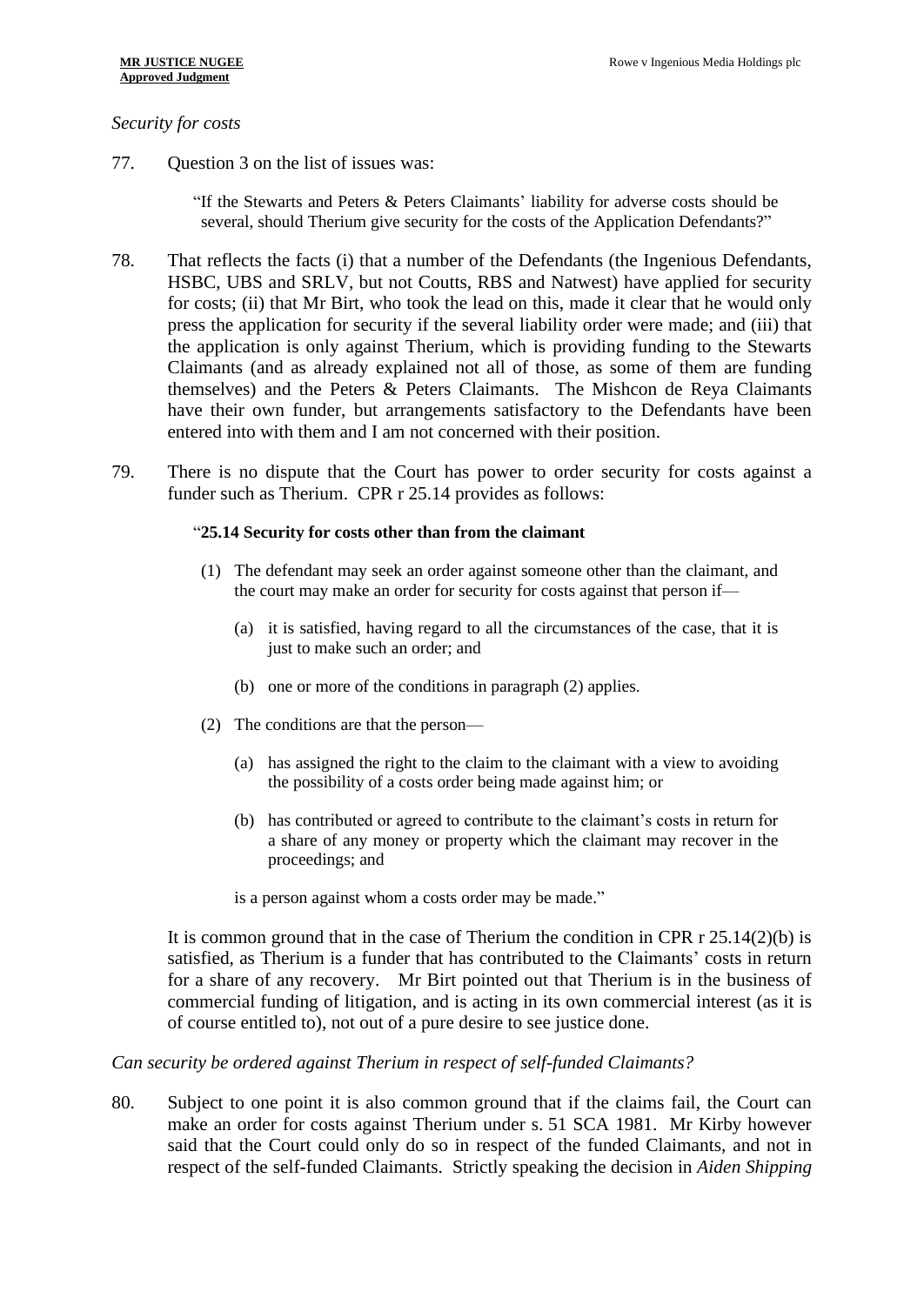is that there is no limit on the Court's jurisdiction under s. 51 SCA 1981, but it is well established that the jurisdiction must be exercised in a principled way: see for example the recent decision in *Travelers Insurance Co Ltd v XYZ* [2019] UKSC 48. Mr Kirby therefore accepted that his submission was in effect that there were no grounds on which the Court could properly exercise its s. 51 jurisdiction to make Therium pay for costs which are the responsibility of the self-funded Claimants.

- 81. I agree, and indeed said so in my oral judgment where I said this:
	- "13. …It seems to me that claimants who are self-funding cannot be properly made the subject of an order for security against Therium under CPR 25.14 because the principle for awarding security under 25.14 is that Therium as a funder will be liable potentially under section 51. But it will only be liable potentially under section 51, it seems to me, once an order for several costs has been made, for those claimants whose litigation it has funded and not for selffunders. I do not think there is any answer to that point."

I should make it clear that this is subject to any exceptional circumstances, as it is in theory possible that Therium might behave in such a way as to render itself potentially open to an order for costs even in relation to the self-funded Claimants, but the circumstances would have to be fairly unusual. In all normal circumstances I do not think that an order under s. 51 would in principle be made against Therium in respect of the costs attributable to the self-funded Claimants.

82. Mr Kirby gave me some figures showing the proportion of costs attributable to the self-funded Claimants (who, it will be recalled, are all Stewarts Claimants). In the case of the claims against HSBC and SRLV all the claims are brought by Stewarts Claimants; and these figures assume the same is true of the claims against UBS (even though in fact, as I understand it, there is one claim brought by a Peters  $\&$  Peters Claimant against UBS, who I am not sure has been taken account of). The figures are as follows (all the percentages being calculated by value, based on the amount of investment):

| Defendant   | % self-funded | % funded |
|-------------|---------------|----------|
| <b>HSBC</b> | 35%           | 65%      |
| <b>UBS</b>  | 22%           | 78%      |
| <b>SRLV</b> | 27%           | 73%      |

The position with the claims against the Ingenious Defendants is slightly more complex. In this case claims are brought by both Stewarts and Peters & Peters Claimants, and of those 81.35% are brought by Stewarts Claimants and 80% of those are funded, 20% being self-funded. That means that the self-funded claims are  $(81.35\% \times 20\%)$  or 16.27% of the total, and the funded claims  $(18.65\% + (81.35\% \times 10^{-19})$ 80%)) or 83.73% of the total, ie

| Ingenious | 16.27% | 83.73% |
|-----------|--------|--------|
|-----------|--------|--------|

83. Mr Kirby asked for full reasons in respect of this part of my decision, but I do not see that there is anything much to add. In the case of a commercial funder such as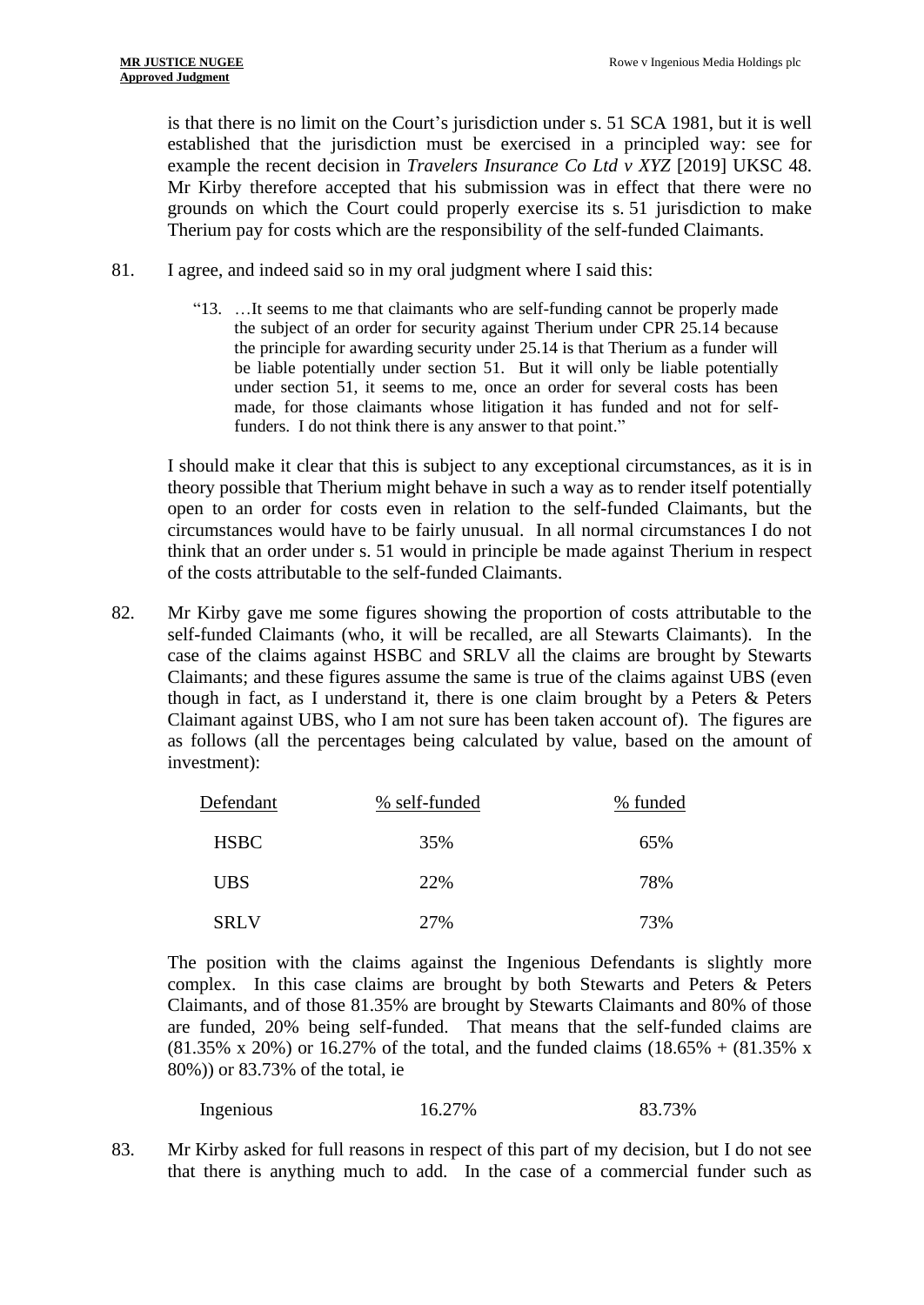Therium, the reason why an order under s. 51 SCA 1981 will ordinarily be made is that given by Lord Brown in *Dymocks Franchise System (NSW) Pty Ltd v Todd*  [2004] UKPC 39 at [25]:

"Where, however, the non-party not merely funds the proceedings but substantially also controls or at any rate is to benefit from them, justice will ordinarily require that, if the proceedings fail, he will pay the successful party's costs. The non-party in these cases is not so much facilitating access to justice by the party funded as gaining access to justice for his own purposes."

This was cited and applied to a commercial funder funding group litigation by Hildyard J in the RBS litigation: see *In re RBS Rights Issue Litigation* [2017] EWHC 463 (Ch) (*"RBS* **[2017] (1)"**) at [25]; and *In re RBS Rights Issue Litigation* [2017] EWHC 1217 (Ch) (*"RBS* **[2017] (2)"**) at [19]-[24]. (In the latter case he also referred to the so-called *Arkin* cap, which is an issue of some current debate, but I was told that I was not concerned with it in the present case and I have not given any consideration to this point). But it can be seen that the basis for the order is that the funder *"substantially … controls or at any rate is to benefit from"* the proceedings. In the case of the funded Claimants, it is not disputed that Therium stands to benefit from a share of their recoveries. But in the case of the self-funded Claimants, there is no reason to think that Therium either controls their proceedings, or will share in their recoveries. So there is no principled basis, or at least none that has yet been identified, on which the Defendants can expect to recover the costs attributable to the self-funded Claimants against Therium.

## *General principles*

- 84. Mr Birt drew my attention to a number of other points made by Hildyard J in the *RBS*  cases as follows. First in *RBS* [2017] (1):
	- (1) The liability of third parties under s. 51 (such as funders) is not secondary to, or dependent on, the position of the claimants [40].
	- (2) Although orders under s. 51 against non-parties are always exceptional, this means no more than outside the ordinary run of cases [42]. While each case turns on its own facts a commercial funder acting in its own commercial interest for gain has no legitimate expectation that it will be treated any differently from any other real party (beyond that inherent in the requirement that the jurisdiction is discretionary and must be exercised justly) [43].
	- (3) At [44] Hildyard J said:

"Indeed, in the context of a group litigation order, where the proceedings are often likely only to be made possible by funders, and where commercial funders stand to gain very considerable financial returns if the case succeeds, often far greater than any individual claimant, there is good reason to assume that enforcement may be directed first against the funders; and a fortiori where (as here, and as is usual) the GLO has resulted in several liability for costs, making enforcement against individual claimants awkward, at best. To that extent, they stand in the front line."

(4) And at [49] he referred to one of the defects in the claimants' approach in that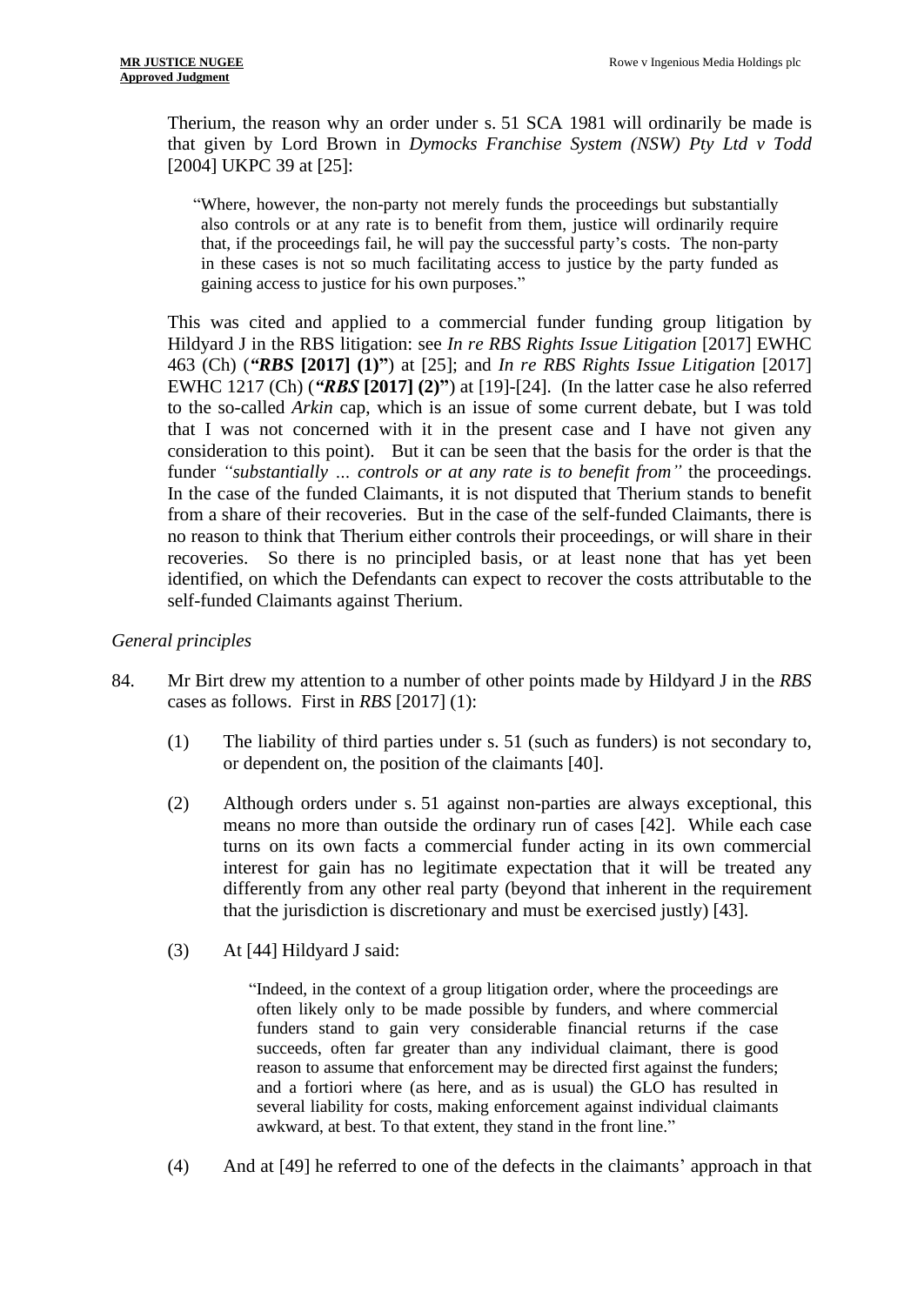case being:

"to ignore the fact that ease of recourse is a material consideration especially where the difficulties of enforcement against multiple claimants have been compounded by the usual order for several liability under a group litigation order."

- 85. Then as to *RBS* [2017] (2):
	- (1) He made a similar point to the last one at [17]:

"Thus it is a truism, but an important one, that every case must be considered on its facts; but in my view, a case with multiple claimants seeking to vindicate their rights under a GLO and who have been accorded by Court order the considerable benefit of several and not joint liability for costs will be likely to be considered 'exceptional'. In such a case, the defendant(s) will almost inevitably be put to exceptional difficulty in enforcing any costs order in their favour if they obtain one at the end of the day."

- (2) The fact that litigation funders are potentially exposed to an order under s. 51 does not of itself mean that an order for security should be granted [19]. Hildyard J there set out some of the factors of particular relevance to that question, of which Mr Birt said that the most relevant in the present case was whether there was a real risk of non-payment.
- (3) Hildyard J expanded on that at [29]-[35]. At [29] he said that the security for costs regime exists to protect defendants against the risk that a costs award in their favour would go unsatisfied and that an order for security is ordinarily therefore only appropriate where such a real, and not fanciful, risk exists.
- (4) On that question, the Court can take account of *"deliberate reticence"* as to its financial position on the part of a funder: see [31], citing *Sarpd Oil International Ltd v Addax Energy SA* [2016] EWCA Civ 120 at [19] per Sales LJ.
- (5) It is not a pre-condition to the making of an order against a funder that the defendant first show that there is a risk of non-payment by the claimant [32]- [34].
- (6) But that does not mean the ability of the claimants to meet an adverse costs order is *"entirely irrelevant"* [35]. Hildyard J rejected a submission to that effect and continued:

"That submission assumes a compartmentalised approach; whereas, in my view, the Court must ultimately consider the matter in the round, even if it must initially divide the issues for the purpose of analysis. The question in the round in this context, as it seems to me, is whether there is a real risk that an order for costs in the Defendants' favour will not be paid: and that is a relevant consideration in assessing both whether a Section 51 order is sufficiently likely and whether security should be ordered in respect of that contingent liability. It is part of the overall assessment of the justice of the case."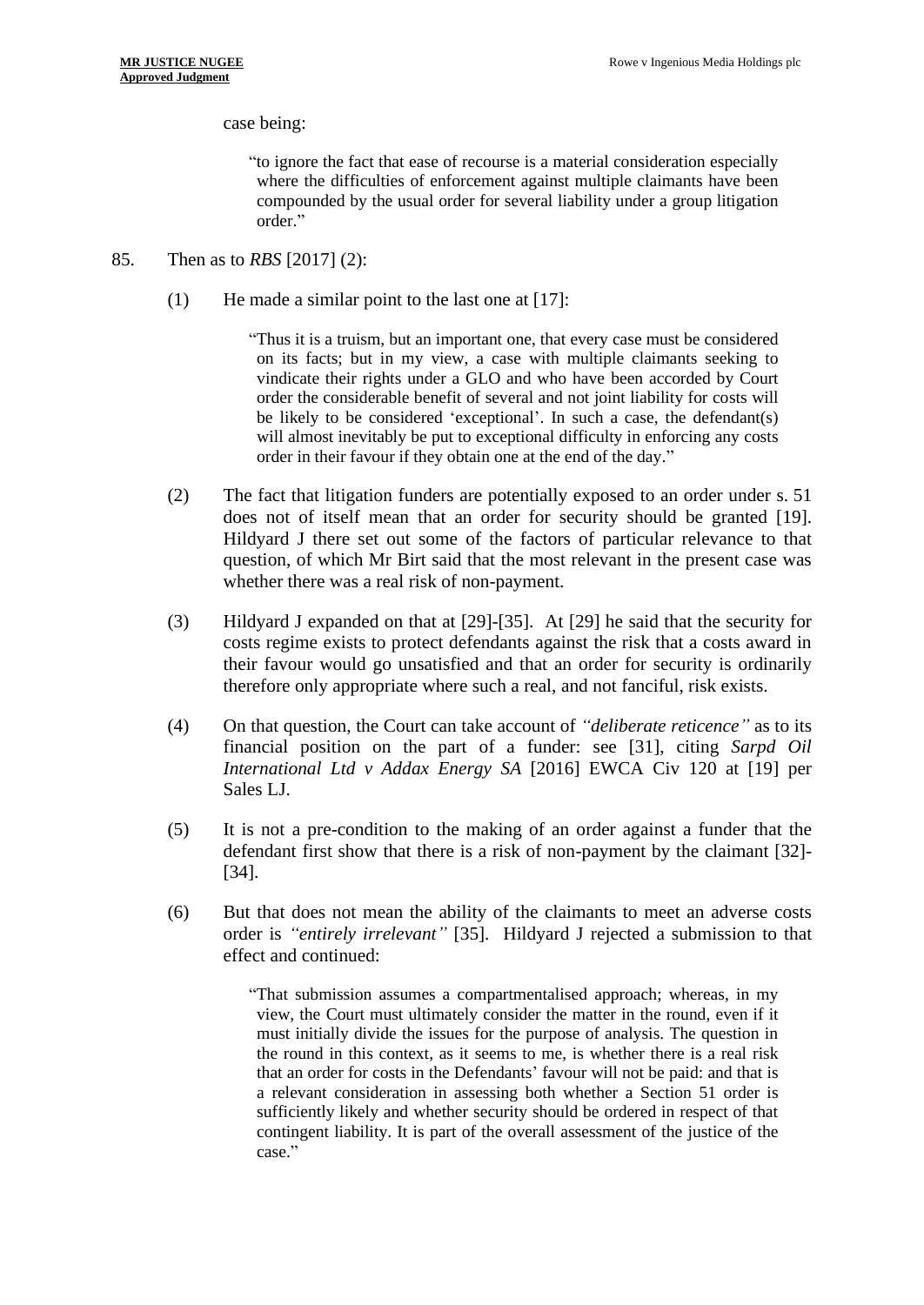(7) At [68] he said that both the possible alternative recourse (that is against the individual claimants) and the difficulties in enforcing it were to be taken into account. And at [69] he said:

> "Whilst the order for proportionate several liability for costs was to my mind appropriate and necessary in the context of the GLO it undoubtedly alters the balance between the parties and (as it seems to me) it would be unrealistic and unjust to accentuate the imbalance by underestimating the difficulties of recovering such comparatively small sums from so many."

86. I did not understand Mr Kirby to dissent from the principles set out by Hildyard J in the two *RBS* cases. I will proceed on the basis that while the whole matter must be looked at in the round, the most significant question is whether there is a real and not fanciful risk that the relevant Defendants will not be paid if they succeed in obtaining costs orders in their favour.

## *Quantum of security sought*

- 87. In order to assess whether there is a real risk of non-payment, I think it is convenient to start, as Mr Kirby did, with seeking to assess the level of costs that the Defendants might reasonably expect to recover.
- 88. The current applications only concern costs down to the end of CMC 3. The amounts (i) that the relevant Defendants estimate as their actual costs to that date and (ii) that they each seek by way of security are as follows:

| Defendant   | <b>Actual Costs</b> | % claimed | Amount claimed |
|-------------|---------------------|-----------|----------------|
| Ingenious   | 7,981,580.00        | 75%       | 5,986,185.00   |
| <b>HSBC</b> | 2,805,760.36        | 70%       | 1,964,032.25   |
| <b>UBS</b>  | 2,506,666.67        | 75%       | 1,880,000.00   |
| <b>SRLV</b> | 1,573,333.33        | 75%       | 1,180.000.00   |

(I have taken these figures from Mr Kirby's summary of the evidence; it was not suggested that it was wrong).

- 89. Mr Kirby made the point that these include the costs referable to the self-funded Stewarts Claimants and should be adjusted to exclude those. I have already accepted that this is a valid point (above). He produced a helpful table showing the relevant figures depending on the percentage recovery that should be assumed for each Defendant.
- 90. One question that is obviously relevant to the identification of an appropriate percentage is whether there is a real prospect of a Defendant, if successful, recovering costs on the indemnity as opposed to standard basis. The position of the various Defendants was as follows:
	- (1) For the Ingenious Defendants, Mr Birt submitted that there was a real possibility of indemnity costs being awarded in their favour if successful. He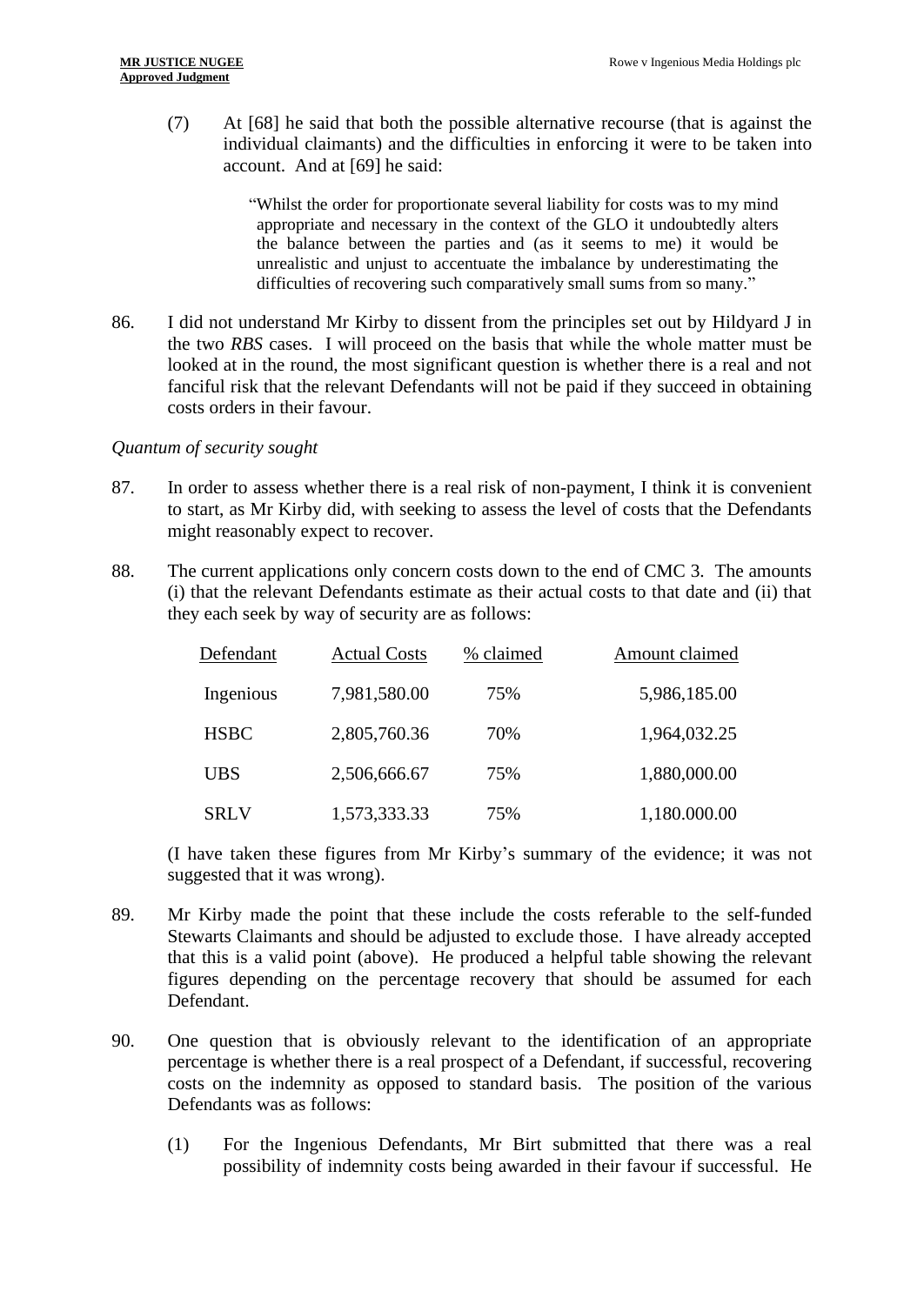relied primarily on the fact that the claims against them include *"serious and wide-ranging allegations of dishonesty over an extended period of time"*.

- (2) For HSBC, Mr Green did not in terms rely on there being a prospect of indemnity costs, and as shown on the table above, HSBC's application only sought 70% of their costs, this being put forward as within the range for standard costs. But in reply Mr Green said that if 75% was appropriate for others, it was certainly appropriate for HSBC which was also facing allegations of dishonesty.
- (3) For SRLV, Mr Quiney accepted that the claims against it were not claims of dishonesty but only of negligence. He did not entirely disclaim the possibility of indemnity costs, but his primary position as I understood it was that given the comparatively modest costs that SRLV were claiming, 75% was not unreasonable, but he accepted that 65% to 70% might also be just.
- (4) For UBS (which is also facing claims of negligence rather than dishonesty), Mr Duffy did not place any reliance on the possibility of indemnity costs, but said that 75% was still reasonable given how reassuringly inexpensive his client's costs were compared to others.
- 91. Mr Kirby accepted that there were claims of dishonesty pleaded against the Ingenious Defendants and HSBC, but said that there was no real likelihood of indemnity costs being awarded. As I understood it, he relied on the fact that although some of the claims are based on oral representations, many of them are based on written representations (where I assume there will be little or no dispute as to what was said), and therefore the issue will be not so much whether the Claimants are telling the truth but whether what the Defendants said was untrue, and whether the relevant Defendants knew that.
- 92. I find it quite difficult at this stage of the proceedings to assess to what extent the individual Claimants' cases will turn on their credibility. I will assume however that the main issue at trial will not be whether the Claimants are putting forward a deliberately false story supported by perjured evidence. But that is not necessary to justify an award of costs on the indemnity basis. As is well known, the jurisprudence in this area establishes that while there must be something to take the case out of the norm (*Excelsior Commercial & Industrial Holdings Ltd v Salisbury Hammer Aspden & Johnson* [2002] EWCA Civ 879 at [19], [39]), the categories of case in which indemnity costs are justified are not closed and vary enormously. However in *Three Rivers DC v Bank of England* [2006] EWHC 816 Tomlinson J gave detailed consideration to the whole question and at [25] set out the principles which he derived from the authorities, including at principle (8)(a) the following:
	- "(8) The following circumstances take a case out of the norm and justify an order for indemnity costs, particularly when taken in combination with the fact that a defendant has discontinued only at a very late stage in proceedings;
		- (a) Where the claimant advances and aggressively pursues serious and wide ranging allegations of dishonesty or impropriety over an extended period of time…"

(This is obviously the source, directly or indirectly, of the way in which Mr Birt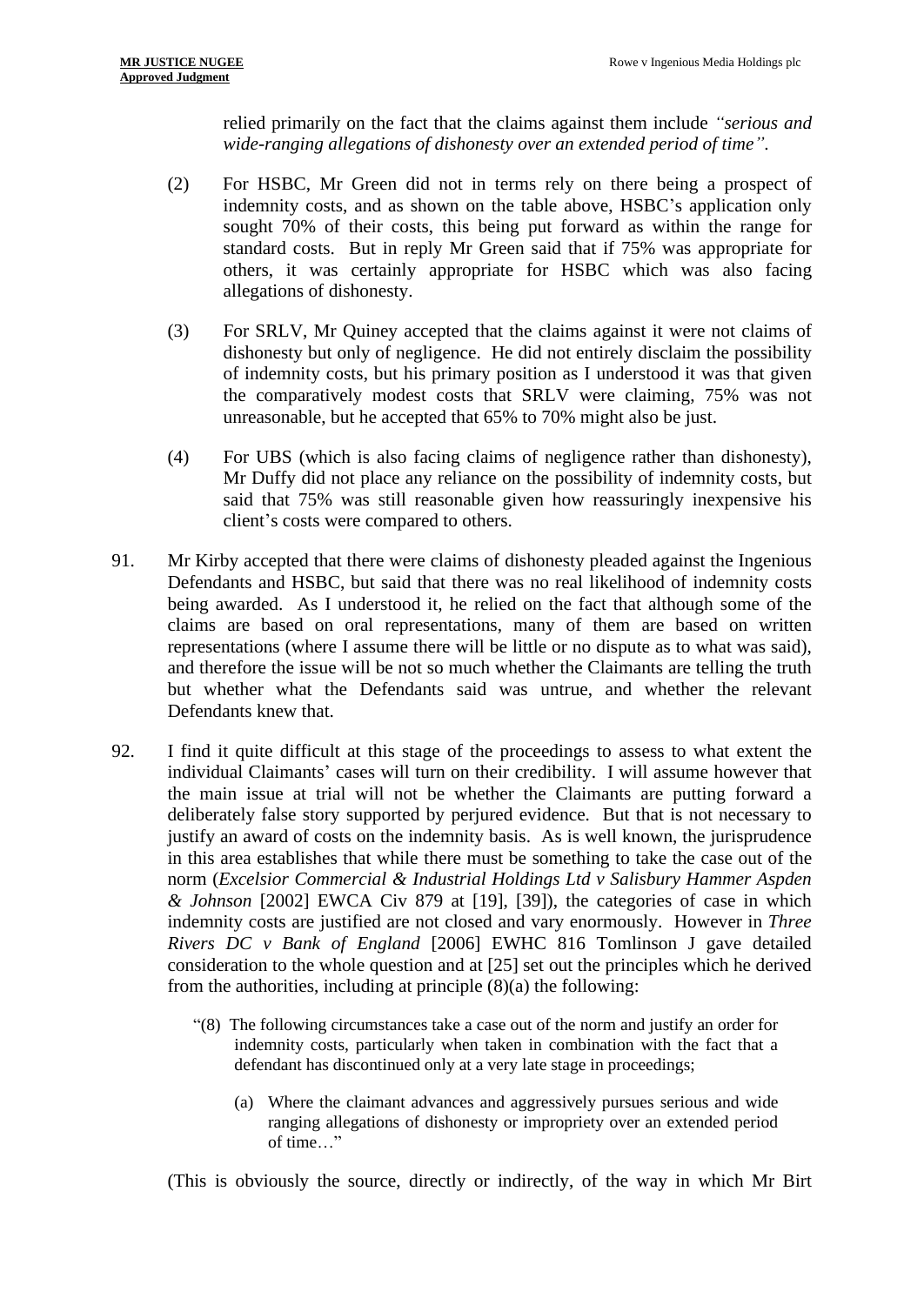characterised the present case). I have been shown nothing to suggest that what Tomlinson J there said has been disapproved of, and it accords with my own experience: to accuse people of fraud or dishonesty is a high-risk strategy, and if such allegations are made but not established, that can certainly in my judgment be a factor justifying indemnity costs, whether the claimants have lied or not. Of course it is not an automatic consequence as all the relevant circumstances as they appear after trial have to be taken into account, but it is certainly a highly material consideration.

- 93. I was not taken through the Particulars of Claim in the present case in any great detail, but even a cursory glance at them shows that although the claims against the Ingenious Defendants are based on a number of causes of action, those put at the forefront are fraudulent misrepresentation and deceit, and the bulk of the factual allegations consist of particulars of representations made in relation to each Ingenious scheme, particulars of why those representations are said to have been false, and particulars of fraud in which it is alleged that certain specific individuals knew that the representations were false (or were reckless as to their truth). And there is a further claim in unlawful means conspiracy which is brought against certain of the Ingenious Defendants and HSBC, the conspiracy consisting of a combination to injure prospective investors by the use of the fraudulent misrepresentations.
- 94. This in my judgment certainly makes the possibility of indemnity costs a real one. It does not matter that Therium is not itself responsible for the way the case is pleaded, nor indeed did Mr Kirby suggest that it did: on this point see *Excalibur Ventures LLC v Texas Keystone Inc* [2016] EWCA Civ 1144 at [24] per Tomlinson LJ:

"The funder chooses which claims to back, whereas, as the judge rightly observed at [125], a defendant does not choose by whom to be sued, or in what manner... I can see no principled basis upon which the funder can dissociate himself from the conduct of those whom he has enabled to conduct the litigation and upon whom he relies to make a return on his investment."

- 95. The way in which I put it in my conclusion on this point in my oral judgment was as follows:
	- "23. So far as the security for costs application is concerned, much of this I would like to think further about in the light of submissions that I have received today. I can say at this stage that so far as quantum is concerned, I will proceed on the basis that the Ingenious defendants and HSBC defendants, who are respectively facing allegations of deceit and conspiracy to use unlawful means, the unlawful means being fraudulent misrepresentations, are defendants who I regard as having a reasonable prospect, if they are successful, in recovering costs on an indemnity basis.
	- 24. That, of course, is not intended to give any indication of what I would do if I were the trial judge and found those claims to fail. The question of standard or indemnity costs is always dependent on a very large number of factors, and what I have just said should not be taken as any prediction of what would happen, but I certainly regard claims of deceit and of unlawful means conspiracy, based on fraudulent misrepresentations being the unlawful means, as serious allegations which at least open the door to the possibility of indemnity costs in the event that the claims are found at trial to be unfounded.
	- 25. I do not think that the other intermediary defendants, UBS and SRLV, are in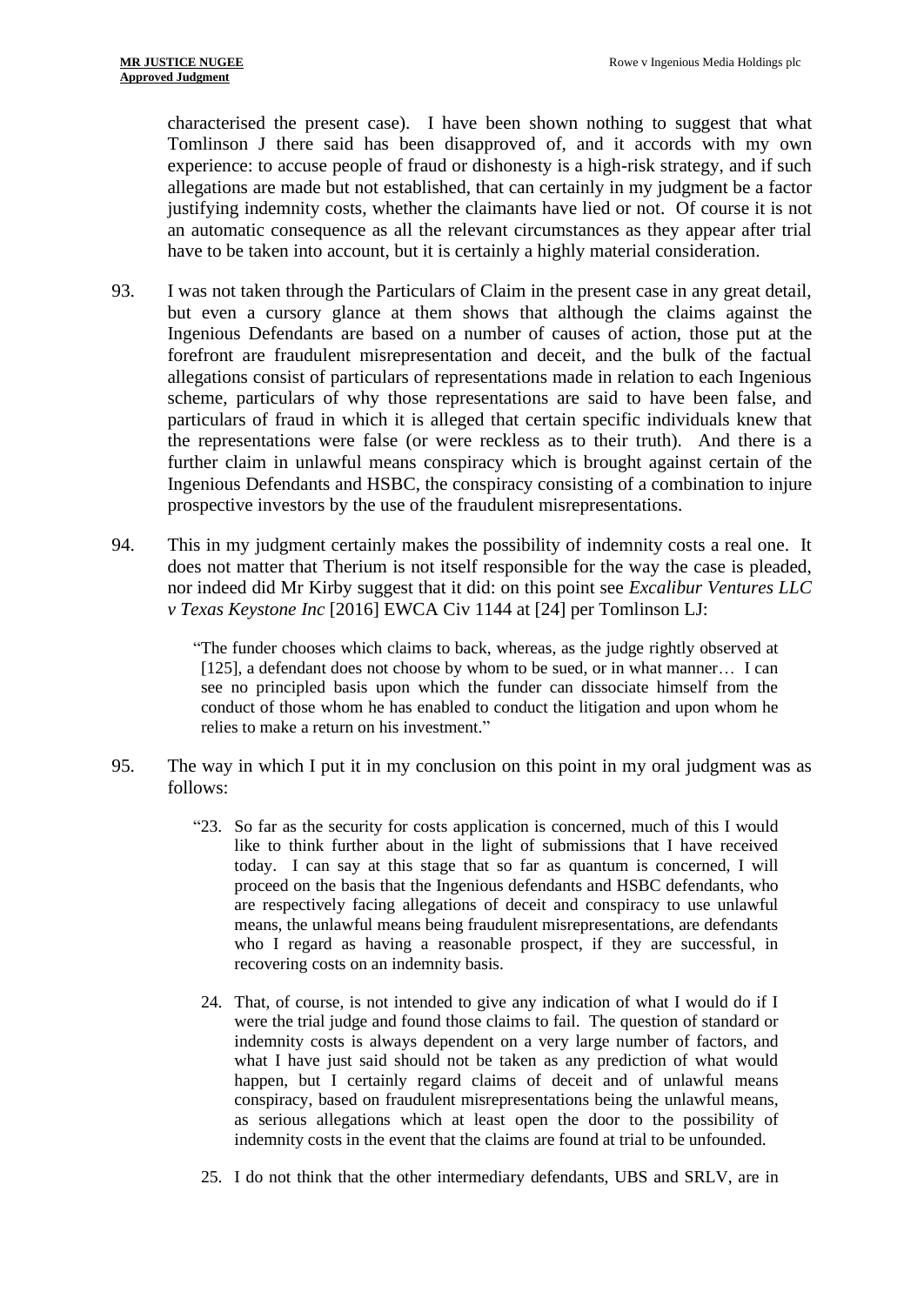the same camp. As I understand it, they only are facing claims of various types of negligence, and on the face of it, although one can never rule out that cases might be run in such a way as to merit an award of indemnity costs, there is nothing at this stage to suggest that failure in those claims would attract such an award."

I see no reason to change or qualify what I there said.

96. What does that translate into in terms of percentages? In *Danilina v Chernukhin* [2018] EWHC 2503 (Comm) Teare J said at [17]:

> "Where there is no possibility of costs being assessed on an indemnity basis or where such possibility is no more than speculative the courts generally make orders for security for costs by reference to 60-70% of the incurred and expected costs. Cases noted by Mr. Crow suggest a range of 60-75% but my experience suggests that 60- 70% is more usual. It appears to me that where there is a reasonable possibility of indemnity costs the order should be made (at any rate in this case where very substantial costs are involved) by reference to about 75% of the incurred and expected costs. Criticisms were made of the quantum of costs claimed both by the First and Second Defendants and by the Third Defendants; see, for example, paragraph 29 of Ms. Boulton's seventh witness statement dated 5 September 2018. A reduction of 25% takes proper account of those criticisms."

- 97. Mr Kirby showed me by way of brief reference to a large number of cases that in fact there is a wide variety of percentages adopted in the reported cases, his overall submission being that 50% to 60% was the sort of range typically seen in cases of costs on the standard basis, although that could clearly be higher in the case of indemnity costs. I accept that that is what they show, and it is not necessary for me to set them all out.
- 98. He also submitted that this was a case where the costs, at any rate of the Ingenious Defendants, could be seen to be likely to be excessive, inviting me to consider briefly the schedules of costs for the present applications as well as a sample of the very detailed schedules that were in evidence. Mr Birt in reply gave various reasons why that level of costs was justified, not least because of the way in which he said the litigation had been conducted by the Claimants.
- 99. The costs are undoubtedly heavy but this is complex and large-scale litigation involving serious allegations reaching back many years, and the Claimants' own costs are also very significant. I do not think I can conclude, on the basis of the quite cursory examination of the costs schedules that was undertaken, either that the Defendants' costs are out of line with what one would expect in litigation of this type, or, if so, who bears responsibility for that. Of course it is the case that on a standard basis a receiving party can only recover costs that are reasonable and proportionate, and even on an indemnity basis cannot recover costs unreasonably incurred, but these matters are taken account of by the range suggested by Teare J. I have already said that it is helpful to litigants if practice in relation to matters such as this is reasonably uniform and I have decided that I am not satisfied that there is any good reason to depart from the practice referred to by Teare J.
- 100. In my judgment therefore the appropriate percentage in a case where there is a realistic prospect of indemnity costs is 75%. That is the figure adopted by Teare J,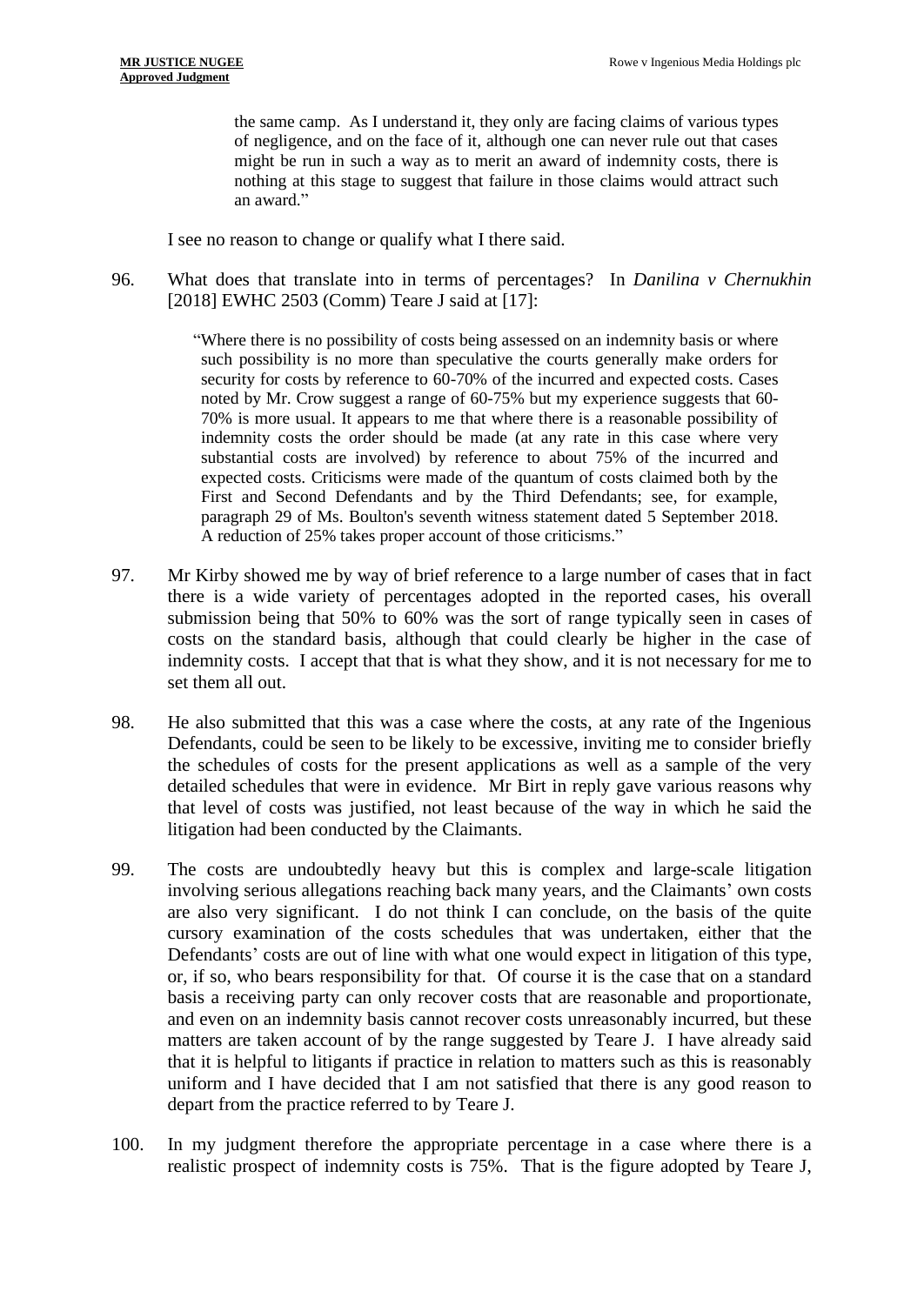and is also what I would myself have thought about right judging from what experienced litigation solicitors have told me in other cases that they would expect to recover on a detailed assessment on the indemnity basis. I will adopt that for the Ingenious Defendants. I would have also adopted it for HSBC had HSBC asked for it but since HSBC have only asked for 70%, I do not think I should on this occasion go any higher. But that does not preclude them from revisiting the question at a later stage.

- 101. Costs on the standard basis are more variable, but Teare J's range of 60% to 70% again seems to me not out of line with my own experience in other cases of what litigation solicitors say they expect to recover. I think 70% is rather at the top end, and 65% or ⅔ is more typical, but in the present case I accept the point that the estimated costs of the relevant Defendants (SRLV and UBS) are comparatively modest compared with those both of the Claimants and of the Ingenious Defendants, and I think that 70% is appropriate.
- 102. That by my calculation (and taking into account Mr Kirby's very useful tables) produces the following figures:

| P&P Cls     |                 | 1,488,565            | $x 75\% =$  | 1,116,423.50 |
|-------------|-----------------|----------------------|-------------|--------------|
|             | <b>Stew Cls</b> | 6,493,015            |             |              |
|             | Funded          | $x 80\% = 5,194,412$ | $x 75\% =$  | 3,895,809.20 |
|             |                 |                      | total       | 5,012,232.70 |
| <b>HSBC</b> |                 | 2,805,760.36         |             |              |
|             | Funded          | $x 65\% = 1,823,744$ | $x\ 70\% =$ | 1,276,620.96 |
| <b>UBS</b>  |                 | 2,506,666,67         |             |              |
|             | Funded          | $x 78\% = 1,955,200$ | $x 70\% =$  | 1,368.640.00 |
| <b>SRLV</b> |                 | 1,573,333.33         |             |              |
|             | Funded          | $x 73\% = 1,148,533$ | $x\ 70\% =$ | 803,973.33   |

#### **Ingenious Defendants**

103. Such figures of course have a spurious precision about them, and it is usual to take a broad brush approach and deal with round figures. In round figures that is as follows:

Ingenious:  $P\&P \&1.1m$ , Stew £3.9m = £5.0m

| <b>HSBC</b> |       | £1.25 $m$ |
|-------------|-------|-----------|
| UBS         |       | £1.35m    |
| <b>SRLV</b> |       | £0.8m     |
|             | Total | £8.4m     |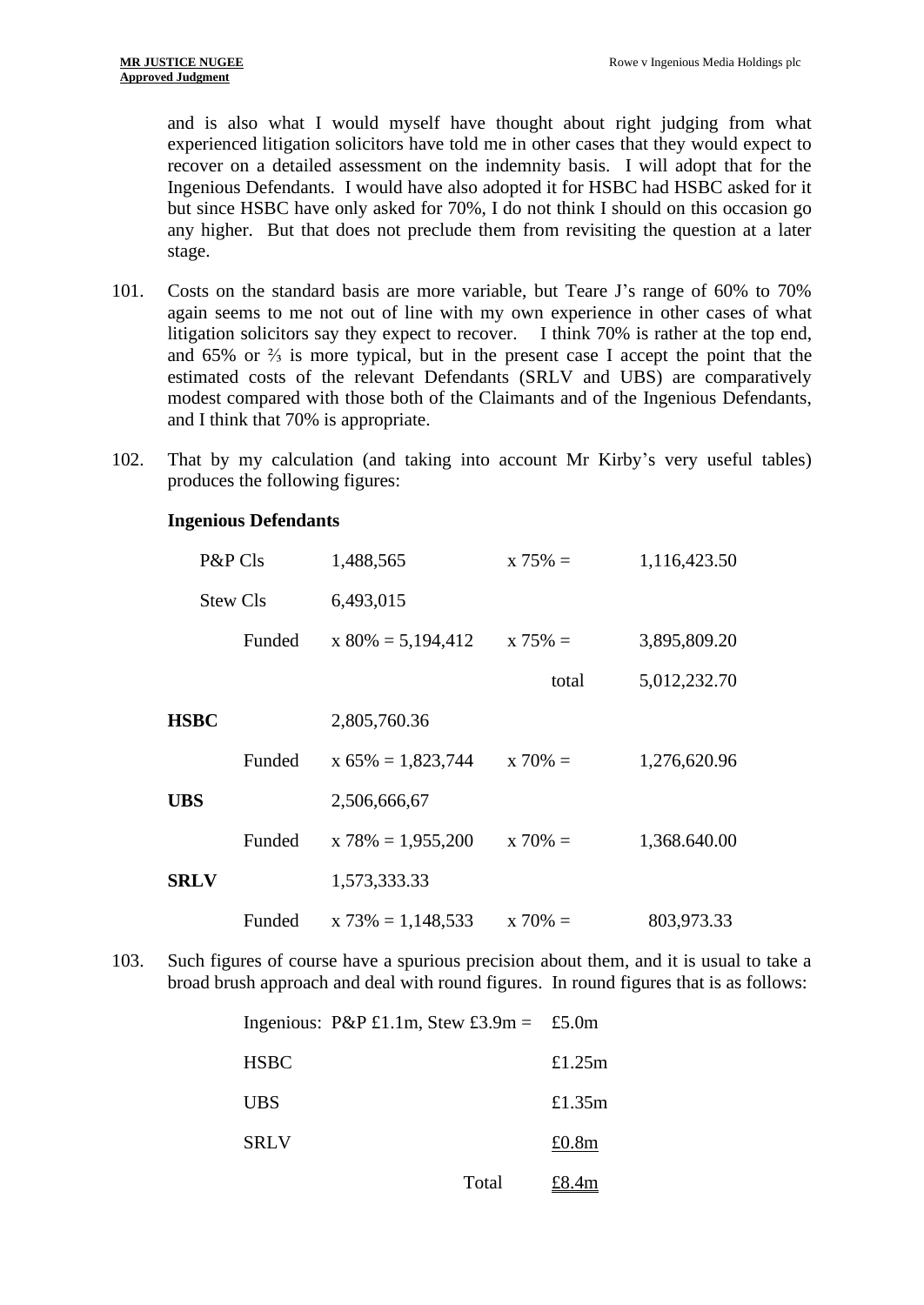## *Position of Therium*

- 104. Those are therefore the sums (down to the end of CMC 3) which the Defendants in my judgment are reasonably entitled to expect that the relevant Claimants (that is, the funded Stewarts Claimants, and the Peters & Peters Claimants) should be able to meet if costs orders are made against them. The next question is whether there is a real risk that costs orders of that magnitude will not be met.
- 105. Three sources are put forward to meet any such liability. They are (i) the Claimants themselves; (ii) a number of ATE policies taken out by the Claimants; and (iii) Therium's own resources.
- 106. I will start with Therium's own resources. In my oral judgment I said this:
	- "30. So far as Therium itself is concerned, I am not persuaded that I can proceed on the basis that Therium will meet any order for costs under section 51. It is striking that no actual financial information about Therium has been adduced in evidence. The evidence is that if Therium had to put up cash, it would need to make a call on its investors. It is not clear from the evidence whether it has any right to call on its investors, or whether the investors' response to that would be voluntary. I am not persuaded that the decision of Mr Justice Roth and the rest of the tribunal in the CAT, in the Trucks case, is sufficient basis for me to be confident that Therium would meet any order for costs made under section 51.
	- 31. Nor am I confident that its membership of the ALF, and the obvious pressure which that puts on it to comply with the ALF rules, is sufficient to give one enough confidence that if it were facing a large liability for costs at the end of the day, that the money would be forthcoming.
	- 32. Nor does the evidence that in 50 cases which have terminated there has been no default, explain with sufficient detail whether any of those cases resulted in orders under section 51 against Therium, the quantum of them or whether, as Therium itself says, it looks to cap the liability for potential adverse costs orders by requiring those it funds to take out sufficient ATE policies."
- 107. Mr Kirby said that he did not require any further reasons in relation to this point, and since none of the other counsel asked for it either, I do not need to expand on it. I will just therefore explain, in case it is of any interest to anyone reading this judgment, that the reference to *"the Trucks case"* is to the decision of the Competition Appeal Tribunal in *UK Trucks Claim Ltd v Fiat Chrysler Automobiles NV* [2019] CAT 26, and the reference to *"the ALF"* is to the Association of Litigation Funders of England and Wales, of which a UK based company called Therium Capital Management Ltd is a founder member, the actual funder (Therium Litigation Finance AF IC) being a Jersey entity that is associated with it.

## *The individual Claimants*

108. Stewarts have provided some information about the net wealth of 33 of the largest investors who are Claimants. This is in the nature of a ballpark figure  $(\text{\textsterling}1-3m, \text{\textsterling}3-5m,$ £5-10m, £10-20m, £20m+). It is confined to the top 52 (by contribution) but does not include all of those – for example it does not include Claimant 4 whose investment was some £3.4m and who would be responsible for 2.37% of the Ingenious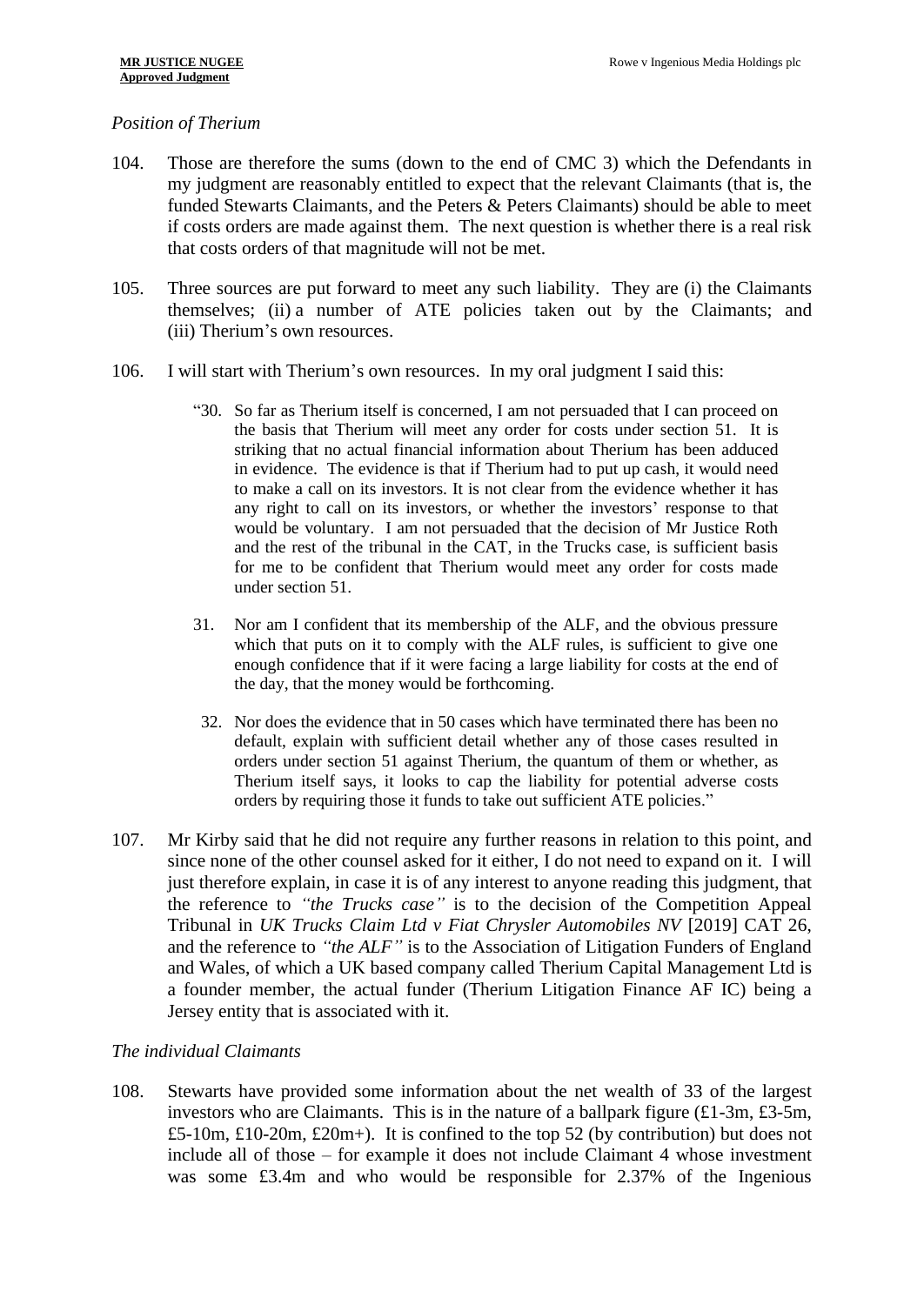Defendants' costs (assuming that such costs are shared between all Stewarts Claimants), or Claimant 20 whose investment at £1.625m was the largest single contribution of the 11 claiming against SRLV and would be responsible for over 23% of SRLV's costs (again, assuming that liability for such costs was shared between those  $11$ ).

- 109. By itself this clearly does not give any comfort that a costs order in favour of a Defendant would be fully discharged. For a start the ballpark figures do not indicate what sort of assets are held by each Claimant, whether permanent or transient, where they are located, or how easy it would be to execute against them, or even if they are held in the name of the individual (many wealthy individuals have a tendency to count as part of their net wealth assets in fact held in joint names with their spouses, or in corporate vehicles or family trusts or the like, which may not be amenable to execution); and although the great majority of the Claimants have given residential addresses in the UK, a number have given addresses abroad. And a snapshot of a person's wealth does not give any guarantee that their position will be the same in a number of years' time when the proceedings have run their course: many of the Claimants are facing demands from HMRC, and an indication that a Claimant who contributed £2.5m now has wealth of £1-3m (even though this is said to be *"net"* wealth) may not be much assurance. Some Claimants have indeed become bankrupt.
- 110. But even leaving aside these points, the effect of the several liability order is of course that each Claimant can only be made liable for his or her apportioned share. So even if every one of the 33 Claimants for whom an indication of net wealth has been given in fact met their liability without difficulty, there would still be a significant shortfall. No attempt was I think made before me to quantify what level of recovery a Defendant would make even if the 33 all paid in full, but it looks to me rather under 50%. To effect a full recovery a Defendant would have to chase literally hundreds of Claimants, in some cases for relatively minor sums. So one cannot simply say that there are enough wealthy Claimants to pay the costs – each has to be looked at individually.
- 111. Mr Kirby said very little about this aspect of the case. He accepted that the information that had been given was fairly limited, but did say that there were some well-known names amongst the Claimants of presumably reasonable wealth and they were a source of payment for the Defendants, albeit as he accepted on a several basis. None of that really answers the point made by Hildyard J in both *RBS* [2017] cases that the effect of several liability is to make enforcement against individual claimants *"awkward, at best"*; that ease of recourse is in those circumstances a material consideration; that in a case with multiple claimants who have been accorded the considerable benefit of several liability, defendants will almost inevitably be put to *"exceptional difficulty"* in enforcing any costs order in their favour; and that the effect of a several liability order is to lead to difficulties in recovering comparatively small sums from many people (see paragraphs 84-5 above).
- 112. In those circumstances the fact that there are a number of wealthy individuals amongst the Claimants (as I accept there are, scanty though the information is), does not mean that the risk of the Defendants not being paid is not a real one.
- 113. Since I am according no real weight to Therium's own financial resources, not having any information about them, the question is whether the combination of the wealthy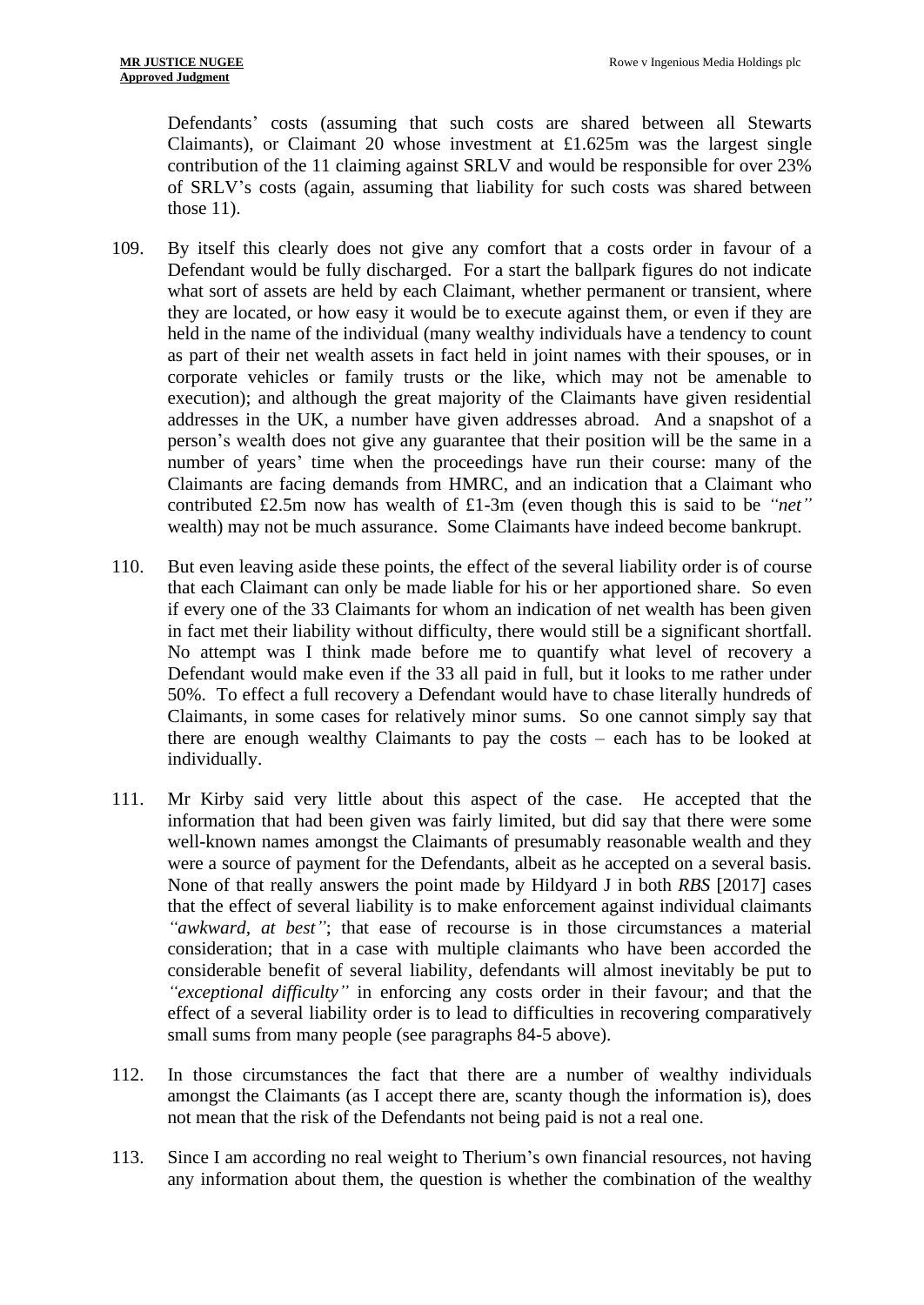Claimants and the ATE policies is sufficient to mean that the defendants are not facing a real risk of not being paid if they succeed in obtaining costs orders in their favour. But one cannot simply add them together, and say that the wealthy Claimants are worth £X and the ATE policies worth £Y, and so long as  $\mathcal{L}(X + Y)$  exceeds the amount sought, the Defendants do not need security. This is for two reasons.

- 114. First, no attempt was in fact made to do this. In order to do it, one would have to place some value on the wealthy Claimants' ability to meet an order for costs. But no such exercise was undertaken. In those circumstances, I do not think I ought to attempt one myself, unaided by any submissions.
- 115. Second, the wealthy Claimants are just as much entitled to the benefit of the ATE policies as the less wealthy ones. This means that one cannot simply use the ATE policies to meet the liabilities of the less wealthy Claimants. To explain this point, I will give a simplified example. Suppose the Ingenious Defendants became entitled to an order for costs in the exact sum of £5m; that of the 33 wealthy Claimants, the majority of them paid their share; that together that amounted to 40% of the total or £2m; and that the Claimants also had the benefit of an ATE policy for £3m. In those circumstances I think it rather doubtful if the Ingenious Defendants could simply look to the ATE policy for the outstanding £3m. Each of the Claimants would be a joint policyholder, including the wealthy Claimants, and that would *prima facie* enable them to claim 40% of the value of the policy, or £1.2m, leaving only £1.8m available to meet the other Claimants' liability for costs. In fact the ATE policy would have to be £5m in order to provide £3m of cover for the non-wealthy Claimants. As can be seen that means that the ATE policy would have to be sufficient to meet 100% of the amount owing under the costs order before it could be said that the Defendants were adequately protected.
- 116. In those circumstances I do not think that the fact that there is some, rather limited, evidence that some of the Claimants are wealthy is either an answer by itself to the application for security, or that one can simply add a figure for what might be recoverable from them to the figure for the ATE policies to see if there is enough to protect the Defendants.

## *The ATE policies – cover available*

- 117. That brings me to the ATE policies. There are four relevant policies, as follows:
	- (1) Peters & Peters policy

I will start with the Peters & Peters Claimants where the position is simpler. Only the Ingenious Defendants seek security for claims brought by Peters & Peters Claimants, and there is one ATE policy. This does provide cover for adverse costs liability in respect of claims against the Ingenious Defendants but also in respect of claims against a number of other Defendants. Apart from Pannells who made written submissions (above), none of those other Defendants took any part in this application and I know very little about them, although I assume that they are financial advisers. The limit of indemnity is £1m.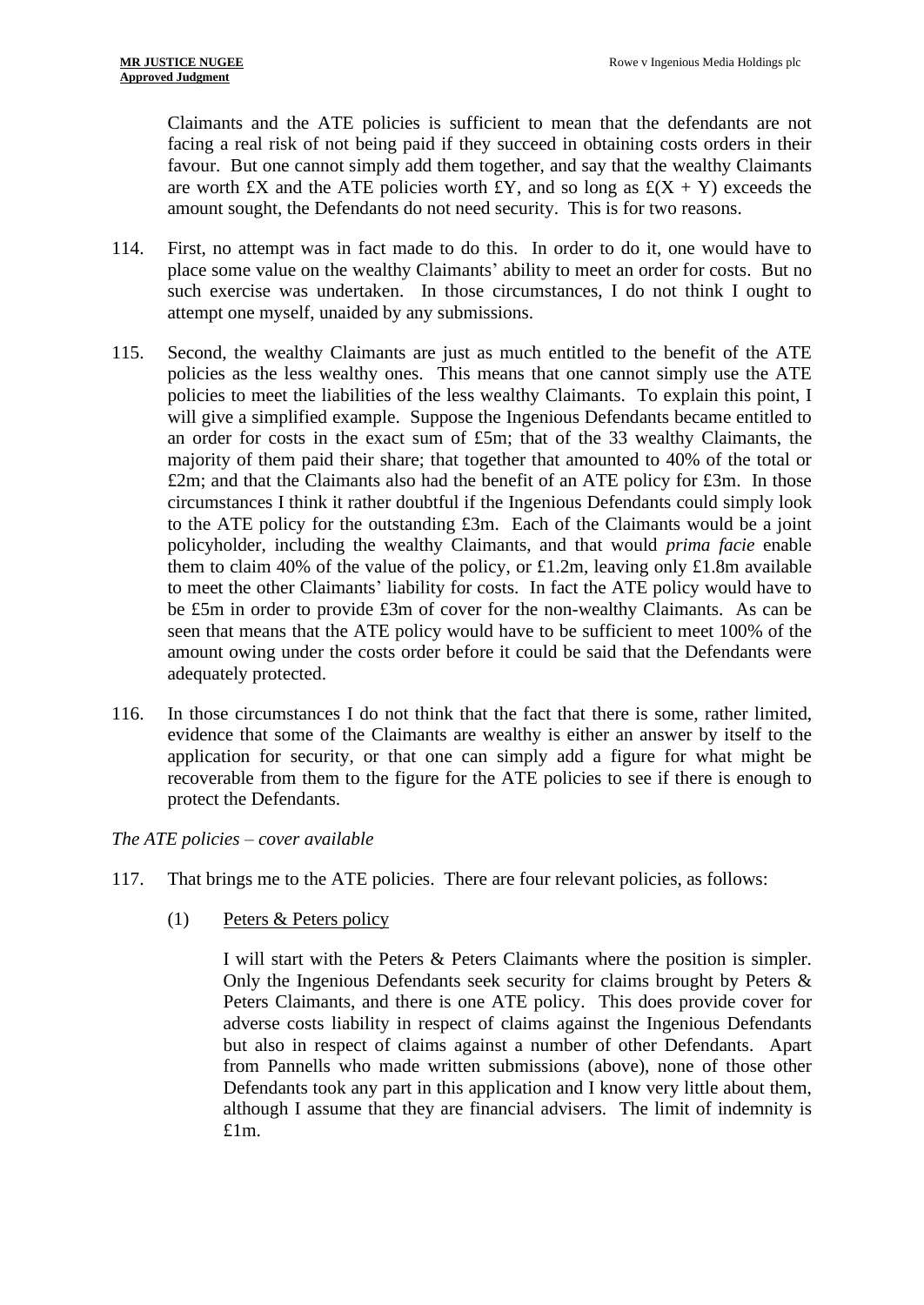## (2) Stewarts policy (1)

There are three Stewarts policies. The first, and largest with an indemnity limit of £4.125m, covers claims against the Ingenious Defendants, HSBC, UBS, SRLV and Coutts, as well as a number of other Defendants, again not represented before me but who I assume to be financial advisers; it was referred to in argument as *"the hybrid policy"* for this reason.

(3) Stewarts policies (2) and (3)

The other two policies can be taken together. They each provide cover for claims against the Ingenious Defendants and HSBC, the limits of indemnity being respectively £2.125m and £1m.

- 118. In addition the evidence is that Therium have given a contractual indemnity to the Peters & Peters Claimants. It was in the initial sum of £1.5m, but as well as the claims in this litigation it covers proceedings known as the Scion Premier proceedings, about which I know almost nothing, and formerly covered proceedings called the Agents Claims, about which I know equally little except that they have now been settled. At the time of the hearing before me the amount of remaining indemnity was £1,430,330.00. Since then however I have given judgment striking out, or granting reverse summary judgment on, certain so-called *"lending claims"* brought by four Peters & Peters Pleading Claimants against Coutts and Natwest (*Barness v Ingenious Media Ltd* [2019] EWHC 3299 (Ch)), and by an Order made by me earlier this year, I ordered those Claimants to pay (i) Coutts and Natwest's costs of the application, summarily assessed at £170,000; and (ii) Coutts and Natwest's costs of defending those claims, to be the subject of detailed assessment but with an interim payment of £350,000. On the assumption, which is what I understand to be the case, that these sums are payable under the indemnity, that reduces the amount available by £520,000 to £910,330.
- 119. It can be seen that the total ATE cover available to the Stewarts Claimants is £7.25m. Since I have concluded that the amount for which the Defendants can reasonably expect to be secured is  $£7.3m$ , it can be seen without going any further that the ATE policies are not quite sufficient to come up to this figure.
- 120. But that assumes that the entirety of the ATE policies would be available to meet the claims of the Defendants seeking security. This is not so, for two reasons. The first, and most obvious, point (which Mr Kirby readily accepted when I put it to him at the hearing, although it does not seem to have been anticipated) is that since I have accepted that security should be limited to the costs attributable to the funded Stewarts Claimants, it is only their share of the ATE policies that can be taken into account. It appears that all the Stewarts Claimants, whether funded or self-funded, benefit from one or other of the Stewarts ATE policies, which means that the selffunded Claimants are just as much entitled to the benefit of them as the funded ones, and they have a very lively interest in seeing that an appropriate share of the ATE policy moneys is used to discharge any liability that they have.
- 121. Once the point had been raised, Mr Kirby and his team did some calculations and told me that (i) 16.68% by value of the Claimants covered by policy (1) (the hybrid policy for £4.125m) and (ii) 30.5% of the Claimants covered by policy (2) (the  $£2.125m$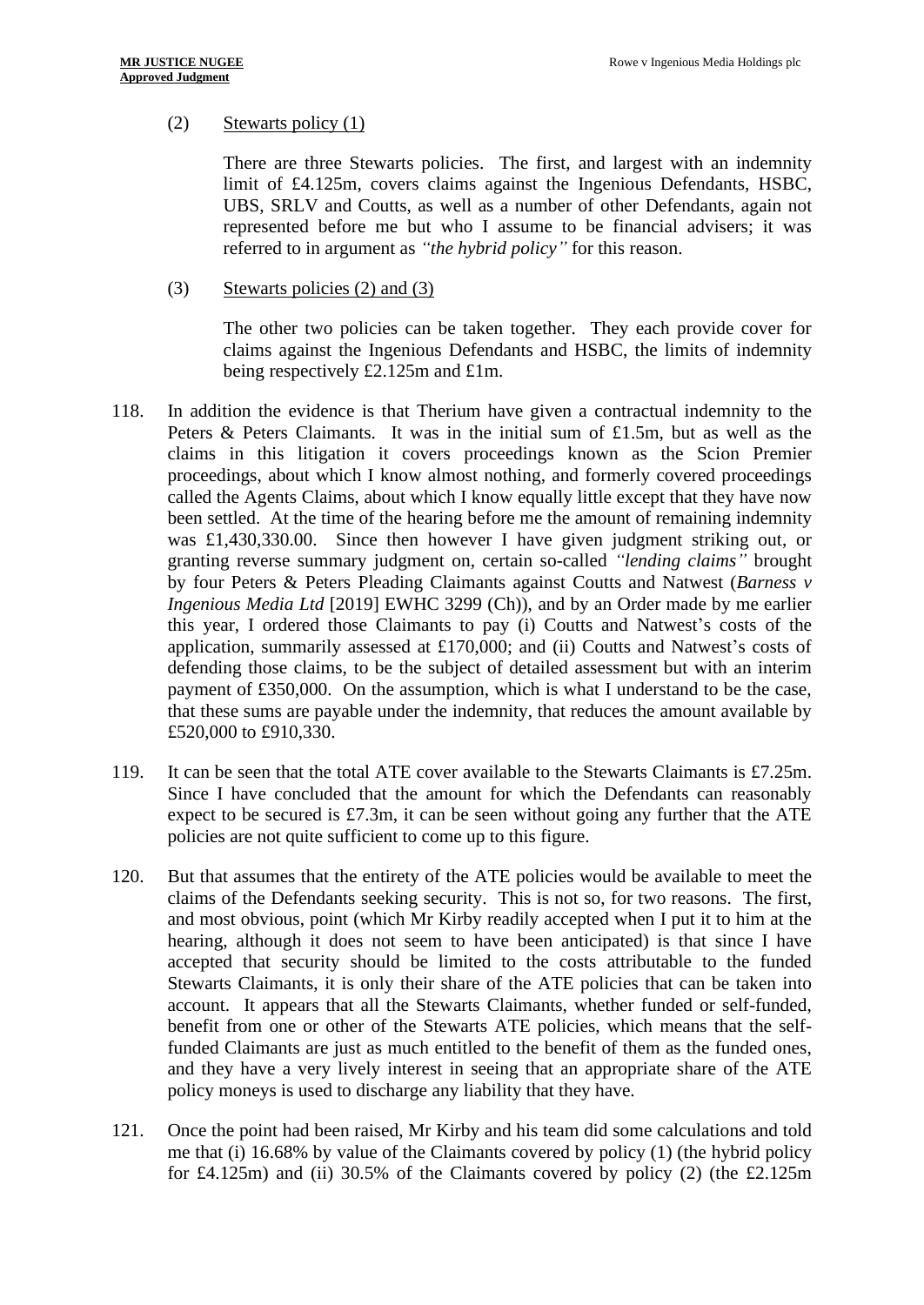policy) were self-funded, but all the Claimants covered by policy (3) (the £1m policy) were funded. That can be summarised as follows:

| Policy       | Limit      | % funded | Funded share |
|--------------|------------|----------|--------------|
| $(1)$ Hybrid | £4.125 $m$ | 83.32%   | £3,436,950   |
| (2)          | £2.125 $m$ | 69.5%    | £1,476,875   |
| (3)          | £1m        | 100%     | £1,000,000   |
|              |            |          | £5,913,825   |

There has no doubt been some rounding as Mr Kirby gave me a figure of £5.92m. These calculations were sprung on the Defendants who had not had a chance to consider them or understand the basis of them, but even on the assumption they are right (and I have no reason to doubt them), they significantly reduce the available value of the ATE policies.

- 122. Second, it can be seen that although policies (2) and (3) are limited to claims against the Ingenious Defendants and HSBC, the hybrid policy is not, but extends to claims against a number of other Defendants. I was not shown any provision of the policy or any other mechanism for resolving priority between the various Defendants. Indeed, subject to a possible assignment I mention below, the Defendants as such have no interest in the policy – the policyholders are the Claimants. It can be assumed that the Claimants are likely to draw on the policy to meet adverse costs orders in whatever order they happen to have to meet them. Suppose a claim against a particular Defendant is discontinued, or struck out, in circumstances in which it became entitled to its costs, something which I do not think can be dismissed as fanciful. I do not see that either the insurers, or the other Defendants, would have any right to prevent the policy being used to discharge the liability for that Defendant's costs. But that would erode the remaining value of the policy. This was not a point that was argued at any length, although it was briefly mentioned in the evidence of Mr Hibbert for the Ingenious Defendants, and Mr Birt (and some of the other counsel) did refer to it. I do not think it was specifically addressed by Mr Kirby, but it seems to me a point of some potential significance.
- 123. I have so far assumed that the ATE policies will respond. Even on that assumption it can be seen that, at any rate so far as the Stewarts Claimants are concerned, there is a noticeable shortfall between the available value of £5.92m and the relevant sum of £7.3m.

*Will the ATE policies respond?*

- 124. In fact Mr Birt made a concerted attack on the ATE policies, and suggested that no reliance could be placed on them as there was a real risk that they would not respond.
- 125. For the law, I was referred to *Premier Motorauctions Ltd (in liquidation) v PricewaterhouseCoopers LLP* [2017] EWCA Civ 1872 (*"Premier Motorauctions"*). Longmore LJ made the following points in his judgment. An appropriately framed ATE insurance policy can in theory be an answer to an application for security [20]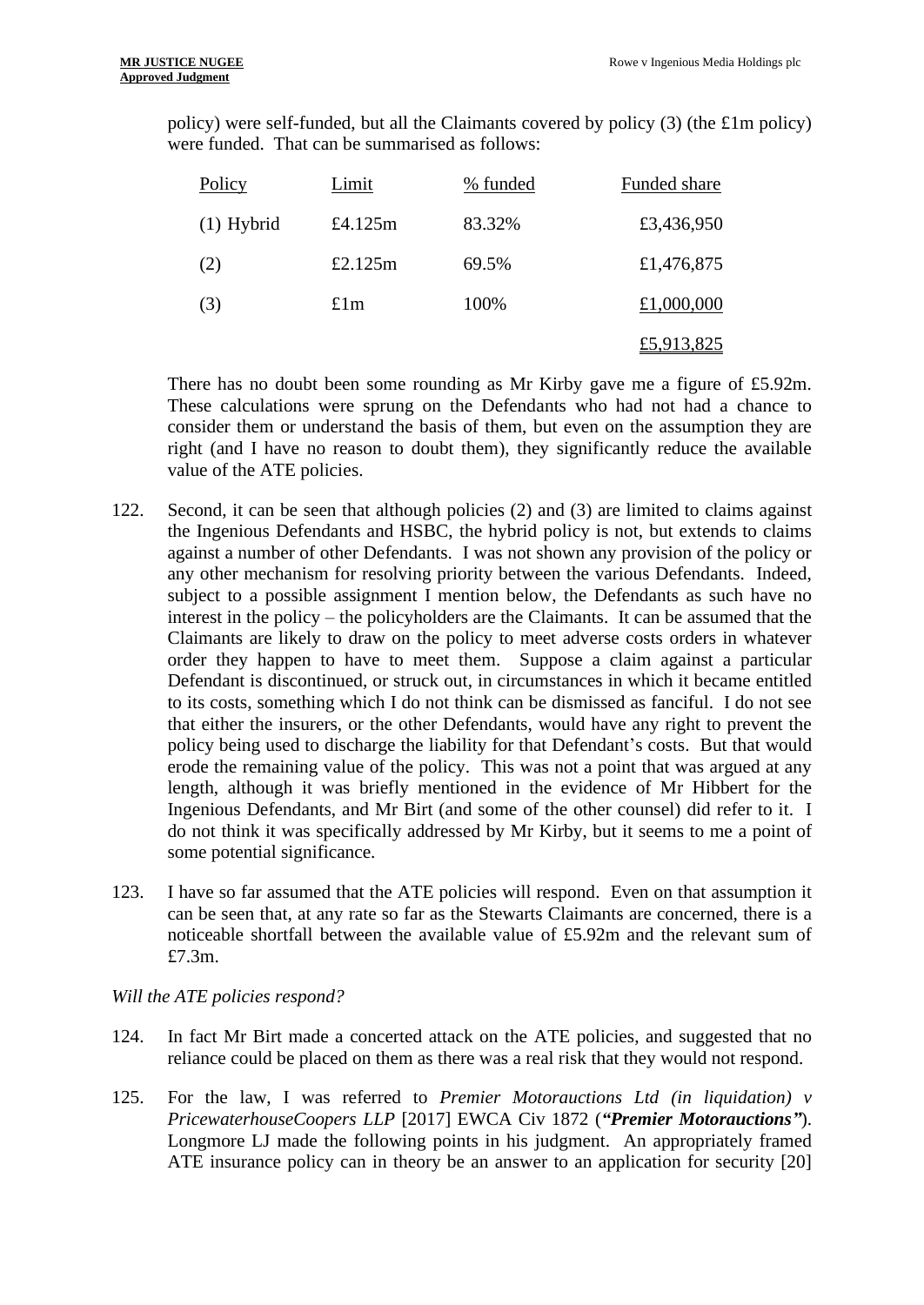(citing *Nasser v United Bank of Kuwait* [2001] EWCA Civ 556 per Mance LJ). But in order to provide sufficient protection to the defendants, the defendants must be entitled to some assurance that the policy is not liable to be avoided for misrepresentation or non-disclosure [29]. In that case there was no anti-avoidance clause, and the Court did not have any information with which to judge the likelihood of avoidance [27]. ATE insurers do sometimes seek to avoid their policies [27] (referring to *Persimmon Homes Ltd v Great Lakes Reinsurance (UK) plc* [2010] EWHC 1705 (Comm)). It might be different if insurers could only avoid the policy for fraud, as it may not be a particularly difficult exercise for a judge to assess the likelihood of avoidance if confined to fraud [31].

- 126. That was not a case of security being sought against a funder under CPR r 25.14, but a case of security being sought against a company under CPR r 25.13 on the grounds that there was reason to believe that it would be unable to pay the defendant's costs if ordered to do so, but I do not think this makes any difference to the question of principle.
- 127. Mr Birt took me through one of the policies which has been disclosed, albeit in a redacted form (in fact the hybrid policy for the Stewarts Claimants). I was told the others were in largely similar form. The particular provisions he relied on were as follows:
	- (1) Discontinuance etc without consent

Under a provision amended by an endorsement, there is excluded from cover legal proceedings which are abandoned, discontinued or settled on terms whereby costs are payable to the opponent without the written consent of the insurers. There is provision as to the circumstances in which the insurers are to provide written consent.

(2) Rejecting an offer without consent

Similarly there is excluded from cover an offer which is rejected without insurers' written consent.

 $(3)$  Fraud

Cover is excluded in the event of fraudulent non-disclosure or misrepresentation in obtaining the policy. There is a significant proviso to the effect that the application for insurance is treated as a separate application by each insured, so that the fraud of one Claimant does not affect the availability of indemnity to the other Claimants.

(4) Increases in Opponent's Costs

Amended provisions provide that the insurers will not cover increases in the Opponent's Costs where arising from the Steering Committee knowingly or recklessly not following the Court's processes without the insurers' written consent, or from any act or omission which unreasonably hinders or delays the legal proceedings, or the Insured's solicitor's unreasonable conduct of the proceedings.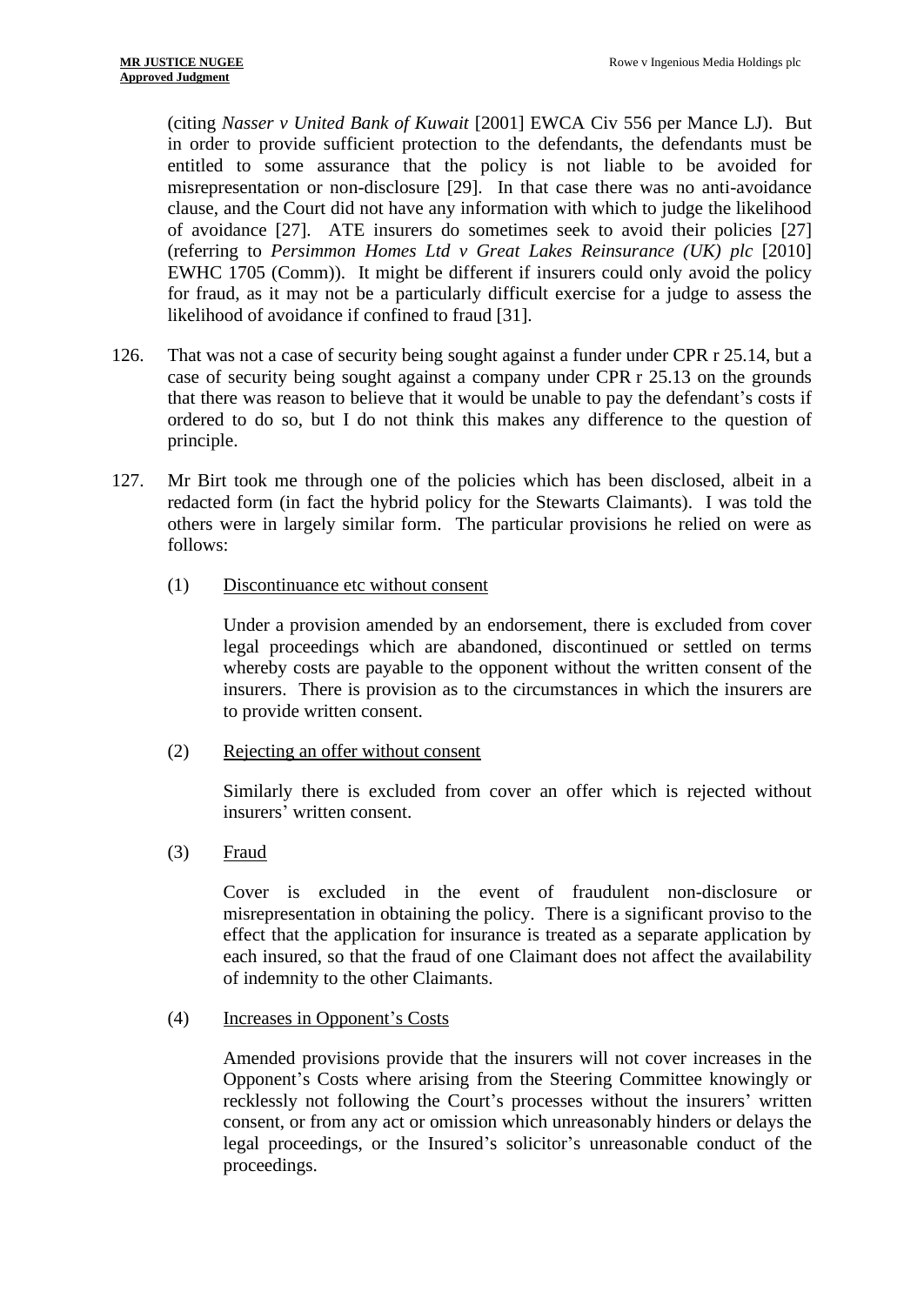# (5) Fair presentation

By condition 1 it is a condition of the policy that if an individual insured deliberately or recklessly misrepresents information, the insurers are entitled to avoid the policy and retain all premiums. Again the effect is limited to the avoidance of the policy in relation to that individual. Mr Birt pointed out that half the clause had been redacted on the grounds of privilege, and he had no idea what might be contained in that clause; he also said that they had not seen what presentation had been made to insurers.

## (6) Non-cancellation

By condition 3, the insurers waive all rights to rescind, cancel or avoid the policy, but this is subject to various other provisions including condition 1 (fair presentation), breach of any condition that materially increases the likelihood of, or the amount of, payment under the policy and non-payment of premiums. But no terms in relation to the premiums have been provided, and so the Defendants do not know what premiums are due, when they are due, whether they have been paid or the like.

## (7) Keeping amounts reasonable

Condition 4 requires the Steering Committee to use reasonable endeavours to keep any amount the insurers have to pay to those reasonable and proportionate to the issues. Breach of this condition is presumably breach of a condition that materially increases the amount of any payment under the policy and entitles the insurers to cancel the policy. It would appear to mean that if the Defendants are put to unreasonable expense by the way the Claimants conduct the action (just the circumstances in which the Defendants might expect a costs order in their favour) that very fact will increase the risk that insurers will seek to avoid the policy on the grounds of a failure by the Steering Committee to use reasonable endeavours to keep the amount paid out reasonable.

## (8) Termination of cover

Conditions 6 and 7 give the insurers various rights to terminate cover, for example if the insured dismisses the insured's solicitor; or if the prospects of success deteriorate.

(9) Redactions

Condition 13 has been redacted. The Defendants have no idea what it might say, or what effect it might have. There are also significant redactions in the schedule.

## (10) Disbursements

In this policy, it is clear from the schedule that disbursements are not covered. But in one of the other Stewarts policies (policy (3)) this is not clear from the schedule, although Stewarts have said that disbursements are not covered; nor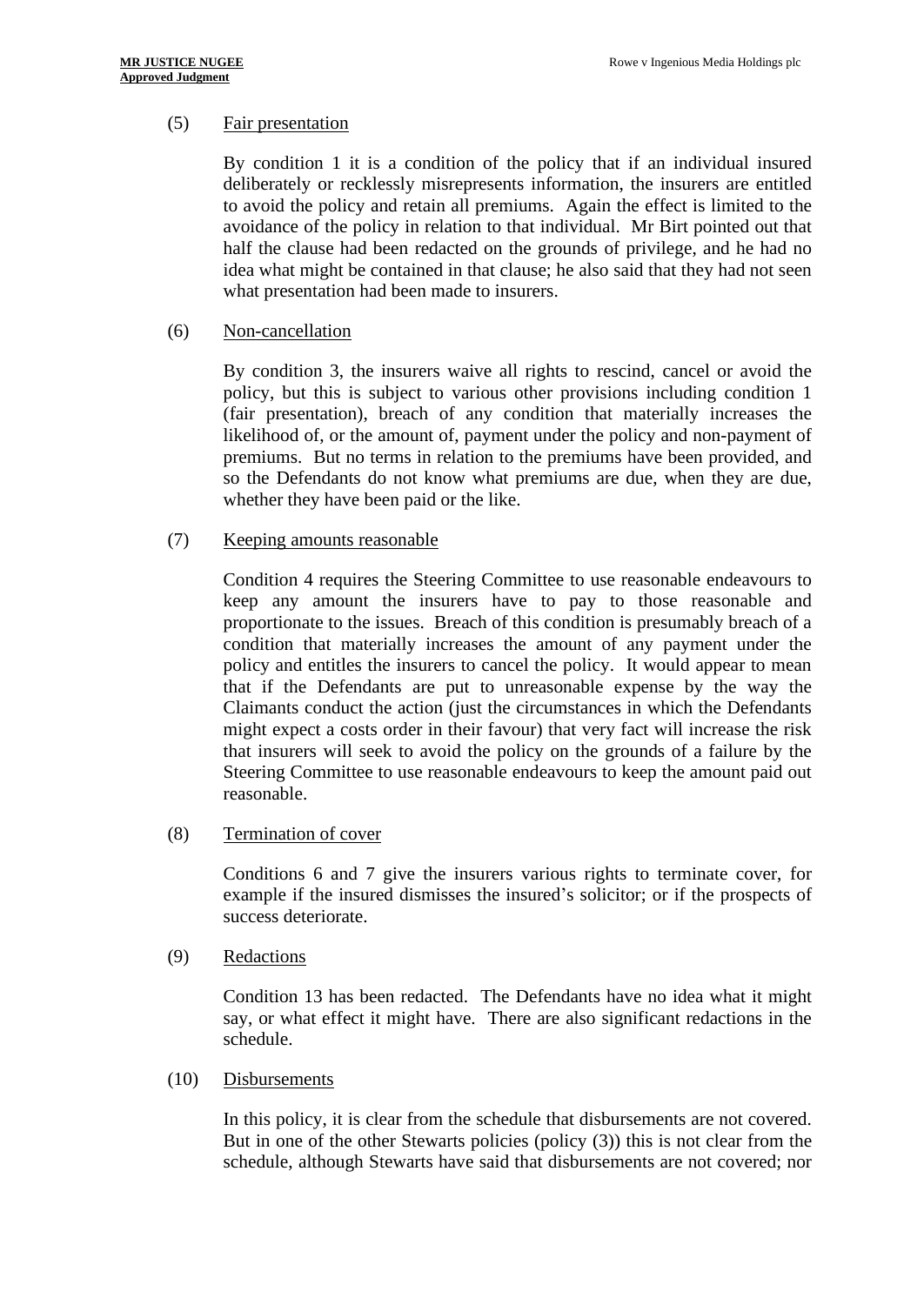is it in the Peters & Peters policy, where no confirmation has been forthcoming.

- 128. Mr Birt's overall submission therefore was that there were a number of potential gaps in the policies, over which the Defendants had no control. That exposed the Defendants to risks, and there was no good reason why they should have to bear those risks. Moreover, the endorsements showed that one of the original insurers had had to be replaced after it went into liquidation, which illustrates that ATE insurers do sometimes fail, something I am aware of from another case. He also made the point that the Defendants have no right to the policy moneys as such. Subject to the rights given by the Third Parties (Rights against Insurers) Act 2010 (to which I was not referred, but which as I understand it only applies if the insured becomes subject to an insolvency procedure), the policy moneys belong to the Claimants, and may be available to meet the Claimants' other creditors.
- 129. So far as the Peters & Peters indemnity is concerned, no copy of it has been provided, even in redacted form, and Mr Birt said that it was therefore impossible to have regard to it at all.
- 130. Mr Quiney had another point on the policies which is that they do not tell you if there is any excess or deductible.
- 131. In response to the various points made Mr Kirby said that it was only in the case of fraud that the insurers could avoid the policy ab initio. That was something that the Court could take a view on, as contemplated by *Premier Motorauctions*, and in any event only affected individual Claimants. In relation to other rights to terminate, his understanding was that insurers would still remain liable for costs up to the date of termination. On instructions he said that if insurers did terminate cover, the Claimants' solicitors would notify the Defendants, and in a post-hearing Note confirmed that the insurance has not presently ceased and that all premiums have been paid to date. In the same Note he repeated an offer by the Stewarts Claimants to assign the proceeds of the ATE policies to the Opponents (the term used in the policies). This was designed to allay the fears that the proceeds could be used to pay other creditors.

# *Clause 14.8*

132. That Note also dealt with a point raised in Mr Birt's reply. This was that by a letter dated 12 November 2019 from Stewarts (and so written shortly before the hearing), the Defendants were provided with a partially redacted copy of an agreement between Therium and the funded Claimants amending the litigation funding agreement between them in various ways. One of the amendments was a replacement clause 14, dealing with security for costs, clause 14.8 of which now reads as follows:

<sup>&</sup>quot;The Claimants agree to hold the Legal Expenses insurance policy and all proceeds payable under it on trust for Therium throughout the Trust Period on terms that Therium shall be entitled to such part or all of any proceeds of the Legal Expenses Insurance which become payable as a consequence of an Adverse Costs Order as shall be equal to the amount of any security posted by Therium pursuant to clause 14.5 used to discharge the Claimants' liability (either entirely or in part) in respect of any Adverse Costs Order, save where the security posted by Therium is otherwise reimbursed to Therium."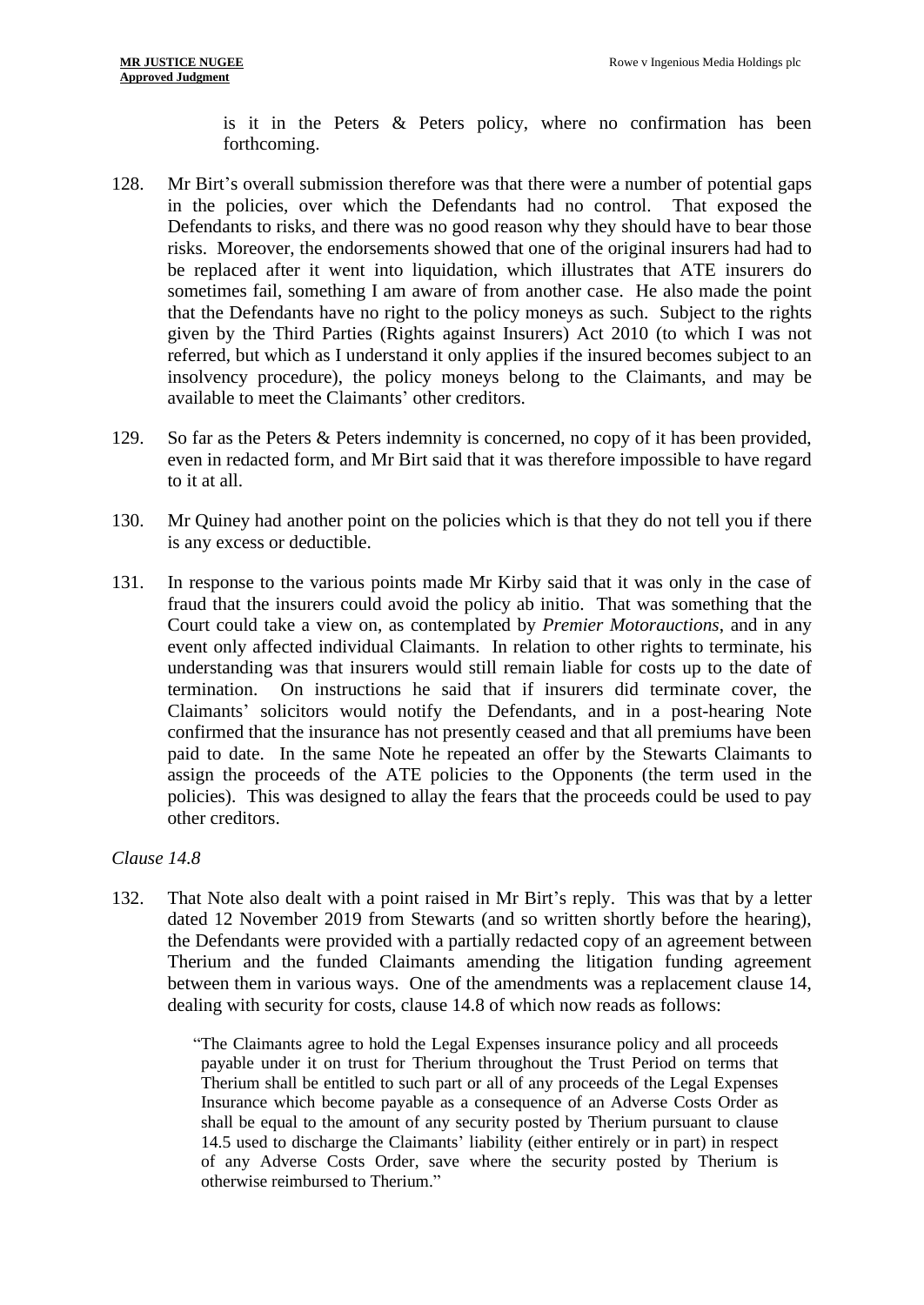- 133. On the face of it this appeared to be a significant point. If say the security that I thought the Defendants should have was  $£7m$ , and the ATE policies were worth £5m, it would not be any good simply requiring Therium to put up the balance of £2m. For that would trigger the obligation on the Claimants to hold £2m of the proceeds of the ATE policies for Therium at which point only £3m would be available to meet the Defendants' costs. That would require another £2m to be put up as security and so by an iterative process the point would be reached where Therium would have to put up the whole £7m, although it would take the whole of the proceeds of the policies.
- 134. In his post-hearing Note Mr Kirby addressed this point by making the following offer:

"My Clients' offer to assign the proceeds of the ATE policies is repeated and for the avoidance of any doubt, if the proceeds were assigned, Therium would waive any entitlement to rely on clause 14.8 provided credit (whether in the full amount or any proportion of the full amount) is given for the level of cover provided by the ATE policies."

- 135. In a response Mr Birt said that the proposals were too vague and should have been drafted out if any reliance were to be placed on them. In particular it was unclear to whom the policies were to be assigned, and whether the terms would be such as to enable the Defendants to claim directly against ATE insurers, or would merely have rights as personal creditors of the Claimants or Therium.
- 136. I have not found it easy to resolve this myriad of issues. The fundamental difficulty is that an ATE policy, as recognised on both sides, is not designed as security for costs. It is designed as cover for the Claimants, and like all insurance, insurers are astute to protect themselves from behaviour of the insured which changes the risk they have agreed to undertake. That explains why insurers reserve the rights they do both to avoid and to terminate the policy. Adapting such a policy to make it suitable to stand as security for the costs of a defendant requires quite a lot of work, because it is not written with the interests of the defendant in mind, and once the claim has failed and the defendant has become entitled to its costs, the interests of the defendant are naturally antithetical to those of the insurer.
- 137. In the present case, the difficulties seem to me to be as follows:
	- (1) Fraud / deliberate non-disclosure

I accept both that the right to avoid for fraud is limited to the individual Claimant concerned, and that in *Premier Motorauctions* Longmore LJ said that it might not be particularly difficult for the Court to form a view on the likelihood of avoidance for fraud. But I have to say that I do not find that an easy task in the present case. I have not been asked to study the Particulars of Claim in any detail, although I have looked through the generic allegations. But in addition to those, each Pleading Claimant relies on their own allegations, and I was told that many of them do rely on oral representations as well as the written ones in the main body of the pleading. That is not surprising as an oral representation is likely to have been made to an individual, unlike a written representation that might be made to a class of investors. What I find however very difficult to assess at this stage of the case is the likelihood that rejection of a particular Claimant's case will entail the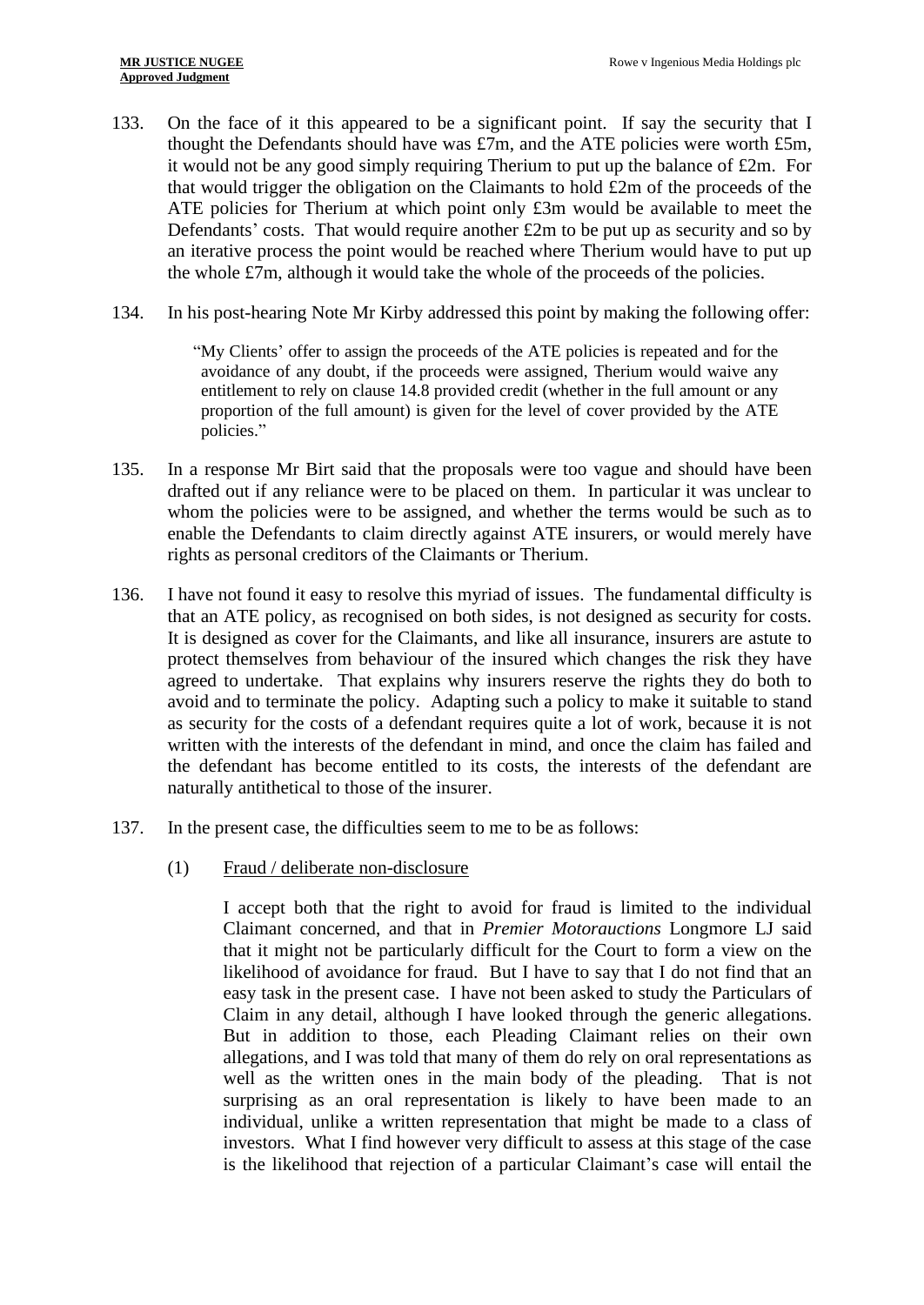trial judge having to form a view of the Claimant's credibility. It is entirely possible that this will not be necessary and that as I said above when considering indemnity costs, the case will turn not so much on the Claimant's evidence but on what the Defendants can be shown to have known. But I do not think that the possibility of the trial judge taking, and expressing, an adverse view of a Claimant's truthfulness can be ruled out. Nor of course do the Defendants know what presentation of the case was made to insurers. I am left overall very uncertain as to what the likelihood is that insurers might seek to avoid cover for any particular Claimant on this ground.

## (2) Termination provisions

There are a number of other circumstances in which insurers can exclude or terminate cover. Mr Kirby's offer that the Claimants' solicitors would notify the Defendants if such steps were taken, coupled with his understanding that this would not prevent insurers from being liable for costs up to that date goes some way to mitigating the effect of these provisions, but he does not of course speak for insurers, and I have seen nothing from them confirming that their understanding is the same. In some cases, I have some doubts whether by the time notification was received it would be too late for the Defendants to do anything about it. Take a case where a Claimant discontinued without insurers' written consent. That would enable insurers to decline cover. Even if the Defendants are notified of this, what can they do? They cannot sensibly ask for security for costs of a claim which has been discontinued, and even if they are alert to the problem and oppose discontinuance, it is doubtful if the Court would refuse to allow a Claimant to discontinue who wished to do so.

## (3) Redactions

The redactions (is condition 13 of any relevance? is there an excess? are disbursements covered?) seem to me to be likely to be points that could be cleared up fairly easily. If redactions cannot be lifted, a letter from insurers confirming that there is no excess, or that disbursements are not covered, or the like should eliminate the risk of unknowns. But it has not in fact been done.

# (4) Other Defendants

On the other hand the fact that the hybrid policy covers not only the Defendants applying for security but a series of other Defendants does seem to me a more serious problem. No mechanism has been suggested for apportioning the proceeds of the policy between the various Defendants and I think there is a real risk that by the time the Defendants now applying for security wish to enforce, the value of the policy may have been eroded. It is noticeable that the Therium indemnity in favour of the Peters & Peters claimants has been significantly eaten into by the costs payable to Coutts and Natwest following their successful strike-out.

## (5) Assignment

A similar point applies to the proposal to assign the proceeds of the ATE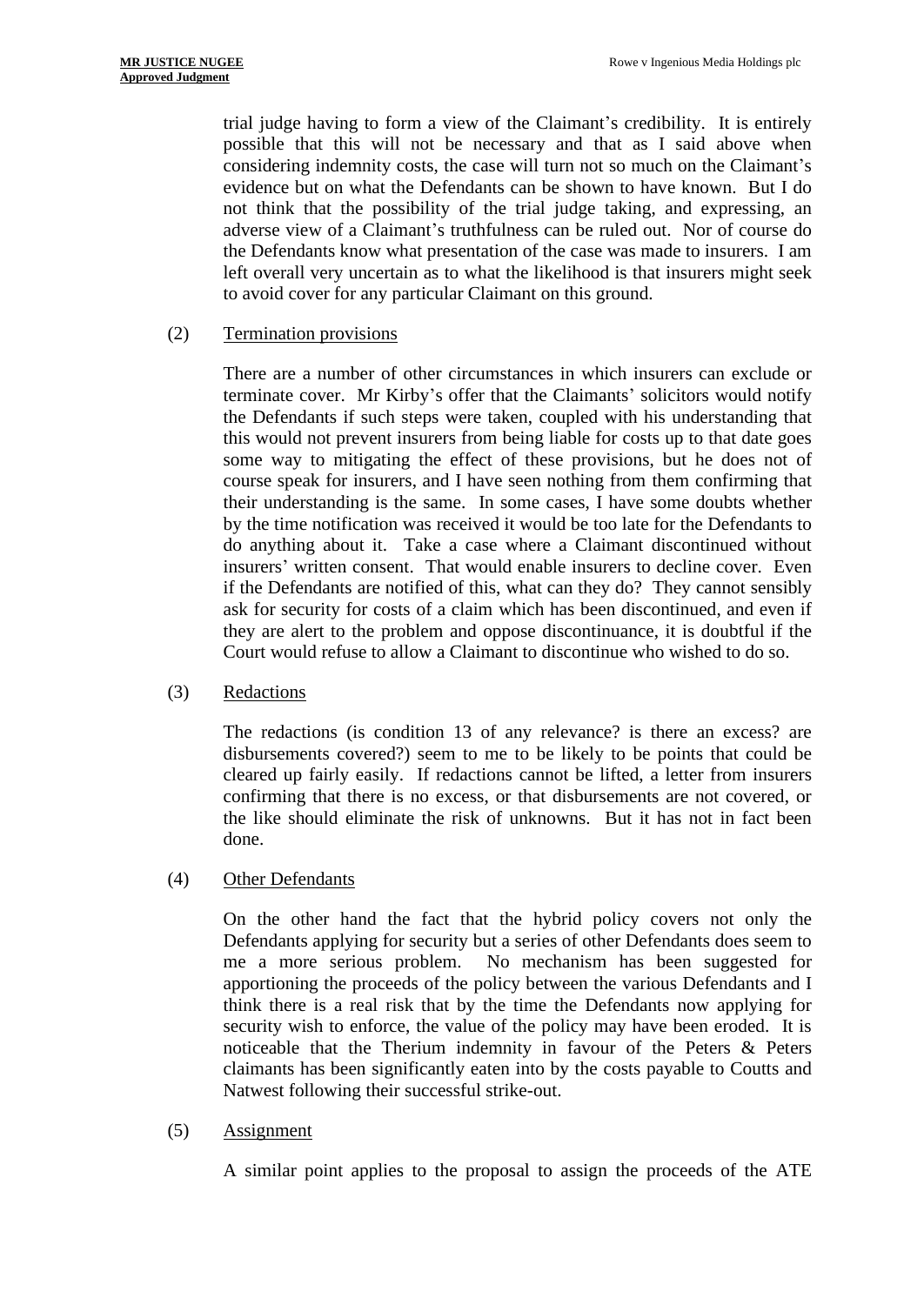policies. Who is it proposed to assign them to? Mr Kirby's post-hearing Note suggests that the proposal is to assign them to the Opponents as defined in the policies. That would be all the Defendants covered by the particular policy. That leaves entirely unclear how much of the policy proceeds will be available to each particular Defendant.

- 138. I have come to the conclusion, with some reluctance, that there is a real, and not a fanciful risk, that the ATE policies will not respond in full. I say *"with some reluctance*" as I am conscious that ATE insurance is not cheap, and since it is intended to provide protection to claimants against the risk of adverse costs orders, it would be advantageous to all concerned if it could also provide sufficient protection to defendants against the risk that costs orders in their favour would go unpaid. But as the cogent submissions in the present case have to my mind demonstrated, there is real difficulty in adapting a policy that is written for one purpose into the quite different purpose of meeting an application for security. I suspect the problems that have been identified could be solved, and there may be something to be said for litigation funders and ATE insurers to seek to develop a form of policy that could both act as insurance for claimants and sufficient protection for defendants. But for the reasons I have sought to give, I am not persuaded that that has been done in the present case. Mr Birt referred me to the recent decision in *Kompaktwerk GmbH v Liveperson Netherland* [2019] EWHC 1762 (Comm) as another example of a case where an ATE policy was found not to be an adequate answer to an application for security, the risks involved being not illusory or fanciful: see at [43].
- 139. Mr Kirby suggested that if I was not persuaded that full value should be given to the policies, I could and should nevertheless attribute substantial value to them: see *Bailey v GlaxoSmithKline UK Ltd* [2017] EWHC 3195 (QB) where Foskett J deducted £500,000 (being ⅔ of the value of an ATE policy providing £750,000 of cover) from the security he would otherwise have ordered. Mr Birt countered with *Danilina v Chernukhin* [2018] EWCA Civ 1802 where Hamblen LJ said that once a real risk had been found, it was inappropriate to attempt to discount the security figure and the starting point was that the defendant was entitled to security for the entirety of their costs: see at [59] and [64].
- 140. This is another point that is not entirely straightforward, but on this particular point I prefer the submissions of Mr Kirby. The risks I have found in the ATE policies are not that they will not respond at all. They are that the policies might be avoided for fraud (but if so that will only affect the particular Claimants responsible); that they might be terminated in circumstances where it is too late to do anything about it (but this seems unlikely to apply to all the claims); that the Defendants might have to share the proceeds with other Defendants; and that there may be provisions which affect the level of cover. None of these are likely to mean that there is no cover at all. That is rather different from *Danilina v Chernukhin* where once the risk had been identified, security in the full amount was appropriate.
- 141. That then leaves the question how much value should be attributed to the policies. On this I had no real help at all, and I have to do the best I can. First I think that the difficulties identified should be cleared up as much as possible. What follows is therefore subject to the Claimants procuring the following:
	- (1) confirmation from insurers that they accept that save for avoidance in the case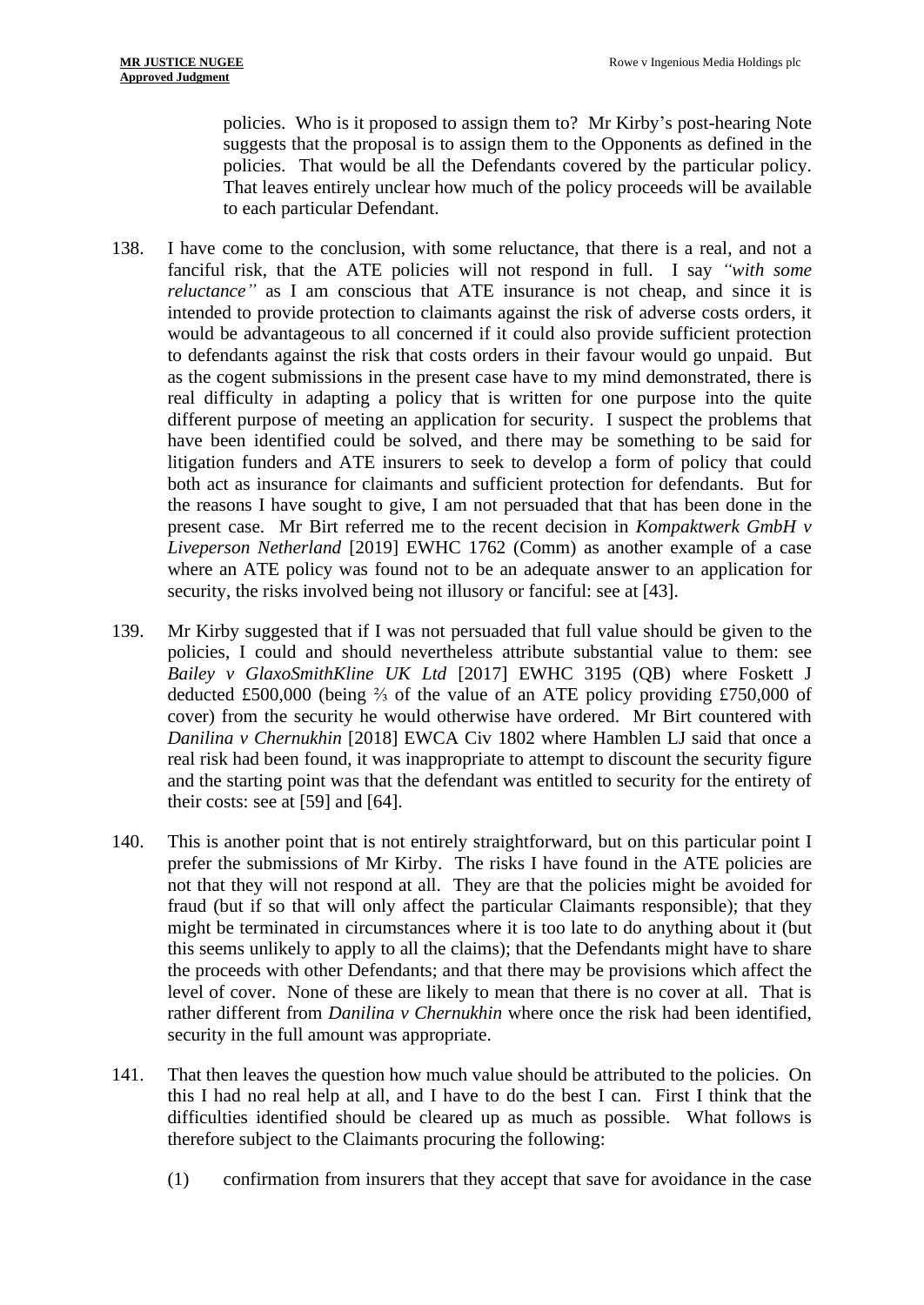of fraud or deliberate non-disclosure, exercise by insurers of the various rights to terminate or exclude cover would not prevent insurers being liable for costs incurred up to that point;

- (2) confirmation from Stewarts and Peters & Peters that their respective policies (i) do not provide cover for disbursements; (ii) do not provide for an excess or deductible; (iii) do not in condition 13 contain anything material to the scope of cover or right to terminate or otherwise affecting the interests of the Defendants;
- (3) confirmation from Stewarts and Peters & Peters that they will notify the Defendants' solicitors of any decision by insurers to exclude from cover or terminate liability under their respective policies;
- (4) an assignment in suitable form of the proceeds of the policy to the Opponents as defined in such a policy in terms that confers priority on the assignee over other creditors of the Claimants; and
- (5) a waiver in suitable terms by Therium of its rights under cl 14.8 of the funding agreement as amended.
- 142. Subject to those steps, for the Stewarts policies (2) and (3) where the only relevant Defendants are the Ingenious Defendants and HSBC, I propose to allow ⅔ of the value of the policies attributable to the funded Claimants as a deduction against the security that would otherwise be ordered. For the Stewarts hybrid policy (1), and the Peters & Peters policy, where there are competing Defendants, I propose to allow ½ of the value.
- 143. So far as the indemnity from Therium to the Peters & Peters Claimants is concerned, I have not understood why the terms of the indemnity have not been provided even in redacted form. If reliance is to be placed on it I think the Defendants are entitled to see the terms setting out what costs it covers and in what circumstances it can be revoked or terminated. That does not require disclosure of all its terms, but it does require disclosure of more than has taken place. Subject to such disclosure, and on the assumption that it provides the cover it is said to, and subject to confirmation from Peters & Peters that they will notify the Ingenious Defendants as and when any further amounts become payable under it, I propose to allow it in full.

# *Quantum of security*

- 144. I think the result of the above is as follows:
	- (1) Peters & Peters

The amount of costs that the Defendants can expect sufficient protection for is £1.1m. Subject to compliance with the points above, I will assume the value of the Therium indemnity to be £910,330; and the value of the ATE policy to be  $\frac{1}{2}$  of £1m = £500,000. On those figures no further security is currently required.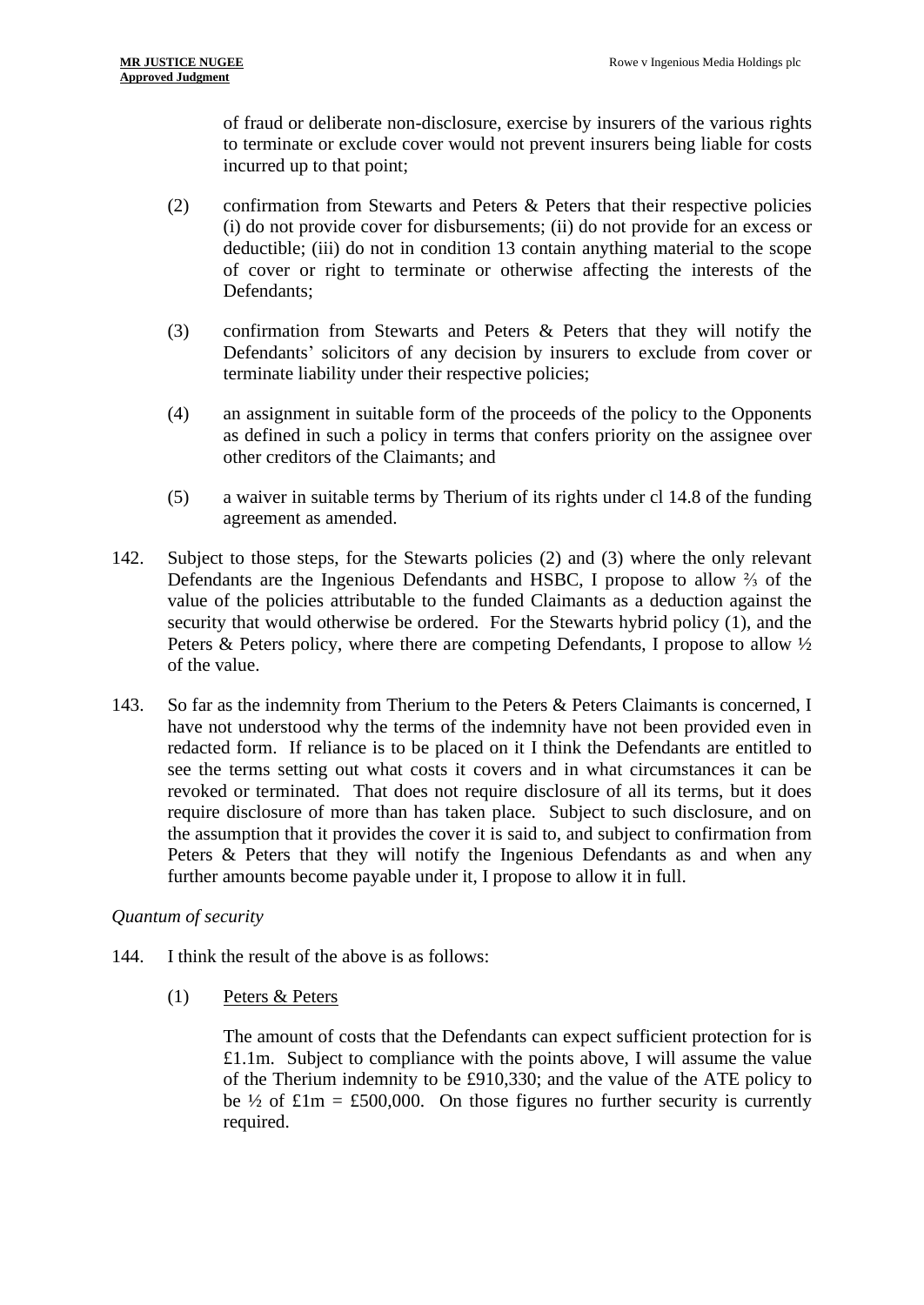## (2) Stewarts policies (2) and (3) – Ingenious Defendants and HSBC

The quantum for which the Ingenious Defendants can expect sufficient protection is £3.9m, and HSBC £1.25m, a total of £5.15m. The value of the funded share of the Stewarts ATE policies (2) and (3) is £1,476,875 + £1,000,000 = £2,476,875 (paragraph 121 above). The value I place on those policies is  $\frac{2}{3}$  x £2,476,875 = £1,651,250. That leaves £3,498,750, or say £3.5m. Splitting that proportionately gives a split as follows:

|       | Ingenious: $3.9/5.15 \times £3.5m$    | $\equiv$ | £2.65m    |
|-------|---------------------------------------|----------|-----------|
| HSBC: | $1.25/5.15 \times \text{\pounds}3.5m$ | $=$ $-$  | £0.85 $m$ |

#### (3) Stewarts policy (1) – Ingenious Defendants, HSBC, UBS and SRLV

To the balance of £3.5m above has to be added £1.35m for UBS and £0.8m for SRLV, making a total of £5.65m. The value of the funded share of policy (1) is £3,436,950. The value I place on that is  $\frac{1}{2}$  x £3,436,950 = £1,718,475. That leaves £3,931,525 to be provided by way of security. That is to be split as follows:

|       | Ingenious: 2.65/5.65 x £3,931,525          | $=$ | £1,843,989 |
|-------|--------------------------------------------|-----|------------|
| HSBC: | $0.85/5.65 \times \text{\pounds}3.931,525$ | $=$ | £ 591,468  |
| UBS:  | 1.35/5.65 x £3,931,525                     |     | £ 939,390  |
| SRLV: | $0.8/5.65$ x £3,931,525                    |     | £ 556,676  |

145. As before, these figures should be rounded. I will therefore order Therium to provide security in the following amounts:

| <b>Ingenious Defendants</b> | £1.85 $m$ |
|-----------------------------|-----------|
| <b>HSBC</b>                 | £0.6m     |
| UBS:                        | £0.95 $m$ |
| SRLV:                       | £0.55 $m$ |

146. That will be on the basis that the various steps set out in paragraph 141 above are taken. If not, I would prima facie be inclined to order Therium to provide security without regard to the value of the ATE policies. The parties are to be at liberty to apply for that purpose, and to correct my calculations, and indeed generally.

#### *Form of security*

147. Question 4(b) on the list of issues was as follows:

"In what form ought that security to be provided, absent agreement? (*It is agreed that any order the Court should make should permit the parties to seek to agree a suitable form*)."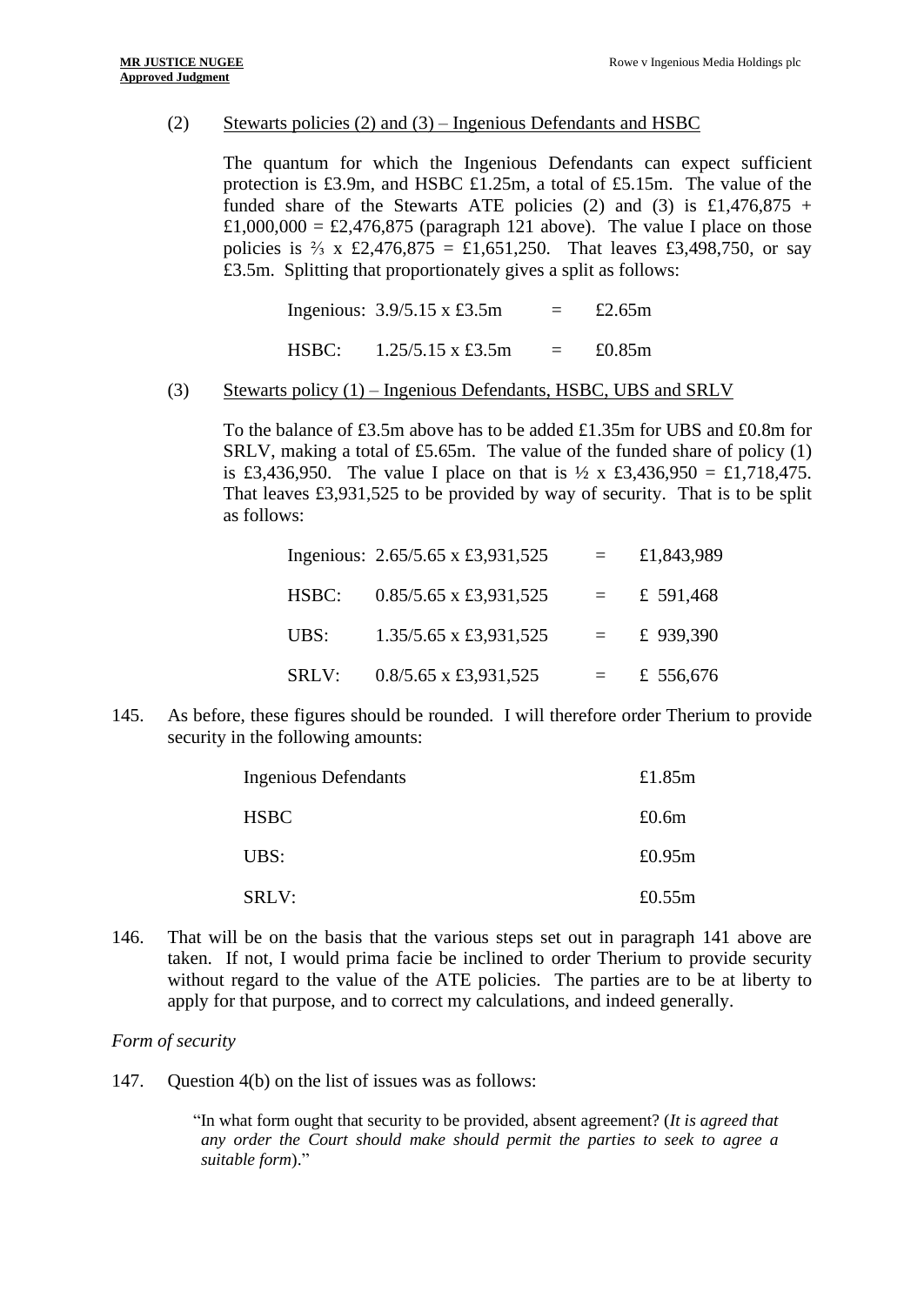- 148. The answer I gave in my oral judgment was as follows:
	- "34. So far as question 4(b) is concerned, I have not really been addressed on alternative forms of security. The usual provision in my understanding is the court provides that security be provided, leaving it to the parties to agree a suitable mechanism, or to be determined if they cannot agree."

I see no reason to change or expand on the views I there expressed.

#### *Cross-undertaking*

149. Question 4(c) on the list of issues was as follows:

"Should any of the Application Defendants be required to give the funded Stewarts and Peters & Peters Claimants [and/or Therium] a cross-undertaking in damages?"

- 150. The answer I gave in my oral judgment was as follows:
	- "35. So far as a cross-undertaking in damages is concerned, on the footing that I order security, which, as I say, I think I am likely to do, I do not think that a cross-undertaking in damages should be required in relation to the losses which have been identified in Therium's evidence. Those losses are the losses that will be sustained by the claimants in having to pay Therium a larger return out of the litigation than would otherwise be the case.
	- 36. That seems to me to be a matter between Therium and the claimants. It does not amount to an external cost on Therium and the claimants together. It amounts to a reallocation of the recoveries between Therium and the claimants. Therium and the claimants together have financial interests in the success of this litigation. It is a matter for them and their commercial arrangements as to how they share those recoveries between themselves. I do not think that the proper function of a cross-undertaking in damages is to require the defendants to underwrite those arrangements.
	- 37. On the other hand, if there are external costs of providing securities, if, for example, Therium proposed to provide security by obtaining a bank guarantee, then the case for a cross-undertaking against that extra cost, which is an extra cost imposed on the claimant pool as a whole, is a much stronger one.
	- 38. I am not going to make any order at this stage, because I think that questions as to that would be better addressed once it has been identified after I have made any order for security, how that security is proposed to be provided, and that should be revisited at that stage."
- 151. Again I think there is little need to add anything. As there appears, the basis for seeking a cross-undertaking in damages was that Therium had stipulated in its agreement with the funded Claimants that if it had to put up security, it would seek an enhanced return out of any recoveries by the Claimants. That obviously means that Therium will not suffer relevant damage by putting up security: the cross-undertaking would only fall to be enforced if the claims succeed, but if the claims succeed, Therium will be better off, not worse off.
- 152. So far as the Claimants are concerned, it is true that if Therium puts up security, a greater share of the recoveries will go to Therium, and to that extent there will be a